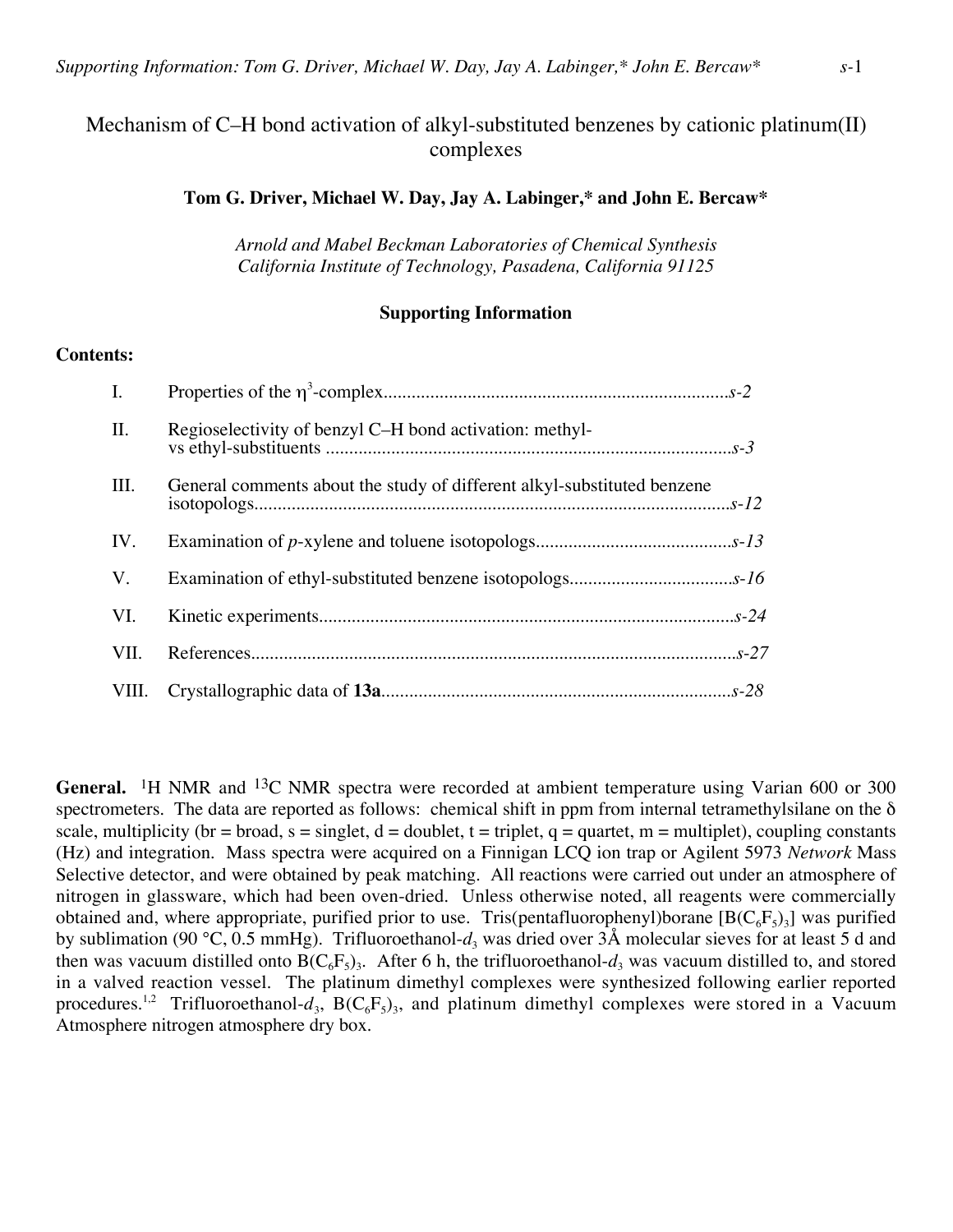I. Properties of the  $\eta^3$ -complex



To a solution of  $2a$  (0.700 mL of a 0.026 M solution of  $2a$ ) was added 0.007 mL of benzene- $d_6$  (0.08 mmol). After 13 h, visualization of the reaction progress using <sup>1</sup> H NMR spectroscopy revealed consumption of **2a** and formation of **5a-***d***<sup>5</sup>** <sup>1</sup> in 96% yield. The % yield was determined through comparison of diagnostic peaks of **2a** (prior to addition of benzene-*d*<sub>5</sub>) and  $5a-d$ <sub>5</sub> to the CF<sub>3</sub>CH<sub>2</sub>OH resonance (3.88 ppm, qt). To the resulting orange solution was added 0.072 mL of 1,4-diethylbenzene (0.47 mmol). The reaction mixture was heated to 45 °C. After 10 h, analysis of the reaction progress using  ${}^{1}H$  NMR spectroscopy revealed complete consumption of platinum benzene complex  $5a-d_s$  and formation of  $\eta^3$ -complex  $9a^3$  in 50% yield along with decomposition product **13a**. For characterization data of  $5a-d_5$  see ref 1.

To a solution of  $2c$  (0.700 mL of a 0.026 M solution of  $2c$ ) was added 0.007 mL of benzene- $d_6$  (0.08 mmol). After 6 h, visualization of the reaction progress using <sup>1</sup> H NMR spectroscopy revealed consumption of **2c** and formation of  $5c-d_s^{-1}$  in 83% yield. To the resulting orange solution was added 0.073 mL of 1,4-diethylbenzene  $(0.47 \text{ mmol})$ . After 13 h, analysis of the reaction progress using <sup>1</sup>H NMR spectroscopy revealed complete consumption of platinum benzene complex  $5c-d<sub>5</sub>$  and formation of  $\eta^3$ -complex  $9c^3$  in 63% yield along with decomposition product 13c. For characterization data of 5c-*d*<sub>5</sub> see ref 1. Platinum  $\eta^3$ -complex 9c. <sup>1</sup>H NMR (600 MHz, CF<sub>3</sub>CD<sub>2</sub>OD)  $\delta$  7.61 (s, 1H), 7.59 (s, 1H), 7.24 (br s, 1H), 7.45 (s, 1H), 6.96 (br s, 2H), 6.80 (br s, 1H), 6.47 (s, 1H), 6.39 (s, 1H), 5.88 (d, *J* = 6.6 Hz, 1H), 2.82 (q, *J* = 6.6 Hz, 1H), 2.08 (dd, *J* = 14.7, 7.5 Hz, 1H), 2.02 (s, 3H), 2.00 (dd, *J* = 14.7, 7.5 Hz, 1H), 1.93 (s, 3H), 1.44 (s, 9H), 1.39 (br s, 9H), 1.36 (br s, 9H), 1.30 (s, 9H), 0.93 (t, *J* = 7.5 Hz, 3H), 0.29 (d, *J* = 6.6 Hz, 3H); <sup>13</sup>C NMR (150.8 MHz, CF<sub>3</sub>CD<sub>2</sub>OD) δ 179.3, 177.6, 156.1, 155.5, 155.3, 155.2, 155.0, 150.9, (br m, CF<sub>3</sub>CD<sub>2</sub>OB( $C_6F_5$ )<sub>3</sub>), 149.3 (br m, CF<sub>3</sub>CD<sub>2</sub>OB( $C_6F_5$ )<sub>3</sub>), 148.0, 143.9, 139.8 (br m,  $CF_3CD_2OB(C_6F_5)$ ), 138.1 (br m,  $CF_3CD_2OB(C_6F_5)$ ), 137.8, 136.2, 129.4, 126.9, 125.1, 123.98, 123.93, 121.0 (br m, **C**F<sub>3</sub>CD<sub>2</sub>OB(C<sub>6</sub>F<sub>5</sub>)<sub>3</sub>, 117.1, 116.8, 116.6, 115.8, 43.2 (br m), 36.7, 36.6, 32.1, 31.93, 31.96 (2C), 31.8, 31.7, 30.4, 29.7, 20.0, 19.7, 14.6.

LRMS (ESI) *m* / *z* calcd for  $C_{42}H_{59}D_2N_2Pt^+$  [M –  $\{CF_3CD_2OB(C_6F_5)_3\}$  + 2D + H]<sup>+</sup> 792, found 792. The observed isotopic distribution pattern was consistent with the simulation.

b. Isolation of pentafluorophenyl transfer product



**Pentafluoro-transfer product 13a**: <sup>1</sup>H NMR (300 MHz, CD<sub>2</sub>Cl<sub>2</sub>) δ 7.08 (s, 2H), 6.71 (s, 2H), 2.39 (s, 6H), 2.21 (s, 3H), 2.05 (s, 6H), 1.97 (s, 3H), 1.85 (s, 3H), 1.73 (s, 3H).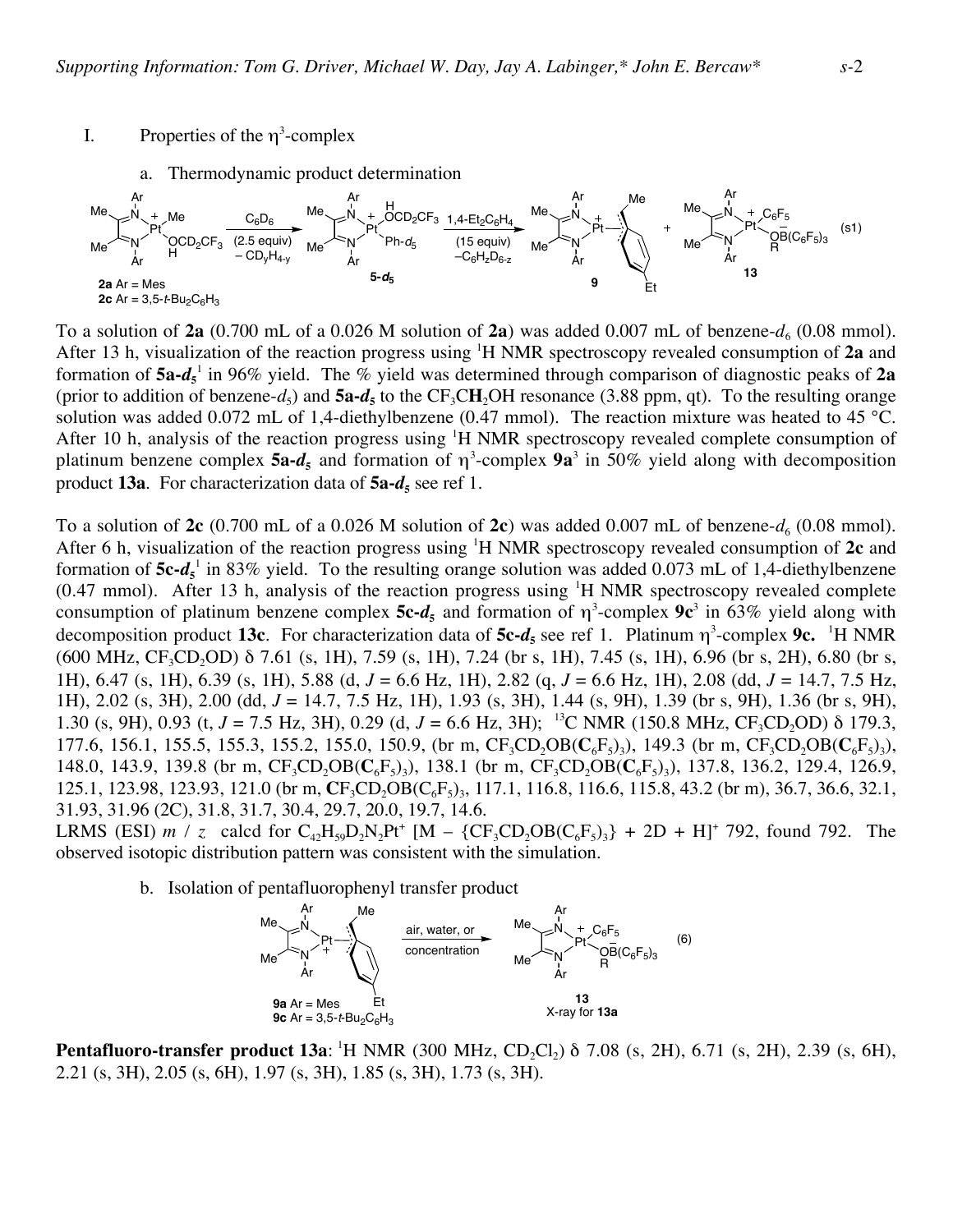LRMS (ESI)  $m / z$  calcd for  $C_{29}H_{31}F_5N_2Pt^+$  [M – {CF<sub>3</sub>CD<sub>2</sub>OB( $C_6F_5$ )<sub>3</sub>}]<sup>+</sup> 682, found 682. The observed isotopic distribution pattern was consistent with the simulation.

X-Ray quality crystals of **13a** were formed in an NMR tube after slow evaporation of the reaction mixture. For tabular presentation of the crystallographic data, refer to page *s-28*.

**Pentafluoro-transfer product 13c**: 1 H NMR (600 MHz, CF3CD2OD) δ 7.70 (t, *J* = 1.7 Hz, 1H), 7.36 (t, *J* = 1.8 Hz, 1H), 7.18 (d, *J* = 1.8 Hz, 2H), 6.74 (s, 2H), 2.22 (s, 3H), 1.99 (s, 3H), 1.39 (s, 18H), 1.26 (s, 18H); 13C NMR  $(150.8 \text{ Mhz}, \text{CF}_3\text{CD}, \text{OD})$  δ 184.8, 178.8, 155.8, 155.3, 150.8 (br m), 149.3 (br m), 148.8, 144.9, 140.1 (m), 139.6 (m), 138.3 (m), 137.9 (m), 124.9, 124.7, 122.4, 117.8, 117.0, 116.5, 36.7, 36.5, 31.8, 31.7, 20.8, 20.0. LRMS (ESI)  $m / z$  calcd for  $C_{39}H_{52}N_2F_5OPt^+$  [M – {CF<sub>3</sub>CD<sub>2</sub>OB(C<sub>6</sub>F<sub>5</sub>)<sub>3</sub>} + CH<sub>3</sub>OH + H]<sup>+</sup> 854, found 854. The observed isotopic distribution pattern was consistent with the simulation.

II. Regioselectivity of benzyl C–H bond activation: methyl- vs ethyl-substituents



a. Representative procedure:

To a light orange solution of platinum methyl cation **2a** (prepared by dissolving 0.010 g of platinum dimethyl complex **1a** (0.018 mmol) and 0.017 g of  $B(C_6F_5)$  in 0.700 mL of trifluoroethanol- $d_3$ ) was added 0.010 mL of 3,5-dimethyl-ethylbenzene (0.064 mmol). The progress of the reaction was monitored periodically using <sup>1</sup>H NMR spectroscopy. After 18 h, the reaction mixture was heated to 45 °C. After 13 h, the reaction mixture was cooled. Analysis using <sup>1</sup>H NMR spectroscopy revealed that the  $\eta^3$ -product had been formed as a 13:87 mixture of **s1a** : **s2a**. The isomer ratios were determined from comparison of the methyl group resonances: 0.24 (d, *Ha*) for **s1a** and 0.98 (t, *aryl ethyl group*) for **s2a**. The major  $\eta^3$ -product, **s2a**, appeared to be formed as a single positional isomer. Platinum η<sup>3</sup>-complex **s1a.** <sup>1</sup>H NMR (600 MHz CF<sub>3</sub>CD<sub>2</sub>OD) δ 7.14 (s, 1H), 7.12 (s, 1H), 6.99 (s, 1H), 6.85 (s, 1H), 6.76 (s, 1H), 6.52 (s, 1H), 5.37 (br s, 1H), 2.68 (q, *J* = 6.2 Hz, 1H), 2.38 (s, 3H), 2.25 (s, 3H), 2.20 (s, 3H), 2.15 (s, 3H), 2.08 (s, 3H), 2.01 – 2.05 (m, 2H), 1.98 (s, 3H), 1.83 (s, 3H), 1.77 (s, 3H), 1.67 (s, 3H), 1.53 (s, 3H), 0.24 (d,  $J = 6.6$  Hz, 3H); selected data from <sup>13</sup>C NMR (150.8 MHz, CF<sub>3</sub>CD<sub>2</sub>OD) δ 179.86, 178.2, 152.8, 152.3, 150.1, 143.1, 130.0, 129.6, 93.4, 33.1, 32.9, 30.1, 30.05, 30.0, 29.9, 29.7, 21.8, 21.3, 18.9, 17.6, 14.8.

Platinum η<sup>3</sup>-complex **s2a.** <sup>1</sup>H NMR (600 MHz, CF<sub>3</sub>CD<sub>2</sub>OD) δ 7.06 (br s, 1H), 7.02 (s, 1H), 7.01 (s, 1H), 6.81 (s, 1H), 6.69 (s, 1H), 5.99 (s, 1H), 5.77 (br s,  $J_{PH}$  = 26 Hz at 300 MHz, 1H), 2.36 (d,  $J = 4.2$  Hz 1H) 2.35 (s, 3H), 2.34 (s, 3H), 2.29 (d, *J* = 4.2 Hz, 1H). 2.21 (s, 3H), 2.16 (s, 3H), 1.90 (s, 3H), 1.86 (s, 3H), 1.82 (s, 3H), 1.78 (s, 3H), 1.76 (s, 3H), 0.98 (t, *J* = 7.5 Hz, 3H). <sup>13</sup>C NMR (150.8 MHz, CF<sub>3</sub>CD<sub>2</sub>OD) δ 179.8, 178.9, 157.4, 152.4, 150.9 (br s), 149.3 (br s) 145.8, 144.9, 144.6, 143.9, 141.9 (br m,  $CF_3CD_3OB(C_6F_5)$ <sub>3</sub>, 140.3 (br m,  $CF_3CD_2OB(C_6F_5)$ <sub>3</sub>), 139.5 (br m,  $CF_3CD_2OB(C_6F_5)$ <sub>3</sub>), 137.9 (br m,  $CF_3CD_2OB(C_6F_5)$ <sub>3</sub>), 133.3, 131.1, 130.6, 130.4, 123.3, 120.2, 118.3, 101.0, 100.9, 94.2, 43.0, 30.0, 29.8, 21.5, 21.3, 21.1, 18.8, 18.6, 17.5, 17.4, 14.7, 14.6.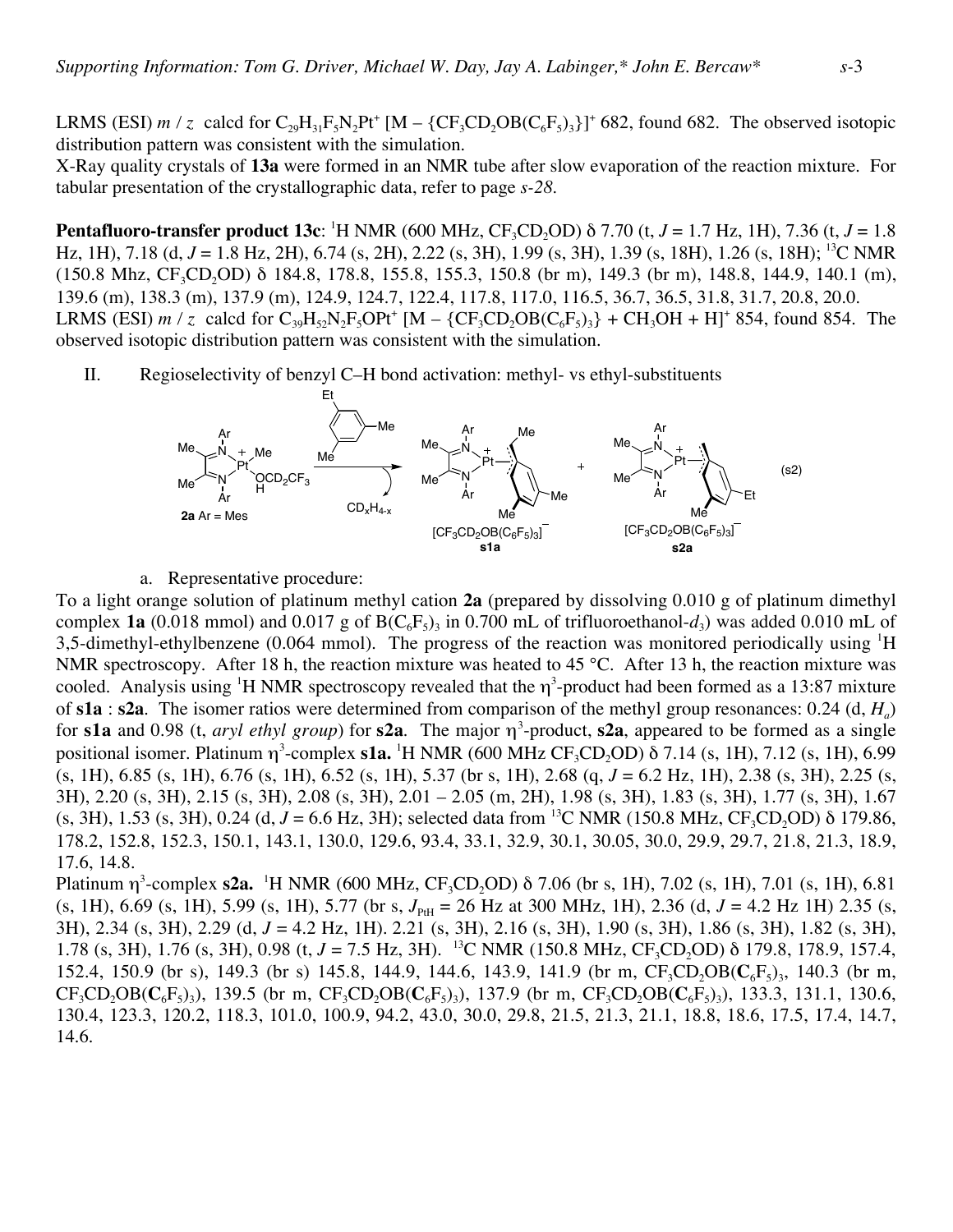

**Platinum** η**<sup>3</sup> -complexes s3a and s4a.** The representative procedure was followed using platinum methyl complex **2a** (0.020 mmol) and 0.011 mL of 4-ethyltoluene (0.079 mmol) to afford a 77:23 mixture of **s3a** : **s4a**. The isomer ratios were determined from comparison of the methyl group resonances: 0.33 (d, *Ha*) for **s3a** and 1.04 (t, *aryl ethyl group*) for **s4a**. Platinum  $\eta^3$ -complex **s3a:** <sup>1</sup>H NMR (600 MHz, CF<sub>3</sub>CD<sub>2</sub>OD)  $\delta$  7.15 (br s, 2H), 7.09 (br s, 2H), 6.95 (s, 1H), 6.94 (s, 1H), 5.97 (d, *J* = 5.5 Hz, 1H), 5.58 (d, *J* = 5.5 Hz, 1H), 2.78 (q, *J* = 6.6 Hz, 1H), 2.42 (s, 3H), 2.36 (s, 3H), 2.35 (s, 3H), 2.19 (s, 3H), 1.97 (s, 3H), 1.90 (s, 3H), 1.87 (s, 3H), 1.81 (s, 3H), 1.47 (s, 3H), 0.33 (d,  $J = 6.6$  Hz, 3H). <sup>13</sup>C NMR (150 MHz, CF<sub>3</sub>CD<sub>2</sub>OD)  $\delta$  180.3, 177.6, 150.9 (br s), 149.3 (br s), 144.6, 142.8, 141.7 (m,  $CF_3CD_2OB(C_6F_5)$ ), 140.1 (br m,  $CF_3CD_2OB(C_6F_5)$ ), 140.4, 139.7, 139.5 (br m,  $CF_3CD_2OB(C_6F_5)$ ), 139.6, 139.0, 137.9 (br m,  $CF_3CD_2OB(C_6F_5)$ ), 137.5, 131.4, 131.2 (br s), 131.1, 129.8, 129.4, 129.0, 128.3, 113.7, 102.3, 101.9 (qm, *J* = 22.5 Hz, **C**F<sub>3</sub>CD<sub>2</sub>OB(C<sub>6</sub>F<sub>5</sub>)<sub>3</sub>) 43.0, 22.3, 21.2, 19.1, 19.0, 18.1, 17.8, 17.43, 16.8, 13.9, 12.6.

Platinum η<sup>3</sup>-complex **s4a:** <sup>1</sup>H NMR (600 MHz, CF<sub>3</sub>CD<sub>2</sub>OD) δ 7.18 (s, 1H), 7.06 (s, 2H), 7.03 (s, 2H), 7.01 (s, 1H), 6.53 (d, *J* = 2.1 Hz, 1H), 6.24 (d, *J* = 2.4 Hz, 1H), 2.39 (s, 3H), 2.37 (s, 3H), 2.36 (s, 3H), 2.29 (s, 3H), 2.26 (s, 3H), 2.20 (s, 3H), 2.18 – 2.12 (m, 2H), 1.88 (s, 1H), 1.87 (s, 1H), 1.85 (s, 3H), 1.47 (s, 3H), 1.04 (t, *J* = 7.8, 3H). Selected data from <sup>13</sup>C NMR (150 MHz, CF<sub>3</sub>CD<sub>2</sub>OD) δ 180.4, 178.3, 151.1, 146.8, 145.5, 144.6, 140.3, 139.9, 137.4, 137.0, 130.9, 130.0, 129.2, 128.7, 128.4, 126.6, 126.4, 122.8, 117.9, 114.7, 30.2, 29.7, 29.6, 22.3, 21.6, 21.1, 19.1, 18.8, 18.3, 16.3, 16.0.

LRMS (ESI)  $m / z$  calcd for  $C_{31}H_{39}N_2Pt^+$  [M – {CF<sub>3</sub>CD<sub>2</sub>OB(C<sub>6</sub>F<sub>5</sub>)<sub>3</sub>}]<sup>+</sup> 634, found 634. The observed isotopic distribution pattern was consistent with the simulation.



**Platinum** η**<sup>3</sup> -complexes 14a and 15a.** The representative procedure was followed using platinum methyl complex **2a** (0.019 mmol) and 0.009 mL of 3-ethyltoluene (0.065 mmol) to afford a 79:21 mixture of **14a** : **15a**. η3 -Complex **14a** was formed as a 66:33 mixture of positional isomers and η<sup>3</sup> -complex **15a** was formed as a 93:7 mixture of position isomers. The isomer ratios were determined from comparison of the methyl group resonances between  $0.25 - 0.35$  (d,  $H_a$ ) for **14a** and  $0.95 - 1.05$  (t, *aryl ethyl group*) for **15a**. Platinum  $\eta^3$ complex **14a** (major positional isomer): <sup>1</sup>H NMR (600 MHz,  $CF_3CD_2OD$ ) δ 7.15 (br s, 2H), 7.06 (br s, 2H),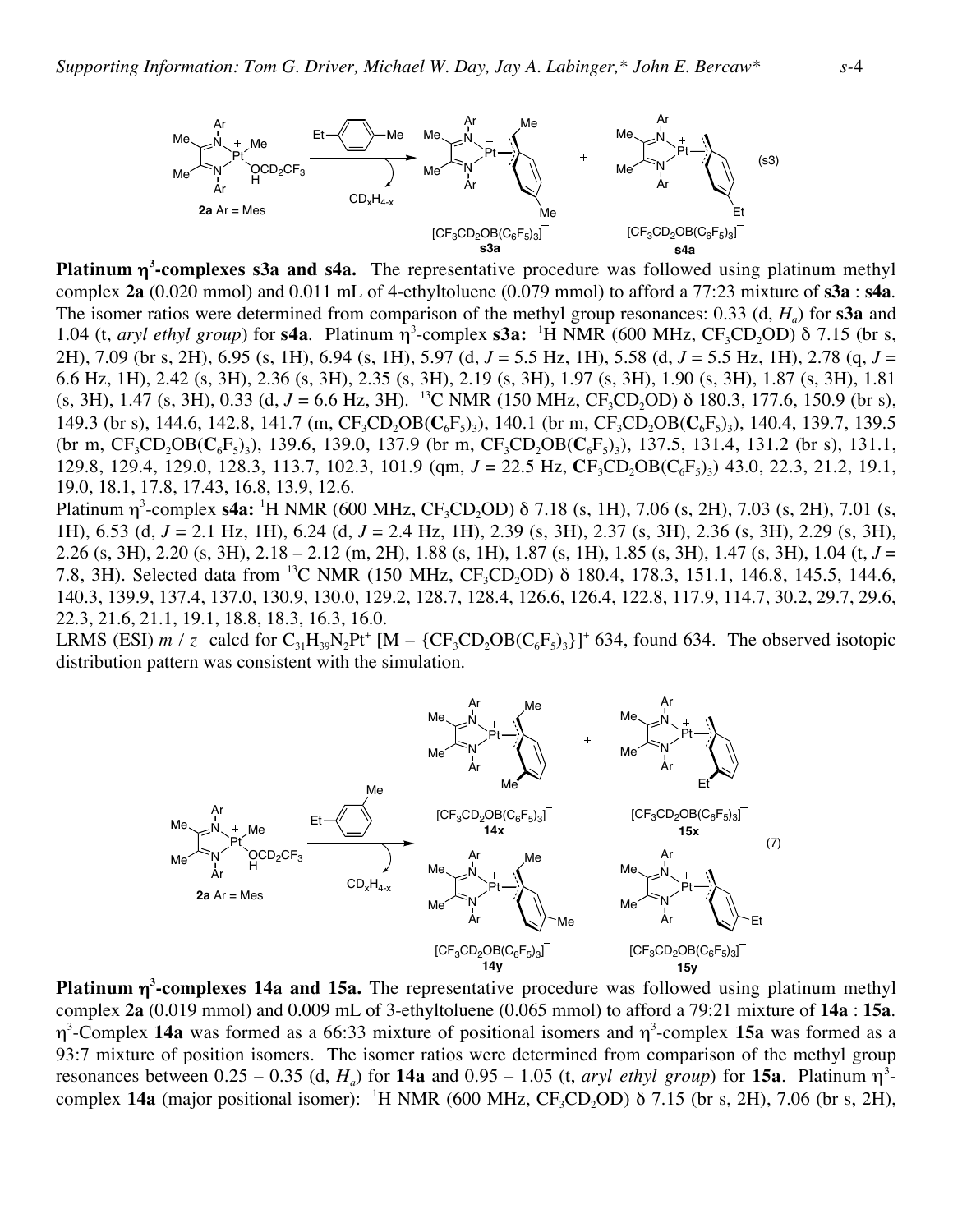7.01 (m, 1H), 6.98 (s, 1H), 6.77 (s, 1H), 5.34 (d,  $J_{PH}$  = 44 Hz, 1H), 2.77 (q,  $J = 6.6$  Hz,  $J_{PH}$  = ~60 Hz, 1H), 2.379 (s, 3H), 2.376 (s, 3H), 2.35 (s, 3H), 2.31 (s, 3H), 2.25 (s, 3H), 1.93 (s, 3H), 1.89 (s, 3H), 1.86 (s, 3H), 1.41 (s, 3H), 0.32 (d,  $J = 6.6$  Hz, 3H). <sup>13</sup>C NMR (150 MHz, CF<sub>3</sub>CD<sub>2</sub>OD)  $\delta$  180.3, 177.5, 150.9 (br s), 149.3 (br s), 144.4, 143.1, 141.7 (m,  $CF_3CD_2OB(C_6F_5)$ ), 140.4, 139.9, 139.6, 139.5 (br m,  $CF_3CD_2OB(C_6F_5)$ ), 138.7 (br m,  $CF_3CD_2OB(C_6F_5)$ <sub>3</sub>), 137.9 (br m,  $CF_3CD_2OB(C_6F_5)$ <sub>3</sub>), 131.4, 131.1 (br s), 131.0, 130.8, 129.9, 129.7, 129.4, 128.8, 124.6, 118.9 (m,  $CF_3CD_3OB(C_6F_5)$ ), 117.7, 43.0, 32.6, 30.1, 21.2, 21.1, 18.1, 17.8, 17.4, 16.8, 15.0, 12.3.

Platinum  $\eta^3$ -complex 14a (minor positional isomer): <sup>1</sup>H NMR (600 MHz, CF<sub>3</sub>CD<sub>2</sub>OD) δ 7.11 (s, 2H), 7.08 (br s, 2H), 7.03 (br s, 1H), 6.86 (s, 1H), 6.06 (dd,  $J = 8.4$ , 6.6 Hz, 1H), 5.77 ( $J_{PH} = \sim 30$  Hz, 1H), 2.86 (q,  $J = 6.6$  Hz, *J*<sub>PtH</sub> = ~54 Hz, 1H), 2.36 (s, 3H), 2.35 (s, 3H), 2.34 (s, 3H), 2.31 (s, 3H), 2.33 (s, 3H), 2.14 (s, 3H), 2.04 (s, 3H), 1.98 (s, 3H), 1.82 (s, 3H), 0.29 (d,  $J = 6.6$  Hz, 3H). <sup>13</sup>C NMR (150 MHz, CF<sub>3</sub>CD<sub>2</sub>OD) δ 180.4, 178.3, 156.4, 149.1, 146.7, 145.9, 144.6, 143.2, 140.5, 140.3, 140.1, 131.4, 131.0, 129.9, 129.5, 129.1, 128.6, 128.4, 116.7, 112.2, 43.9, 32.5, 21.8, 21.0, 19.0, 18.8, 17.8, 17.7, 17.6, 17.34, 13.0.

Platinum  $\eta^3$ -complex 15a (selected data for major positional isomer): <sup>1</sup>H NMR (600 MHz, CF<sub>3</sub>CD<sub>2</sub>OD) δ 6.36  $(t, J = 7.8 \text{ Hz}, 1H)$ , 5.71 (d,  $J = 7.6 \text{ Hz}, J_{\text{PH}}$  broadening observed, 1H), 2.33 (s, 3H), 2.11 (s, 3H), 2.10 (s, 3H), 1.98 (s, 3H), 1.87 (m, 2H), 1.663 (s, 3H), 1.658 (s, 3H), 1.61 (s, 3H), 1.04 (t, *J* = 7.8, 3H); selected data from <sup>13</sup>C NMR (150 MHz, CF<sub>3</sub>CD<sub>2</sub>OD) δ 180.2, 178.2, 156.3, 146.6, 144.7, 143.5, 143.2, 142.9, 139.7, 132.2, 131.4, 130.9, 130.8, 129.7, 129.5, 129.3, 129.2, 128.6, 122.8, 116.7, 42.9, 30.1, 22.1, 21.6, 20.98, 19.9, 19.1, 18.97, 17.5, 17.4, 17.30.

Platinum  $\eta^3$ -complex 15a (selected data for minor positional isomer): 0.97 (t,  $J = 7.8$  Hz, 3H).

LRMS (ESI)  $m / z$  calcd for  $C_{31}H_{39}N_2Pt^+$  [M – {CF<sub>3</sub>CD<sub>2</sub>OB(C<sub>6</sub>F<sub>5</sub>)<sub>3</sub>}]<sup>+</sup> 634, found 634. The observed isotopic distribution pattern was consistent with the simulation.



**Platinum** η**<sup>3</sup> -complexes s5a and s6a.** The representative procedure was followed using platinum methyl complex **2a** (0.019 mmol) and 0.009 mL of 2-ethyltoluene (0.065 mmol) to afford a 78:22 mixture of **s5a** : **s6a**. η3 -Complex **s5a** was formed as a >95:5 mixture of positional isomers and η<sup>3</sup> -complex **s6a** was formed as a 84:16 mixture of position isomers. The isomer ratios were determined from comparison of the methyl group resonances between  $0.25 - 0.35$  (d,  $H_a$ ) for **s5a** and  $0.95 - 1.05$  (t, *aryl ethyl group*) for **s6a**. Platinum  $\eta^3$ complex  $s5a$  (major positional isomer): <sup>1</sup>H NMR (600 MHz,  $CF_3CD_2OD$ ) δ 7.10 (br s, 1H), 7.05 (s, 1H), 6.99 (t, *J* = 3.0 Hz, 1H), 6.96 (s, 1H), 6.77 (s, 1H), 6.67 (t, *J* = 7.8 Hz, 1H), 6.10 (t, *J* = 7.2 Hz, 1H), 5.80 (t, *J* = 3.0 Hz,  $J_{PH}$  = 48 Hz, 1H), 3.65 (q,  $J = 6.6$  Hz,  $J_{PH}$  broadening observed, 1H), 2.38 (s, 3H), 2.37 (s, 3H), 2.31 (s, 3H), 2.30 (s, 3H), 2.14 (s, 3H), 2.11 (s, 3H), 1.97 (s, 3H), 1.88 (s, 3H), 1.33 (s, 3H), 0.44 (d, *J* = 6.6 Hz, 3H); <sup>13</sup>C NMR (150.8 MHz, CF<sub>3</sub>CD<sub>2</sub>OD) δ 180.3, 177.7, 150.9 (br s), 149.3 (br s), 145.2, 142.6, 141.7 (br m,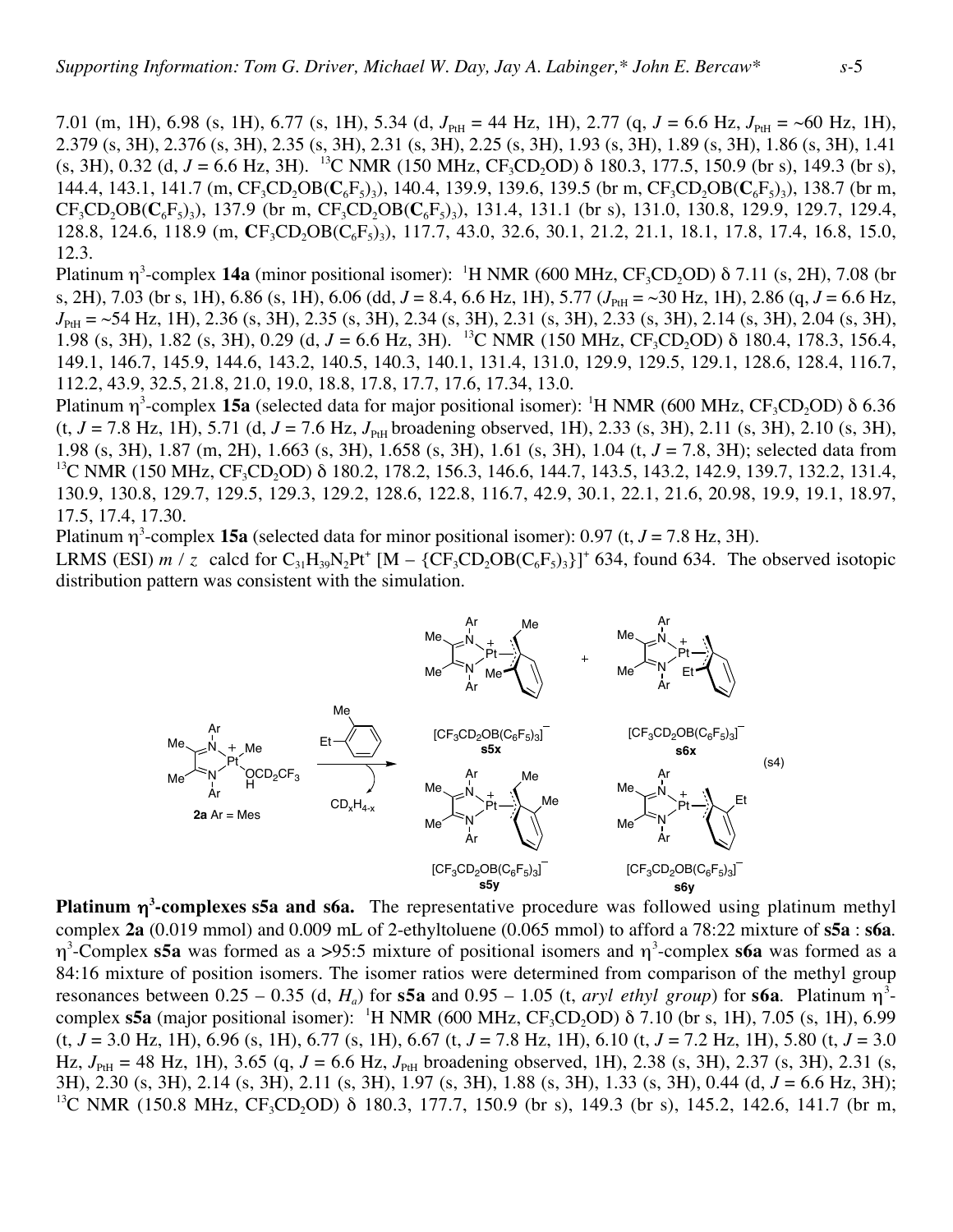$CF_3CD_2OB(C_6F_5)$ , 140.5, 140.2 (br m,  $CF_3CD_2OB(C_6F_5)$ ), 139.8, 139.6, 139.5 (br m,  $CF_3CD_2OB(C_6F_5)$ ), 137.9 (br m, CF<sub>3</sub>CD<sub>2</sub>OB(C<sub>6</sub>F<sub>5</sub>)<sub>3</sub>), 136.9, 136.1, 135.4, 131.2, 131.1, 130.9, 130.8, 129.6, 129.2, 128.5, 124.1 (br m, CF<sub>3</sub>CD<sub>2</sub>OB(C<sub>6</sub>F<sub>5</sub>)<sub>3</sub>), 115.1, 44.11, 30.1, 21.2, 21.1, 20.0, 19.2, 19.1, 18.8, 18.0, 17.9, 17.8.

Platinum  $\eta^3$ -complex s6a (selected data for major positional isomer): <sup>1</sup>H NMR (600 MHz, CF<sub>3</sub>CD<sub>2</sub>OD) δ 7.25 (m, 1H), 7.04 (m, 1H), 6.91 (m, 1H), 6.72 (t, *J* = 7.2 Hz, 1H), 6.02 (t, *J* = 7.2 Hz, 1H), 5.84 (m, 1H), 5.76 (m, 1H), 5.71 (t,  $J = 3.3$  Hz,  $J_{PH} = 50$  Hz, 1H), 2.95 (d,  $J = 4.8$  H,  $J_{PH}$  broadening observed, 1H), 2.344 (s, 3H), 2.341 (s, 3H), 2.33 (s, 3H), 2.25 – 2.19 (m, 2H), 2.16 (s, 3H), 2.03 (s, 3H), 1.88 (s, 3H), 1.87 (s, 3H), 1.34 (s, 3H), 1.12 (t, *J* = 7.8, 3H); <sup>13</sup>C NMR (150 MHz, CF<sub>3</sub>CD<sub>2</sub>OD) δ 180.8, 178.1, 145.8, 143.6, 142.7, 142.8, 142.0, 140.8, 140.4, 139.9, 137.1, 136.0, 135.3, 132.0, 130.7, 130.4, 129.6, 128.8, 127.5, 117.5, 44.09, 30.1, 29.8, 27.4, 22.1, 21.0, 20.0, 19.1, 18.9, 17.6, 14.4.

Platinum  $\eta^3$ -complex **s6a** (selected data for minor positional isomer): 0.96 (t,  $J = 7.8$  Hz, 3H).

LRMS (ESI)  $m / z$  calcd for  $C_{31}H_{39}N_2Pt^+$  [M – {CF<sub>3</sub>CD<sub>2</sub>OB(C<sub>6</sub>F<sub>5</sub>)<sub>3</sub>}]<sup>+</sup> 634, found 634. The observed isotopic distribution pattern was consistent with the simulation.



**Platinum** η**<sup>3</sup> -complexes s1b and s2b.** The representative procedure was followed using platinum methyl complex **2b** (0.029 mmol) and 0.018 mL of 3,5-dimethyl-ethylbenzene (0.115 mmol) to afford a 20:80 mixture of  $s1b : s2b$ .  $\eta^3$ -Complex  $s2b$  was formed as a  $>95:5$  mixture of positional isomers. The isomer ratios were determined from comparison of the methyl group resonances: 0.32 (d, *Ha*) for **s1b** and 1.04 (t, *aryl ethyl group*) for **s2b**. Platinum  $\eta^3$ -complex **s1b:** <sup>1</sup>H NMR (600 MHz,  $CF_3CD_2OD$ ) δ 7.25 (s, 1H), 7.07 (s, 1H), 6.89 (s, 1H), 6.71 (s, 1H), 6.63 (s, 1H), 6.46 (s, 1H), 6.22 (m, 1H), 5.56 – 5.70 (br s, 1H), 5.43 (s, 1H), 2.66 (q, *J* = 6.6 Hz, 1H), 2.46 (s, 3H), 2.38 (s, 3H), 2.32 (s, 3H), 2.28 (s, 3H), 2.19 (s, 3H), 2.03 (s, 3H), 1.88 (s, 3H), 1.65 (s, 3H), 0.32 (d,  $J = 6.6$  Hz, 3H); <sup>13</sup>C NMR (150.8 MHz, CF<sub>3</sub>CD<sub>2</sub>OD)  $\delta$  179.40, 178.5, 152.4, 151.6, 149.6, 149.1, 148.5, 147.89, 143.0, 142.7, 142.2, 138.7, 131.4, 131.0, 130.5, 128.7, 128.3, 126.9, 120.5, 117.5, 42.3, 30.1, 29.92, 22.1, 21.6 (2C), 21.2, 21.1, 21.0, 12.9

Platinum η<sup>3</sup>-complex **s2b:** <sup>1</sup>H NMR (600 MHz, CF<sub>3</sub>CD<sub>2</sub>OD) δ 7.04 (s, 1H), 6.99 (s, 1H), 6.90 (s, 1H), 6.75 (br s, 2H), 6.13 (s, 1H), 6.04 – 6.22 (br s, 1H), 5.84 – 6.04 (br s, 1H), 5.76 (s,  $J_{\text{PH}}$  = 30 Hz at 300 MHz, 1H), 2.58 (d, *J* = 7.8 Hz, 1H), 2.43 (d, *J* = 7.8 Hz, 1H), 2.34 (s, 6H), 2.32 (s, 6H), 1.95 (s, 3H), 1.89 (s, 3H), 1.86 (s, 3H), 1.04 (t,  $J = 7.8$  Hz, 3H); <sup>13</sup>C NMR (150.8 MHz, CF<sub>3</sub>CD<sub>2</sub>OD)  $\delta$  179.38, 177.8, 156.5, 151.7, 150.9 (br m,  $CF_3CD_2OB(C_6F_5)$ <sub>3</sub>), 150.6, 149.3 (br m,  $CF_3CD_2OB(C_6F_5)$ <sub>3</sub>), 147.95, 146.8, 146.7, 146.6, 142.4, 142.1, 140.1, 139.6 (br m, CF<sub>3</sub>CD<sub>2</sub>OB(C<sub>6</sub>F<sub>5</sub>)<sub>3</sub>), 137.9 (br m, CF<sub>3</sub>CD<sub>2</sub>OB(C<sub>6</sub>F<sub>5</sub>)<sub>3</sub>), 131.6, 131.2, 128.8, 127.0, 119.0, 118.6, 102.6, 93.6 (br), 33.1, 29.93 (2C), 21.8, 21.7, 21.5 (2C), 21.4, 20.0, 14.9.

LRMS (ESI)  $m / z$  calcd for C<sub>30</sub>H<sub>37</sub>N<sub>2</sub>Pt<sup>+</sup> [(M – {CF<sub>3</sub>CD<sub>2</sub>OB(C<sub>6</sub>F<sub>5</sub>)<sub>3</sub>}]<sup>+</sup> 620, found 620. The observed isotopic distribution pattern was consistent with the simulation.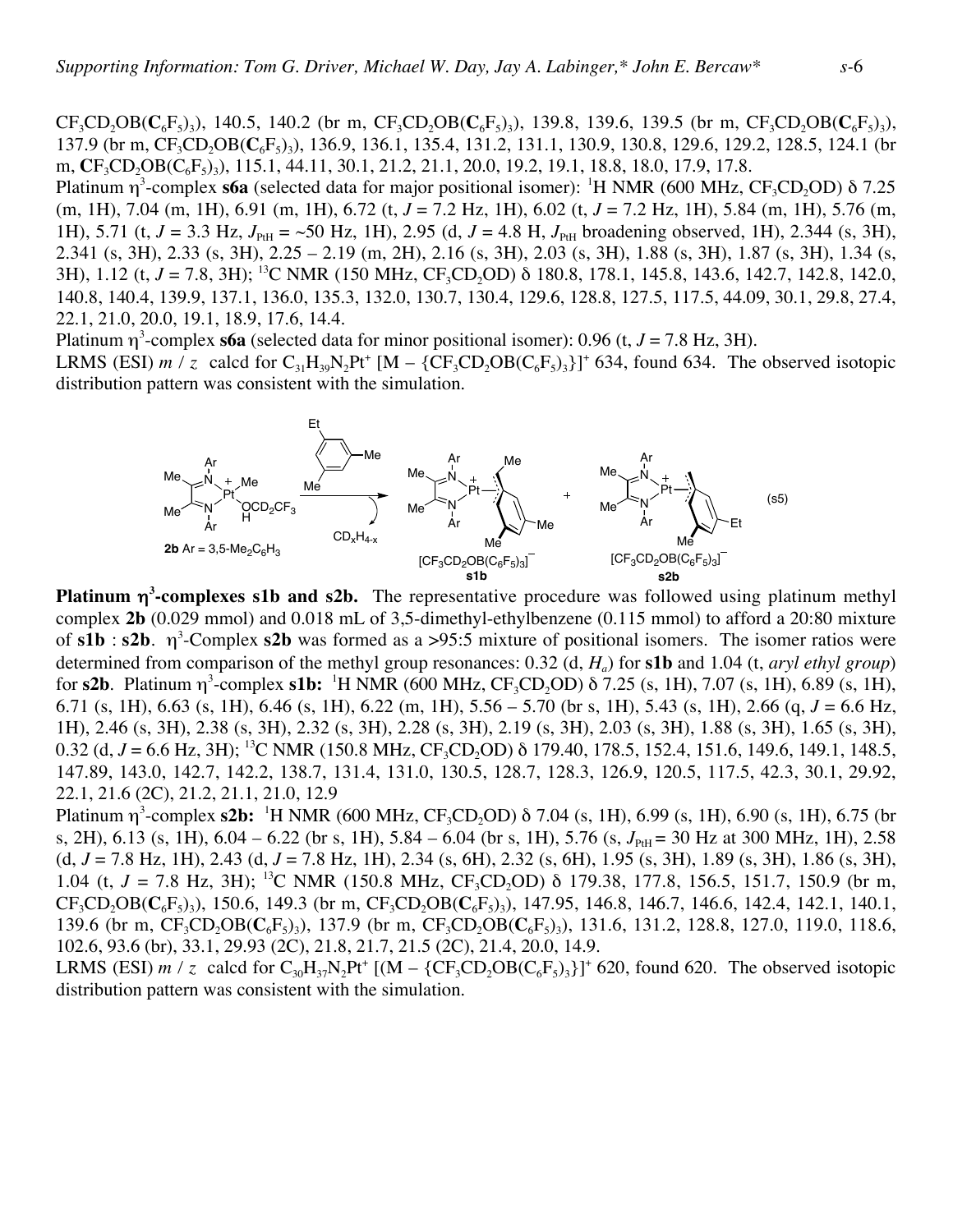

**Platinum** η**<sup>3</sup> -complexes s3b and s4b.** The representative procedure was followed using platinum methyl complex **2b** (0.019 mmol) and 0.008 mL of 4-ethyltoluene (0.06 mmol) to afford a 78:22 mixture of **s3b** : **s4b**. The isomer ratios were determined from comparison of the methyl group resonances: 0.38 (d, *H<sub>a</sub>*) for **s3b** and 0.98 (t, *aryl ethyl group*) for **s4b**. Platinum  $\eta^3$ -complex **s3b**. <sup>1</sup>H NMR (600 MHz,  $CF_3CD_2OD$ ) δ 7.16 (m, 1H), 7.07 (s, 1H), 7.06 (br s, 2H), 6.88 (s, 1H), 6.84 (s, 1H), 6.55 – 6.63 (m, 2H), 6.48 (s, 1H), 5.87 – 5.98 (br s, 1H), 2.80 (q,  $J = 6.6$  Hz,  $J_{\text{PH}}$  broadening observed, 1H), 2.38 (s, 3H), 2.18 (s, 3H), 2.15 (s, 3H), 2.04 (s, 3H), 1.98 (s, 3H), 1.91 (s, 3H), 1.77 (s, 3H), 0.38 (d, *J* = 6.6 Hz, 3H).

Platinum  $\eta^3$ -complex **s4b**: <sup>1</sup>H NMR (600 MHz, CF<sub>3</sub>CD<sub>2</sub>OD) δ 7.22 (s, 1H), 7.00 (s, 1H), 6.97 (s, 1H), 6.89 (s, 1H), 6.69 (m, 1H), 6.45 (s, 1H), 6.32 (s, 1H), 6.28 (m, 1H), 6.21 (s, 1H), 5.75 (d, *J* = 6.6 Hz, 1H), 2.35 (s, 3H), 2.34 (s, 3H), 2.29 (s, 3H), 2.26 (s, 3H), 2.09 (s, 3H), 2.07 (s, 3H), 2.06 – 2.10 (m, 2H), 1.87 (d, *J* = 7.8 Hz, 1H), 1.81 (d, *J* = 7.8 Hz, 1H), 0.98 (t, *J* = 7.8 Hz, 3H).

Combined data for complexes  $s3b$  and  $s4b$ : <sup>13</sup>C NMR (150.8 MHz, CF<sub>3</sub>CD<sub>2</sub>OD)  $\delta$  185.4, 184.4, 179.4, 177.2, 155.4, 150.9 (br m,  $CF_3CD_2OB(C_6F_5)$ ), 149.6, 149.3 (br m,  $CF_3CD_2OB(C_6F_5)$ ), 148.5, 147.9, 145.6, 145.2, 144.2, 143.6, 143.1, 142.2, 142.1, 141.4, 140.3, 139.7 (br m,  $CF_3CD_0BC_6F_5_3$ ), 138.1 (br m, CF<sub>3</sub>CD<sub>2</sub>OB(C<sub>6</sub>F<sub>5</sub>)<sub>3</sub>), 137.2, 134.0, 132.9, 132.0, 131.7, 131.3, 130.6, 130.5, 129.9, 129.6, 129.2, 127.9, 126.5, 126.1, 125.1, 124.2, 121.5 (br m,  $CF_3CD_2OB(C_6F_5)$ ), 120.5, 120.4, 120.1, 120.0, 119.8, 119.5, 119.2, 42.5 (br), 30.2, 30.1, 29.7, 29.57, 29.55, 29.47, 29.41, 22.1, 22.0, 21.5, 21.4, 21.1, 21.0, 20.1, 20.04, 19.97, 19.6.

LRMS (ESI)  $m / z$  calcd for  $C_{29}H_{35}DN_2Pt^+$  [M – {CF<sub>3</sub>CD<sub>2</sub>OB( $C_6F_5$ )<sub>3</sub>} + D + H]<sup>+</sup> 609, found 609. The observed isotopic distribution pattern was consistent with the simulation.



**Platinum** η**<sup>3</sup> -complexes 14b and 15b.** The representative procedure was followed using platinum methyl complex **2b** (0.019 mmol) and 0.011 mL of 3-ethyltoluene (0.079 mmol) to afford a 51:49 mixture of **14b** : **15b**. η3 -Complex **14b** was formed as a 50:50 mixture of positional isomers, and η<sup>3</sup> -complex **15b** was formed as a 79:21 mixture of positional isomers. The isomer ratios were determined from comparison of the methyl group resonances: 0.23 (d,  $H_a$ ) for **14b** and 0.99 (t, *aryl ethyl group*) for **15b**. Platinum  $\eta^3$ -complex **14b** (combined data for both positional isomers): <sup>1</sup>H NMR (600 MHz,  $CF_3CD_2OD$ ) δ 7.18 (m, 1H), 7.13 (m, 1H), 7.10 (s, 1H),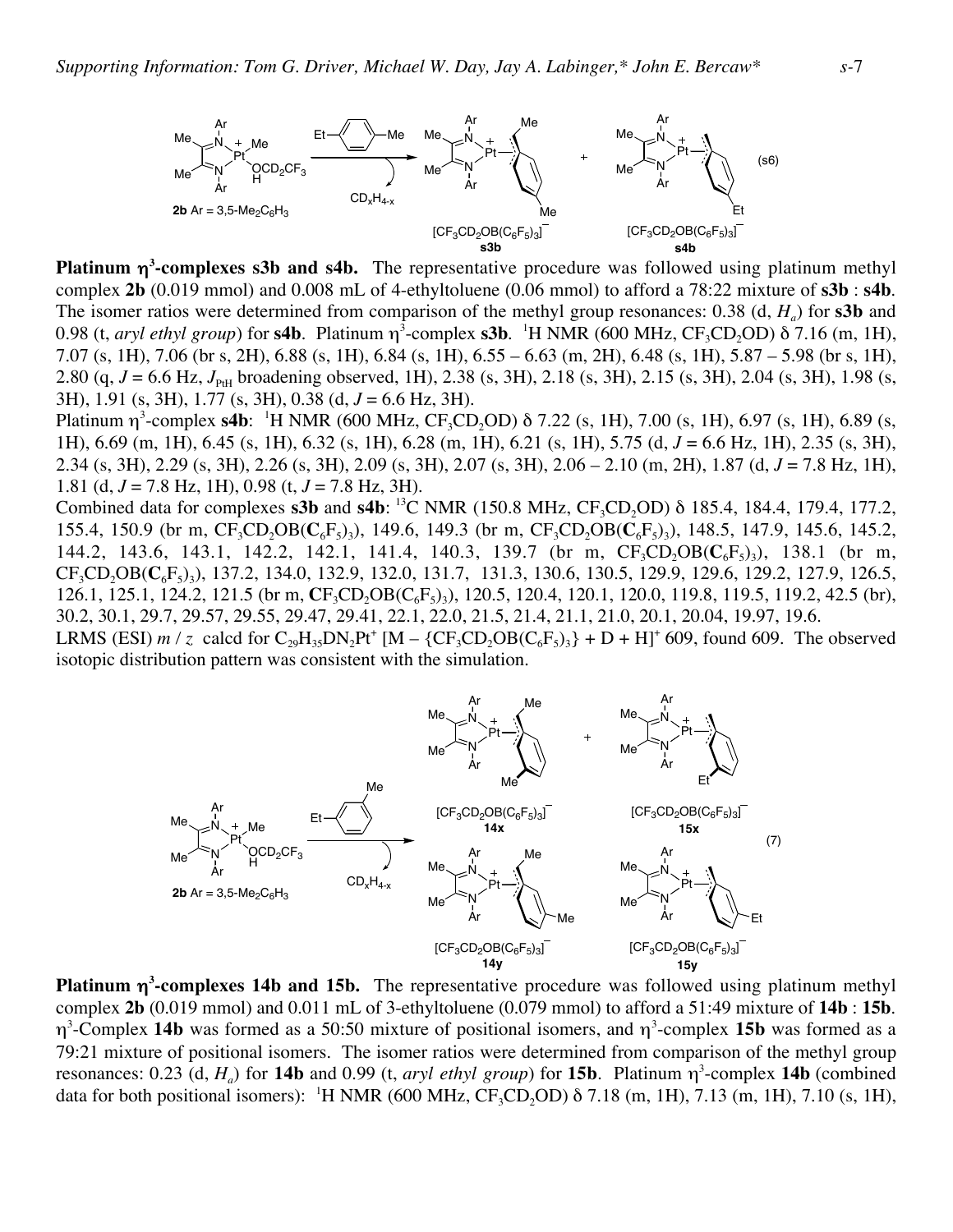6.93 (m, 1H), 6.86 (s, 1H), 6.85 (s, 1H), 6.81 (m, 1H), 6.78 (s, 1H), 6.76 (s, 1H), 6.74 (s, 1H), 6.73 (s, 1H), 6.68 (s, 1H), 6.67 (s, 1H), 6.59 (s, 1H), 6.57 (s, 1H), 6.54 (s, 1H), 6.35 (m, 1H), 6.14 (s, 1H), 5.97 (s, 1H), 5.57 (d, *J*  $= 6.6$  Hz, 1H), 2.84 (q,  $J = 6.6$  Hz,  $J_{\text{PH}}$  broadening observed, 1H), 2.69 (q,  $J = 6.6$  Hz,  $J_{\text{PH}}$  broadening observed, 1H), 2.37 (s, 3H), 2.36 (s, 3H), 2.34 (s, 3H), 2.32 (s, 3H), 2.27 (s, 3H), 2.26 (s, 3H), 2.17 (s, 3H), 1.99 (s, 3H), 1.98 (s, 3H), 1.95 (s, 3H), 1.93 (s, 3H), 1.92 (s, 3H), 1.89 (s, 3H), 1.69 (s, 3H), 0.37 (d, *J* = 6.6 Hz, 3H), 0.35 (d,  $J = 6.6$  Hz, 3H); the benzylic methylene protons were not distinguishable. <sup>13</sup>C NMR (150.8 MHz, CF<sub>3</sub>CD<sub>2</sub>OD)  $\delta$ 179.7, 179.64, 179.60, 179.56, 156.1, 150.9 (br m, CF<sub>3</sub>CD<sub>2</sub>OB(C<sub>6</sub>F<sub>5</sub>)<sub>3</sub>), 150.6, 149.6, 149.3 (br m, CF<sub>3</sub>CD<sub>2</sub>OB(C<sub>6</sub>F<sub>5</sub>)<sub>3</sub>), 147.74, 147.72, 147.6, 145.2, 143.0, 142.44, 142.2, 142.1, 141.5, 140.7, 140.2, 139.7 (br m,  $CF_3CD_2OB(C_6F_5)$ <sub>3</sub>), 138.8, 138.1 (br m,  $CF_3CD_2OB(C_6F_5)$ <sub>3</sub>), 132.9, 131.99, 131.96, 131.7, 131.5, 131.4, 131.1, 131.0, 130.7, 129.65, 129.63, 127.8, 127.6, 126.40, 126.38, 126.1, 125.1, 121.8 (br m,  $CF_3CD_2OB(C_6F_5)_3$ ), 121.5, 120.3, 119.8, 118.9, 42.71, 42.7, 22.08, 22.04, 21.9, 21.2, 21.05, 20.20, 20.18, 20.14, 20.04, 20.01, 19.96, 19.82, 19.77, 19.7, 14.9, 14.7.

Platinum  $\eta^3$ -complex 15b (major positional isomer): <sup>1</sup>H NMR (600 MHz, CF<sub>3</sub>CD<sub>2</sub>OD) δ 7.16 (m, 1H), 7.15 (s, 1H), 6.84 (s, 1H), 6.61 (s, 1H), 6.56 (m, 1H), 6.31 (s, 1H), 6.27 (m, 1H), 5.95 (s, 1H), 5.78 (br s, 1H), 5.63 (s, 1H), 3.60 (s, 1H), 2.66 (d, *J* = 7.8 Hz, 1H), 2.54 (d, *J* = 7.8 Hz, 1H), 2.38 (s, 6H), 2.19 (s, 6H), 2.15 (s, 3H), 2.04 (s, 3H), 1.01 (t, *J* = 7.8 Hz, 3H); <sup>13</sup>C NMR (150 MHz, CF<sub>3</sub>CD<sub>2</sub>OD) δ 185.4, 184.4, 147.7, 147.8, 145.5, 144.1, 142.38, 134.0, 132.8, 129.8, 129.2, 128.8, 127.4, 126.9, 125.5, 125.11, 123.7, 123.3, 120.5, 120.0, 30.1, 30.0, 21.7, 21.52, 21.50, 21.4, 21.08, 20.09, 20.03.

Selected data for platinum  $\eta^3$ -complex **15b** (minor positional isomer): <sup>1</sup>H NMR (600 MHz, CF<sub>3</sub>CD<sub>2</sub>OD) δ 1.05  $(t, J = 7.8 \text{ Hz}, 3H)$ .

LRMS (ESI) *m* / *z* calcd for  $C_{29}H_{36}N_2Pt^+$  [(M – {CF<sub>3</sub>CD<sub>2</sub>OB( $C_6F_5$ )<sub>3</sub>} + H]<sup>+</sup> 607, found 607. The observed isotopic distribution pattern was consistent with the simulation.



**Platinum** η**<sup>3</sup> -complexes s5b and s6b.** The representative procedure was followed using platinum methyl complex **2b** (0.019 mmol) and 0.011 mL of 2-ethyltoluene (0.078 mmol) to afford a 69:31 mixture of **s5b** : **s6b**. η3 -Complex **s5b** was formed as a >95:5 mixture of position isomers, and η<sup>3</sup> -complex **s6b** was formed as a 76:24 mixture of position isomers. The isomer ratios were determined from comparison of the methyl group resonances: 0.50 (d,  $H_a$ ) for **s5b** and 1.04 – 1.14 (t, *aryl ethyl*) for **s6b**. Platinum  $\eta^3$ -complex **s5b**: <sup>1</sup>H NMR (600 MHz, CF<sub>3</sub>CD<sub>2</sub>OD) δ 6.89 (d, *J* = 7.2 Hz, 1H), 6.80 – 6.84 (m, 2H), 6.50 – 6.82 (m, 3H), 6.47 (s, 1H), 6.15 (t, *J*  $= 7.2$  Hz, 1H), 5.75 (d,  $J = 6.6$  Hz,  $J_{PH}$  broadening observed, 1H), 5.5 – 5.8 (br s, 1H), 3.77 (q,  $J = 6.6$  Hz,  $J_{PH}$ broadening observed, 1H), 2.38 (br s, 6H), 2.19 (s, 3H), 2.15 (s, 3H), 1.98 (s, 3H), 1.96 (br s, 6H), 0.50 (d, *J* = 6.6 Hz, 3H); <sup>13</sup>C NMR (150.8 MHz, CF<sub>3</sub>CD<sub>2</sub>OD)  $\delta$  184.4, 179.4, 150.9 (br m, CF<sub>3</sub>CD<sub>2</sub>OB( $C_6F_5$ )<sub>3</sub>), 150.2, 149.3 (br m,  $CF_3CD_2OB(C_6F_5)$ ), 147.45, 145.5, 144.1, 142.2, 139.7 (br m,  $CF_3CD_2OB(C_6F_5)$ ), 138.0 (br m,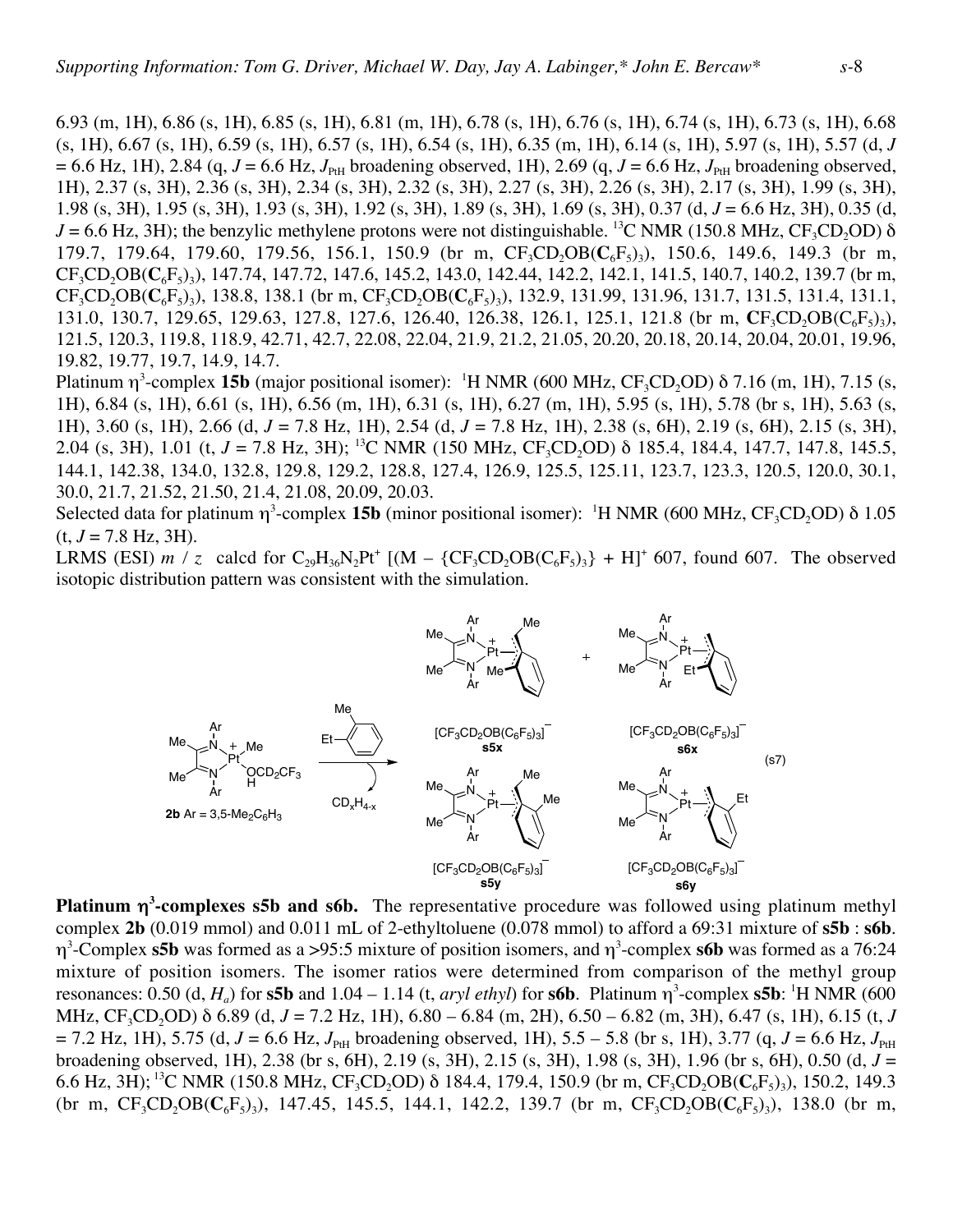CF<sub>3</sub>CD<sub>2</sub>OB(C<sub>6</sub>F<sub>5</sub>)<sub>3</sub>), 136.6, 134.9, 134.0, 131.6, 131.5, 130.7, 129.6, 127.5, 127.4, 127.0, 121.6 (br m,  $CF_3CD_2OB(C_6F_5)$ <sub>3</sub>), 120.0, 119.6, 118.9, 45.48, 27.4, 21.4, 21.09, 20.1, 19.8, 19.7, 19.0, 15.2.

Platinum  $\eta^3$ -complex **s6b** (major positional isomer): <sup>1</sup>H NMR (600 MHz, CF<sub>3</sub>CD<sub>2</sub>OD) δ 6.89 (d, *J* = 7.2 Hz, 1H), 6.54 – 6.9 (m, 5H), 6.34 (m, 1H), 6.08 (t, *J* = 7.2 Hz, 1H), 5.64 – 5.84 (br s, 1H), 5.44 (d, *J* = 6.6 Hz, 1H), 3.12 (d, *J* = 4.8Hz, 2H), 2.50 – 2.54 (m, 2H), 2.36 (s, 3H), 2.15 (br s, 6H), 2.03 (s, 3H), 1.99 (s, 3H), 1.94 (s, 3H), 1.15 (t, *J* = 7.2 Hz, 3H); <sup>13</sup>C NMR (150.8 MHz, CF<sub>3</sub>CD<sub>2</sub>OD) δ 179.8, 177.4, 150.6, 149.3, 147.39, 144.7, 143.0, 140.8, 137.5, 136.4, 132.9, 132.0, 130.9, 129.5, 129.2, 128.9, 128.8, 126.1, 120.5, 120.4, 45.43, 22.1, 21.8, 21.6, 21.14, 20.04, 20.0, 19.9, 19.3.

Selected data for platinum  $\eta^3$ -complex **s6b** (minor positional isomer): <sup>1</sup>H NMR (600 MHz, CF<sub>3</sub>CD<sub>2</sub>OD) δ 1.04  $(t, J = 7.2$ Hz, 3H).

LRMS (ESI)  $m / z$  calcd for  $C_{29}H_{36}N_2Pt^+$  [M –  $\{CF_3CD_2OB(C_6F_5)_3\}$  + H]<sup>+</sup> 607, found 607. The observed isotopic distribution pattern was consistent with the simulation.



**Platinum** η<sup>3</sup>-complexes s1c and s2c. The representative procedure was followed using platinum methyl complex **2c** (0.013 mmol) and 0.009 mL of 3,5-dimethyl-ethylbenzene (0.06 mmol) to afford a 55:45 mixture of **s1c** : **s2c**.  $\eta^3$ -Complex **s2c** was formed as a >95:5 mixture of position isomers. The isomer ratio was determined from comparison of the methyl group resonances: 0.23 (d, *Ha*) for **s2c** and 0.99 (t, *aryl ethyl group*) for **s2c**. Platinum  $\eta^3$ -complex **s1c**: <sup>1</sup>H NMR (600 MHz, CF<sub>3</sub>CD<sub>2</sub>OD)  $\delta$  7.57 (t, *J* = 1.8 Hz, 1H), 7.56 (t, *J* = 1.8 Hz, 1H), 7.36 (t, *J* = 1.8 Hz, 1H), 7.25 (br s, 1H), 7.02 (br s, 1H), 7.00 (d, *J* = 1.8 Hz, 1H), 6.48 (t, *J* = 1.8 Hz, 1H), 6.05 (br s, 1H), 5.47 (br s,  $J_{PH}$  broadening observed, 1H), 2.69 (q,  $J = 6.6$  Hz,  $J_{PH}$  broadening observed, 1H), 2.25 (s, 3H), 1.99 (s, 3H), 1.81 (s, 3H), 1.59 (s, 3H), 1.39 (s, 9H), 1.370 (s, 9H), 1.35 (s, 9H), 1.33 (s, 9H), 0.23 (d,  $J = 6.6$  Hz, 3H).

Platinum  $\eta^3$ -complex **s2c**: <sup>1</sup>H NMR (600 MHz, CF<sub>3</sub>CD<sub>2</sub>OD) δ 7.71 (t, *J* = 1.8 Hz, 1H), 7.531 (t, *J* = 1.8 Hz, 1H), 7.525 (t, *J* = 1.8 Hz, 1H), 7.25 (br s, 1H), 6.78 (br s, 1H), 6.63 (br s, 1H), 6.42 (t, *J* = 1.8 Hz, 1H), 6.06 (t, *J*  $= 1.8$  Hz, 1H), 5.89 (br s  $J_{PH}$  broadening observed, 1H), 2.52 (d,  $J = 4.6$  Hz, 1H), 2.50 (d,  $J = 4.6$  Hz, 1H), 2.25  $- 2.16$  (m, 2H), 2.13 (s, 3H), 1.97 (s, 3H), 1.80 (s, 3H), 1.372 (s, 9H), 1.36 (s, 9H), 1.34 (s, 9H), 1.24 (s, 9H), 0.99 (t,  $J = 7.8$  Hz, 3H).

Combined data for complexes **s1c** and **s2c**: <sup>13</sup>C NMR (150 MHz, CF<sub>3</sub>CD<sub>2</sub>OD) δ 179.6, 179.04, 178.95, 178.8, 157.7, 155.8, 155.6, 155.2, 150.9 (br m,  $CF_3CD_3OB(C_6F_5)$ ), 149.3 (br m,  $CF_3CD_3OB(C_6F_5)$ ), 149.0, 148.9, 146.8, 146.73, 146.66, 140.2, 140.1, 139.7 (br m, CF<sub>3</sub>CD<sub>2</sub>OB( $C_6F_5$ )<sub>3</sub>), 138.1 (br m, CF<sub>3</sub>CD<sub>2</sub>OB( $C_6F_5$ )<sub>3</sub>), 130.22, 130.24, 129.2, 128.8, 128.3, 127.4, 126.94, 126.90, 126.0, 125.5, 125.1, 124.5, 124.2, 124.0, 123.7, 123.3, 121.6 (br m,  $CF_3CD_2OB(C_6F_5)$ ), 119.4, 117.0, 116.83, 116.77, 115.3, 115.01, 114.95, 114.7, 98.8, 47.5, 42.9, 37.0, 36.7, 36.64, 36.60, 36.49, 34.2, 31.9, 31.87, 31.84, 31.78, 31.7, 31.6, 30.04, 29.98, 29.92, 29.88, 22.2, 21.9, 21.8, 21.5, 21.4, 21.3, 20.9, 20.3, 14.8, 12.9.

LRMS (ESI)  $m / z$  calcd for  $C_{42}H_{61}N_2Pt^+$  [(M – {CF<sub>3</sub>CD<sub>2</sub>OB( $C_6F_5$ )<sub>3</sub>} + H]<sup>+</sup> 789, found 789. The observed isotopic distribution pattern was consistent with the simulation.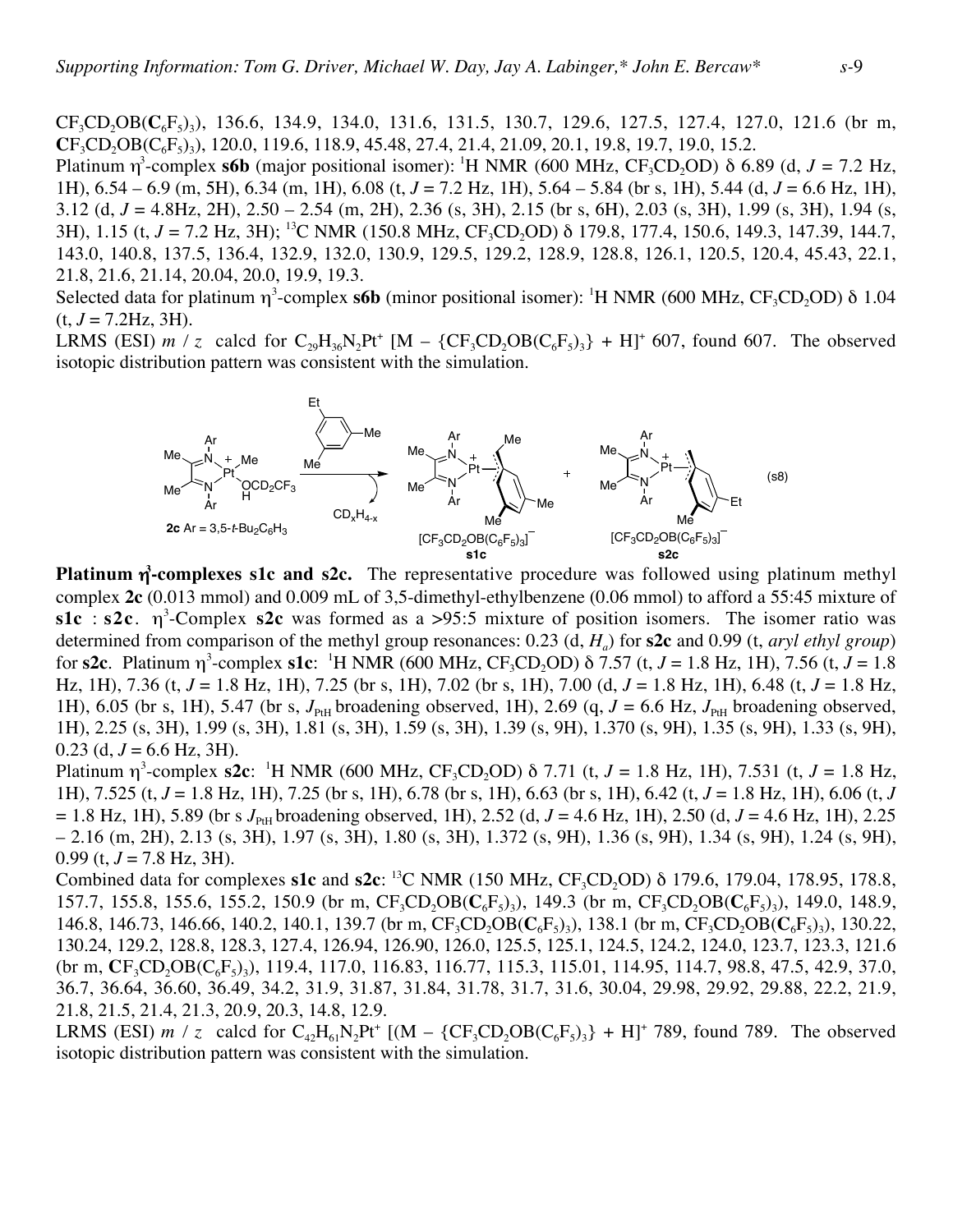

**Platinum** η **3 -complexes s3c and s4c.** The representative procedure was followed using platinum methyl complex **2c** (0.015 mmol) and 0.008 mL of 4-ethyltoluene (0.06 mmol) to afford a 79:21 mixture of **s3c** : **s4c**. The isomer ratio was determined from comparison of the methyl group resonances: 0.23 (d, *Ha*) for **s3c** and 0.99 (t, *aryl ethyl group*) for **s4c**. Platinum  $\eta^3$ -complex **s3c**: <sup>1</sup>H NMR (600 MHz,  $CF_3CD_2OD$ )  $\delta$  7.59 (t, *J* = 1.8 Hz, 1H), 7.57 (t, *J* = 1.8 Hz, 1H), 7.24 (br s, 1H), 7.15 (d, *J* = 1.8 Hz, 1H), 6.96 (s, 1H), 6.90 – 6.88 (m, 1H), 6.77 (br s, 1H), 6.74 (s, 1H), 6.29 (s, 1H), 5.81 (d,  $J = 7.2$  Hz,  $J_{PH}$  broadening observed, 1H), 2.77 (q,  $J = 6.6$  Hz, 1H), 2.01 (s, 3H), 1.90 (s, 3H), 1.67 (s, 3H), 1.44 (s, 9H), 1.39 (br s, 9H), 1.35 (br s, 9H), 1.30 (s, 9H), 0.30 (d, *J*  $= 6.6$  Hz, 3H).

Platinum η<sup>3</sup>-complex **s4c**: <sup>1</sup>H NMR (600 MHz, CF<sub>3</sub>CD<sub>2</sub>OD) δ 7.71 (t, *J* = 1.8 Hz, 1H), 7.36 (t, *J* = 1.8 Hz, 1H), 7.26 (m, 1H), 7.12 (s, 1H), 7.07 (s, 1H), 7.04 – 7.03 (m, 1H), 7.00 (br s, 1H), 6.83 (m, 1H), 6.41 (s, 1H), 5.38 (m, 1H), 2.18 (m, 2H), 2.13 (s, 3H), 1.98 – 1.95 (m, 2H), 1.99 (s, 3H), 1.29 (br s, 9H), 1.37 (s, 9H), 1.35 (br s, 9H), 1.24 (s, 9H), 0.89 (t, *J* = 7.5 Hz, 3H).

Combined data for complexes **s3c** and **s4c**: <sup>13</sup>C NMR (150 MHz, CF<sub>3</sub>CD<sub>2</sub>OD) δ 179.6, 179.0, 178.94, 178.84, 157.7, 157.2, 156.7, 156.0, 155.85, 155.81, 155.6, 155.5, 155.2, 150.9 (br m, CF<sub>3</sub>CD<sub>2</sub>OB(C<sub>6</sub>F<sub>5</sub>)<sub>3</sub>), 149.3 (br m,  $CF_3CD_2OB(C_6F_5)$ <sub>3</sub>), 149.0, 148.9, 147.9, 146.8, 146.73, 146.66, 140.17, 140.1, 139.7 (br m, CF<sub>3</sub>CD<sub>2</sub>OB(C<sub>6</sub>F<sub>5</sub>)<sub>3</sub>), 138.1 (br m, CF<sub>3</sub>CD<sub>2</sub>OB(C<sub>6</sub>F<sub>5</sub>)<sub>3</sub>), 130.2, 129.2, 128.5, 128.4, 128.3, 127.0, 125.1, 124.5, 124.2, 124.0, 121.6 (br m, **C**F<sub>3</sub>CD<sub>2</sub>OB(C<sub>6</sub>F<sub>5</sub>)<sub>3</sub>), 119.3, 117.0, 116.8, 116.3, 115.3, 115.03, 114.94, 114.7, 98.8, 47.5, 42.9, 37.0, 36.7, 36.6, 36.5, 34.3, 31.9, 31.87, 31.84, 31.78, 31.73, 31.68, 31.6, 30.0, 29.9, 22.2, 21.9, 21.8, 21.5, 21.4, 21.3, 20.9, 20.3, 14.8, 12.9.

LRMS (ESI) *m* / *z* calcd for  $C_{41}H_{57}D_2N_2Pt^+$  [M –  $\{CF_3CD_2OB(C_6F_5)_3\}$  + 2D]<sup>+</sup> 776, found 776. The observed isotopic distribution pattern was consistent with the simulation.



**Platinum** η **3 -complexes 14c and 15c.** The representative procedure was followed using platinum methyl complex **2c** (0.014 mmol) and 0.009 mL of 3-ethyltoluene (0.065 mmol) to afford a 47:53 mixture of **14c** : **15c**. η3 -Complex **14c** was formed as a 52:48 mixture of position isomers; and η<sup>3</sup> -complex **15c** was formed as a 70:30 mixture of position isomers. The isomer ratios were determined from comparison of the methyl group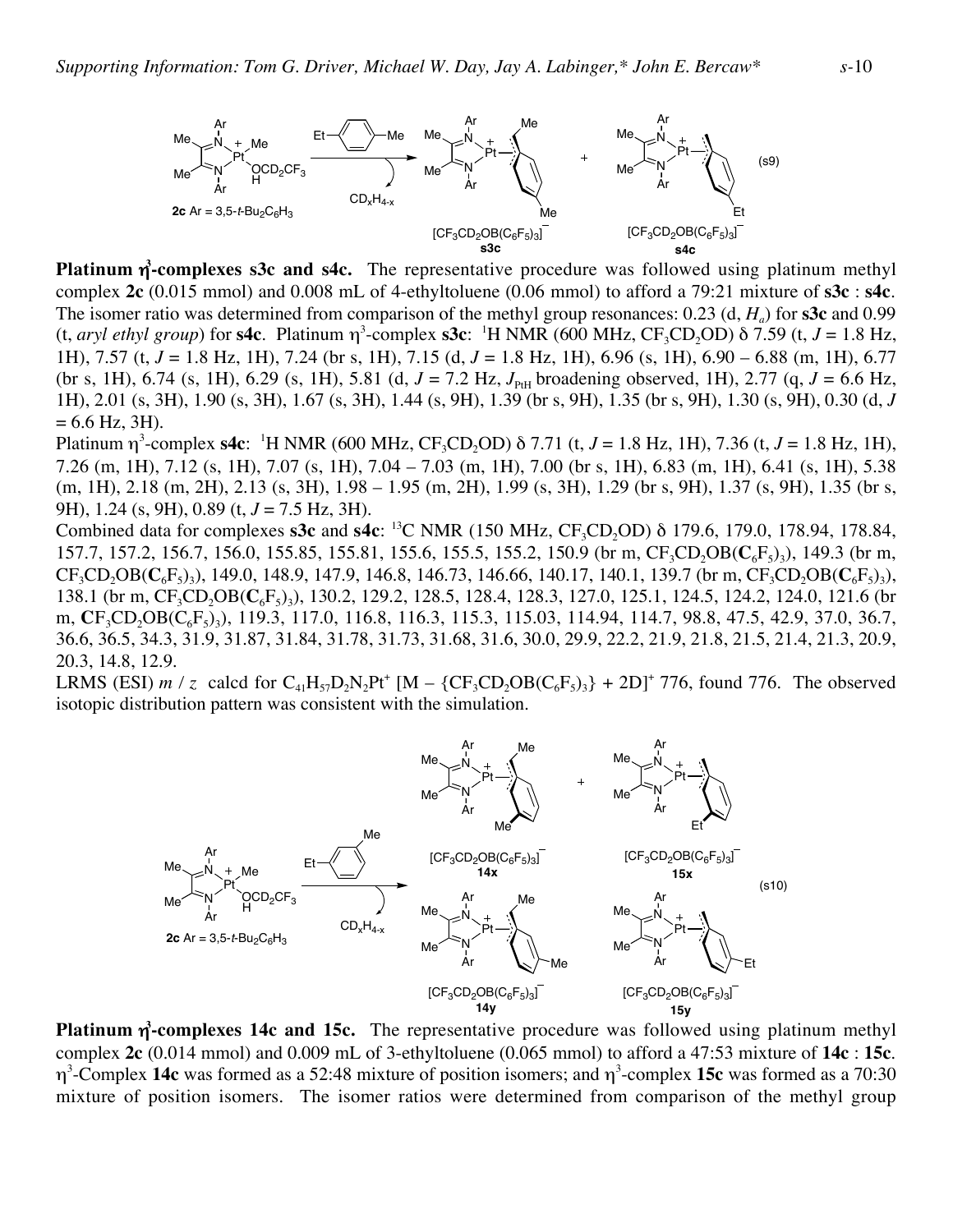resonances:  $0.25 - 0.30$  (d,  $H_a$ ) for **14c** and  $0.97 - 1.05$  (t, *aryl ethyl group*) for **15c**. Platinum  $\eta^3$ -complex **14c** (combined data for both positional isomers): <sup>1</sup>H NMR (600 MHz,  $CF_3CD_2OD$ )  $\delta$  7.71 (t, *J* = 1.8 Hz, 1H), 7.58 (t, *J* = 1.8 Hz, 1H), 7.534 (t, *J* = 1.8 Hz, 1H), 7.525 (br s, 1H), 7.363 (t, *J* = 1.8 Hz, 1H), 7.34 (s, 1H), 7.25 (br s, 1H), 6.92 (s, 1H), 6.90 (s, 1H), 6.81 (br s, 1H), 6.77 (s, 1H), 6.75 (s, 1H), 6.74 (s, 1H), 6.72 (s, 1H), 6.62 (m, 1H), 6.56 (s, 1H), 6.52 (m, 2H), 6.07 (s, 1H), 5.69 (s, *J*<sub>PH</sub> broadening observed, 1H), 2.83 (q, *J* = 6.6 Hz, 1H), 2.73 (q, *J* = 6.6 Hz, 1H), 2.27 (s, 3H), 2.13 (s, 3H), 1.99 (s, 3H), 1.90 (s, 3H), 1.88 (s, 3H), 1.84 (s, 3H), 1.42 (s, 9H), 1.39 (br s, 18H), 1.36 (s, 9H), 1.33 (s, 9H), 1.26 (s, 9H), 1.25 (s, 9H), 1.18 (s, 9H), 0.29 (d, *J* = 6.6 Hz, 3H), 0.26 (d, *J* = 6.6 Hz, 3H); <sup>13</sup>C NMR (150 MHz, CF<sub>3</sub>CD<sub>2</sub>OD) δ 185.5, 185.3, 184.0, 181.6, 156.6, 156.1, 155.5, 155.4, 150.9 (br m,  $CF_3CD_2OB(C_6F_5)$ ), 149.3 (br m,  $CF_3CD_2OB(C_6F_5)$ ), 148.6, 148.4, 147.9, 145.8, 145.5, 141.4, 139.7 (br m,  $CF_3CD_2OB(C_6F_5)$ ), 139.0, 138.1 (br m,  $CF_3CD_2OB(C_6F_5)$ ), 137.2, 137.1, 130.7, 129.6, 129.2, 128.6, 128.4, 126.90, 126.4, 125.06, 124.0, 123.71, 123.68, 123.26, 123.21, 121.1 (br m,  $CF_3CD_2OB(C_6F_5)$ ; 118.5, 117.1, 117.0, 116.6, 116.8, 116.3, 115.3, 115.1, 85.2 (br m, 2C), 43.2, 43.1, 36.62, 36.59, 36.56, 36.5, 32.00, 31.95, 31.87, 31.78, 31.75, 31.68, 31.62, 29.99, 29.95, 30.04, 29.98, 29.88, 29.1, 22.5, 20.9, 20.4, 20.0, 19.8, 14.8, 12.9.

Platinum  $\eta^3$ -complex **15c** (major positional isomer): <sup>1</sup>H NMR (600 MHz, CF<sub>3</sub>CD<sub>2</sub>OD)  $\delta$  7.57 (br s, 2H), 7.29 (t, *J* = 1.8 Hz, 1H), 7.25 (br s, 1H), 6.86 (br s, 1H), 6.52 (br s, 1H), 6.52 (s, 1H), 6.23 (dd, *J* = 8.4, 6.0 Hz, 1H), 6.15 (s, 1H), 5.56 (d,  $J = 6.6$  Hz,  $J_{PH}$  broadening observed, 1H), 2.24 (s, 3H), 2.18 (m, 2H), 2.06 (m, 2H), 1.77 (s, 3H), 1.39 (br s, 9H), 1.37 (s, 9H), 1.32 (br s, 9H), 1.24 (s, 9H), 0.99 (t, *J* = 7.8 Hz, 3H); 13C NMR (150 MHz, CF<sub>3</sub>CD<sub>2</sub>OD) δ 179.4, 177.5, 155.7, 155.5, 148.1, 146.8, 140.2, 131.3, 129.8, 127.8, 127.4, 125.5, 125.11, 124.4, 124.1, 116.8, 116.0, 115.0, 114.9, 76.4, 43.1, 36.74, 36.61, 36.55, 31.9, 30.1, 30.04, 22.2, 22.0, 21.5, 20.1, 19.7, 12.8.

Platinum  $\eta^3$ -complex **15c** (minor positional isomer): <sup>1</sup>H NMR (600 MHz, CF<sub>3</sub>CD<sub>2</sub>OD) δ 7.69 (t, *J* = 1.7 Hz, 1H), 7.63 (t, *J* = 1.8 Hz, 1H), 7.54 (t, *J* = 1.7 Hz, 1H), 7.28 (br s, 1H), 7.18 (m, 1H), 6.96 (t, *J* = 1.8 Hz, 1H), 6.56 (br s, 1H), 6.40 (t,  $J = 1.8$  Hz, 1H), 6.31 (br s, 1H), 5.96 (d,  $J = 6.6$  Hz,  $J_{PH}$  broadening observed, 1H), 2.00 (s, 3H), 2.24 (m, 2H), 1.98 – 1.96 (m, 2H), 1.68 (s, 3H), 1.44 (s, 9H), 1.24 (s, 9H), 1.35 (br s, 9H), 1.34 (br s, 9H), 1.03 (t, *J* = 7.8 Hz, 3H).

LRMS (ESI) *m* / *z* calcd for  $C_{41}H_{62}N_2Pt^+$  [M –  $\{CF_3CD_2OB(C_6F_5)_3\}$  + H]<sup>+</sup> 775, found 775. The observed isotopic distribution pattern was consistent with the simulation.



**Platinum η<sup>3</sup>-complexes s6c and s7c.** The representative procedure was followed using platinum methyl complex 2c (0.014 mmol) and 0.008 mL of 2-ethyltoluene to afford a 54:46 mixture of  $s6c : s7c$ . Both  $\eta^3$ complexes **s6c** and s7c were formed as a >95:5 mixtures of position isomers. The isomer ratio was determined from comparison of the methyl group resonances: 0.48  $(d, H_a)$  for **s6c** and 1.10  $(t, \text{aryl ethyl}$  group) for **s7c**.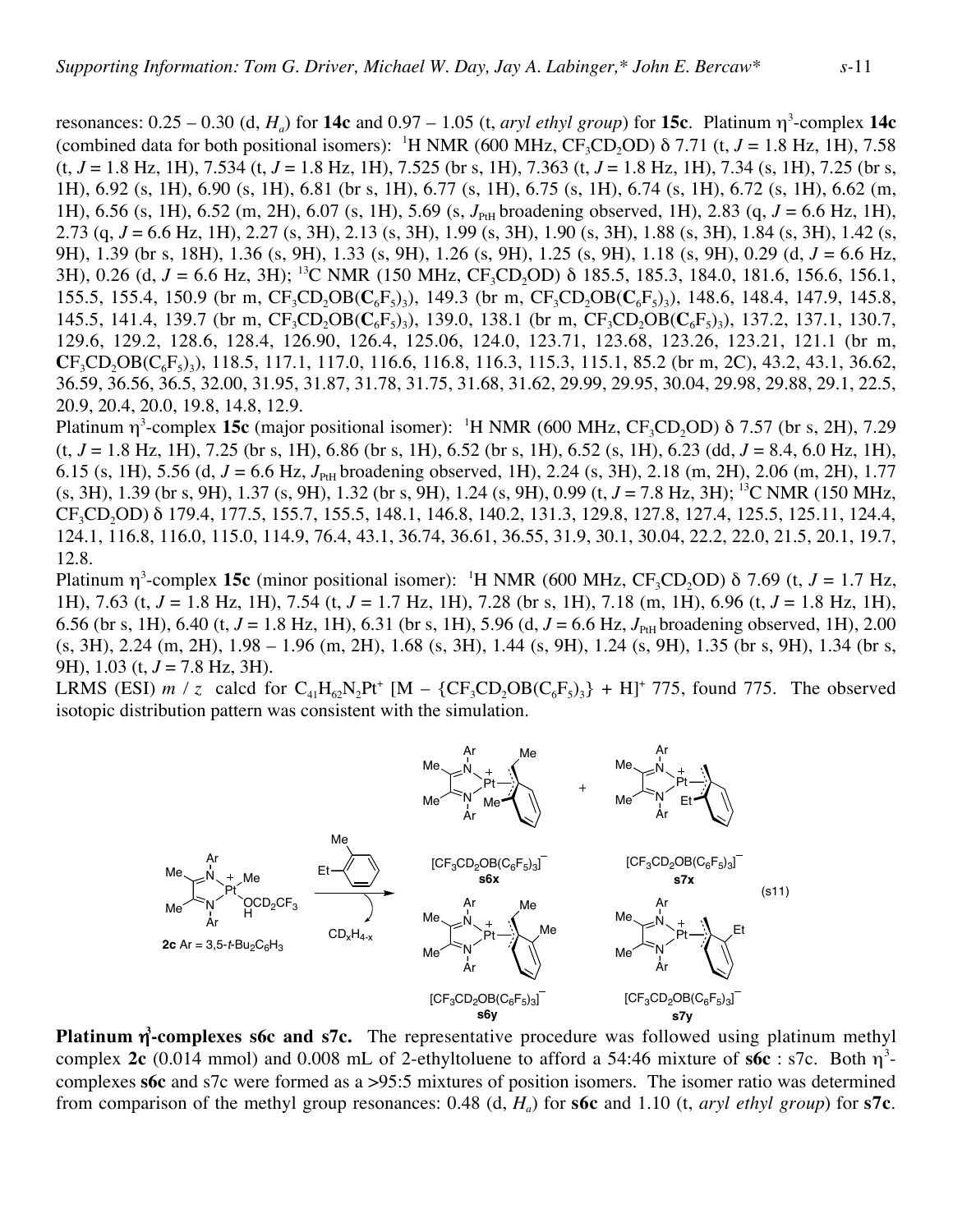Combined data for complexes **s6c** and **s7c**: <sup>1</sup>H NMR (600 MHz,  $CF_3CD_2OD$ )  $\delta$  7.59 (t, *J* = 1.8 Hz, 1H), 7.57 (t, *J* = 1.8 Hz, 1H), 7.52 (dt, *J* = 9.6, 1.2 Hz, 2H), 7.34 (s, 1H), 7.10 (br s, 2H), 7.05 (d, *J* = 1.2 Hz, 1H), 7.02 (br s, 1H), 6.98 (s, 1H), 6.96 (d, *J* = 7.2 Hz, 1H), 6.93 (br d, *J* = 7.2 Hz, 1H), 6.76 (t, *J* = 7.2 Hz, 1H), 6.69 (t, *J* = 7.8 Hz, 1H), 6.20 (t,  $J = 7.8$  Hz, 1H), 6.10 (t,  $J = 7.2$  Hz, 1H), 6.06 (dt,  $J = 9.6$ , 1.8 Hz, 2H), 5.78 (d,  $J = 6.6$  Hz,  $J_{p,H}$ broadening observed, 1H), 5.46 (d,  $J = 6.6$  Hz,  $J_{\text{PH}}$  broadening observed, 1H), 3.76 (q,  $J = 6.6$  Hz,  $J_{\text{PH}}$ broadening observed, 1H), 3.08 (d,  $J = 6.6$  Hz,  $J_{PH}$  broadening observed, 2H), 2.38 (q,  $J = 7.8$  Hz, 2H), 2.02 (s, 3H), 2.00 (s, 3H), 1.98 (s, 3H), 1.95 (s, 3H), 1.92 (s, 3H), 1.43 (s, 18H), 1.39 (s, 18H), 1.37 (s, 18H), 1.30 (s, 18H), 1.11 (t, *J* = 7.8 Hz, 3H), 0.48 (d, *J* = 6.6 Hz, 3H).

Specific data for platinum  $\eta^3$ -complex **s6c**: <sup>1</sup>H NMR (600 MHz, CF<sub>3</sub>CD<sub>2</sub>OD) δ 3.76 (q, *J* = 6.6 Hz, 1H, *J*<sub>PtH</sub> broadening observed, 1H),  $0.48$  (d,  $J = 6.6$  Hz, 3H).

Specific data for platinum  $\eta^3$ -complex **s7c**: <sup>1</sup>H NMR (600 MHz, CF<sub>3</sub>CD<sub>2</sub>OD) δ 3.08 (d, *J* = 6.6 Hz, *J*<sub>PtH</sub> broadening observed, 2H), 2.38 (q, *J* = 7.8 Hz, 2H), 1.11 (t, *J* = 7.8 Hz, 3H).

<sup>13</sup>C NMR (150 MHz, CF<sub>3</sub>CD<sub>2</sub>OD) δ 179.3, 177.7, 156.7, 155.8, 155.5, 155.2, 150.9 (br m, CF<sub>3</sub>CD<sub>2</sub>OB(C<sub>6</sub>F<sub>5</sub>)<sub>3</sub>), 150.4, 150.0, 149.3 (br m,  $CF_3CD_2OB(C_6F_5)$ ), 147.73, 147.67, 144.9, 147.9, 139.7 (br m,  $CF_3CD_2OB(C_6F_5)$ ), 138.13, 138.1 (br m, CF<sub>3</sub>CD<sub>2</sub>OB(C<sub>6</sub>F<sub>5</sub>)<sub>3</sub>), 137.3, 136.2, 136.1, 136.0, 134.8, 129.6, 128.8, 127.3, 128.4, 126.90, 126.89, 125.5, 125.11, 125.06, 124.1, 123.7, 123.6, 123.3, 121.1 (br m, **C**F<sub>3</sub>CD<sub>2</sub>OB(C<sub>6</sub>F<sub>5</sub>)<sub>3</sub>), 117.0, 116.5, 116.1, 116.0, 115.4, 114.9, 114.4, 72.8 (br m, 2C), 45.73, 45.67, 36.74, 36.70, 36.68, 36.65, 36.61, 36.59, 36.55, 36.53, 36.49, 32.0, 31.88, 31.8, 31.7, 22.2, 22.0, 21.5, 20.9, 20.4, 20.1, 19.9, 19.7, 19.6, 13.0, 12.8.

LRMS (ESI) *m* / *z* calcd for  $C_{41}H_{50}N_{2}Pt^{+}$  [M – {CF<sub>3</sub>CD<sub>2</sub>OB( $C_{6}F_{5}$ )<sub>3</sub>}]<sup>+</sup> 774, found 774. The observed isotopic distribution pattern was consistent with the simulation.

## III. General Comments about the study of different alkyl-substituted benzene isotopologs

## a. Representative Procedure

A light orange solution of platinum methyl cation **2a** (prepared by dissolving 0.010 g of platinum dimethyl complex **1a** (0.018 mmol) and 0.017 g of  $B(C_6F_5)$ <sub>3</sub> (0.033 mmol) in 0.700 mL of trifluoroethanol- $d_3$ ) was analyzed using <sup>1</sup>H NMR spectroscopy. At this time the amount of deuterium incorporation into the Pt-Me resonance was determined by comparison of its peak area to the average peak area of both the aryl protons and methyl groups present on the diimine ligand. After spectroscopic analysis, 2.5 equivalents of substrate were added. The progress of the reaction was monitored periodically using <sup>1</sup>H NMR spectroscopy. After 10 h, the reaction mixture was heated to 45 °C. After 13 h, the reaction mixture was cooled and <sup>1</sup>H NMR spectroscopy analysis revealed complete consumption of the aryl complexes and formation of the  $\eta^3$ -product. The amount of deuterium incorporation into the  $\eta^3$ -product was determined by comparison of the average signal intensity of the methyl groups present on the diimine ligand with the resonances associated with  $H_a$ ,  $H_b$ , and  $H_c$  respectively. After spectroscopic analyses, the reaction mixture was filtered through  $SiO<sub>2</sub>$ ; and the resulting clear filtrate, containing recovered substrate, was analyzed by GCMS.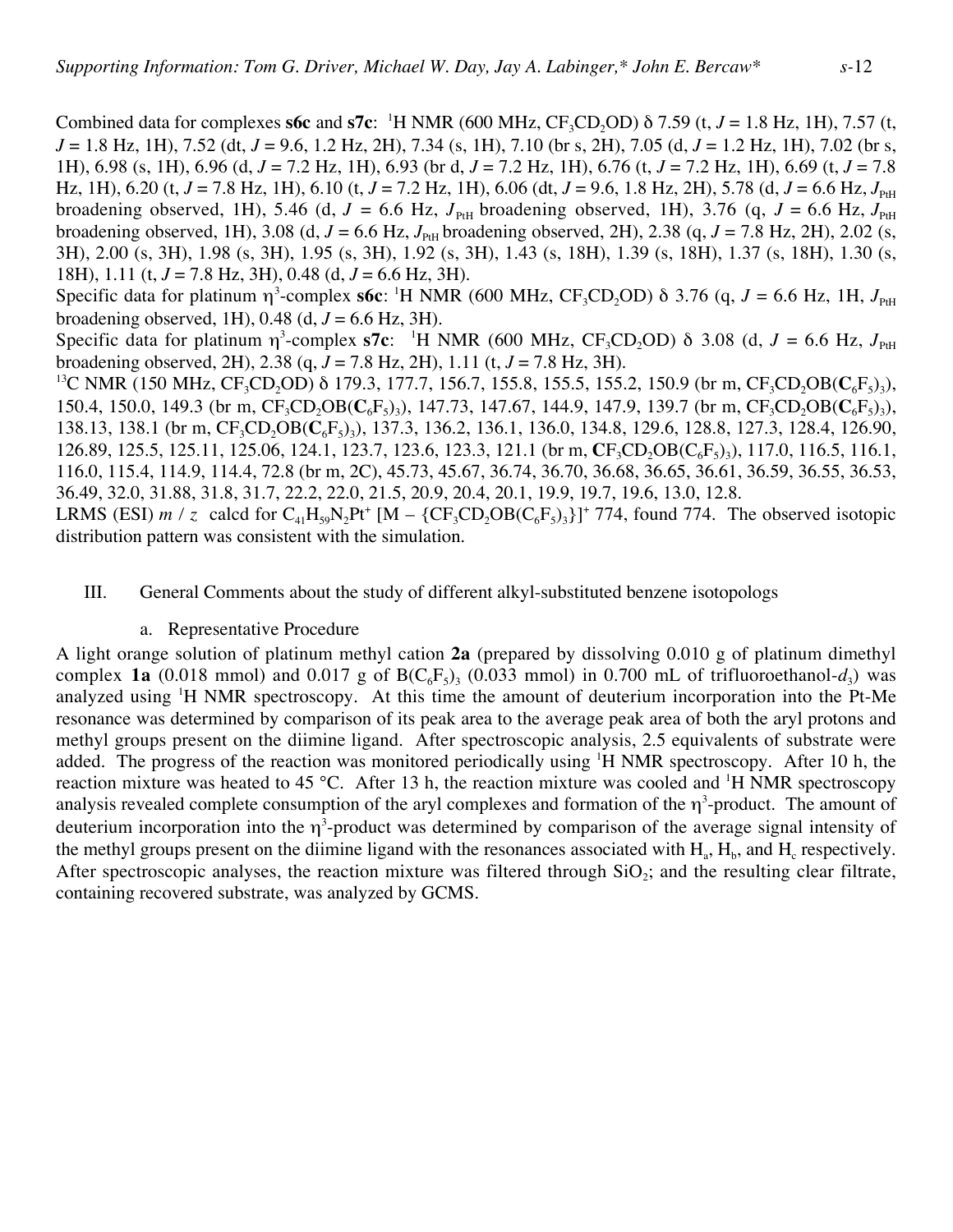- IV. Examination of *p*-xylene and toluene isotopologs
	- a. Toluene isotopologs
		- i. Representative procedure



**Platinum** η**<sup>3</sup> -complex 18a (R = H).** To a light orange solution of platinum methyl cation **2a** (prepared by dissolving 0.010 g of platinum dimethyl complex **1a** (0.018 mmol) and 0.017 g of  $B(C_6F_5)$ <sub>3</sub> (0.033 mmol) in 0.700 mL of trifluoroethanol- $d_3$ ) was added 0.005 mL of toluene (0.05 mmol). The progress of the reaction was monitored periodically using <sup>1</sup>H NMR spectroscopy. After 14 h, the reaction mixture was analyzed to reveal the starting platinum methyl cation **1a** (13%) and a mixture of aryl complexes. The ratio of aryl complexes was not determined. After spectroscopic analysis, the reaction mixture was heated to 45 °C. After 13 h, the reaction mixture was cooled, and <sup>1</sup>H NMR spectroscopy analysis revealed complete consumption of the aryl complexes and formation of η<sup>3</sup>-product **18a** (R=H) in 75% yield. After spectroscopic analyses, the reaction mixture was filtered through  $SiO<sub>2</sub>$ ; and the resulting clear filtrate, containing recovered substrate, was analyzed by GCMS. Platinum  $\eta^3$ -complex **18a** (R=H): <sup>1</sup>H NMR (600 MHz, CF<sub>3</sub>CD<sub>2</sub>OD) δ 7.14 (s, 1H), 7.12 (m, 1H), 7.08 (s, 2H), 6.81 (m, 1H), 6.78 (s, 2H), 6.65 (m, 1H), 6.25 (d, *J* = 6.6 Hz, 1H), 2.34 (s, 3H), 2.39 (s, 6H), 2.17 (s, 3H), 2.15 (s, 6H), 2.10 (s, 3H), 2.00 (s, 3H), 1.90 (d,  $J = 6.6$  Hz, 1H), 1.86 (s, 1H); <sup>13</sup>C NMR (150.8 MHz, CF<sub>3</sub>CD<sub>2</sub>OD)  $\delta$ 180.9, 178.2, 150.9 (br m,  $CF_3CD_2OB(C_6F_5)$ ), 149.2 (br m,  $CF_3CD_2OB(C_6F_5)$ ), 145.8, 143.7, 142.8, 141.9, 141.8, 140.9, 140.4, 140.3, 140.1, 139.5 (br m, CF<sub>3</sub>CD<sub>2</sub>OB(C<sub>6</sub>F<sub>5</sub>)<sub>3</sub>), 138.5, 137.9, 131.7, 131.1, 130.9, 130.7, 130.4, 129.8, 117.2, 101.4, 32.3, 21.2, 21.1, 21.0, 20.9, 19.2, 18.1, 17.7, 17.3. LRMS (ESI)  $m / z$  calcd for  $C_{29}H_{35}N_2Pt^+$  [M – {CF<sub>3</sub>CD<sub>2</sub>OB(C<sub>6</sub>F<sub>5</sub>)<sub>3</sub>}]<sup>+</sup> 606, found 606. The observed isotopic distribution pattern was consistent with the simulation.

η**3 -Complex 18c (R=H).** The representative procedure was followed using platinum methyl complex **2c** (0.018 mmol) and 0.005 mL of toluene (0.05 mmol) to afford  $\eta^3$ -complex **18c** (R=H) in 50% yield: <sup>1</sup>H NMR (600 MHz, CF<sub>3</sub>CD<sub>2</sub>OD) δ 7.10 (br s, 1H), 7.69 (br s, 1H), 7.37 (br s, 1H), 7.14 (s, 1H), 7.12 (m, 1H), 7.05 (m, 1H), 6.85 (m, 1H), 6.75 (s, 1H), 6.65 (m, 1H), 6.56 (m, 1H), 6.30 (d, *J* = 6.6 Hz, 1H), 2.15 (s, 3H), 2.06 (s, 1H), 2.00 (s, 3H), 1.95 (s, 1H), 1.38 (s, 9H), 1.26 – 1.34 (br s, 18H), 1.25 (s, 9H); <sup>13</sup>C NMR (150.8 MHz, CF<sub>3</sub>CD<sub>2</sub>OD)  $\delta$ 182.1, 176.6, 156.6, 156.4, 155.6, 155.5, 155.2, 154.4, 150.9 (br m, CF<sub>3</sub>CD<sub>2</sub>OB(C<sub>6</sub>F<sub>5</sub>)<sub>3</sub>), 149.3 (br m,  $CF_3CD_2OB(C_6F_5)$ , 147.0, 140.3, 139.7 (br m,  $CF_3CD_2OB(C_6F_5)$ ), 138.2 (br m,  $CF_3CD_2OB(C_6F_5)$ ), 134.4, 130.6, 129.8, 126.8, 124.5, 121.3 (br m,  $CF_3CD_2OB(C_6F_5)$ ), 117.9, 117.0, 116.7, 116.3, 115.5, 36.8, 36.7, 36.5, 36.3, 32.0, 31.9, 31.8, 31.7, 21.8, 20.4, 19.8.

LRMS (ESI)  $m / z$  calcd for  $C_{39}H_{55}N_2Pt^+$  [M – {CF<sub>3</sub>CD<sub>2</sub>OB(C<sub>6</sub>F<sub>5</sub>)<sub>3</sub>}]<sup>+</sup> 746, found 746. The observed isotopic distribution pattern was consistent with the simulation.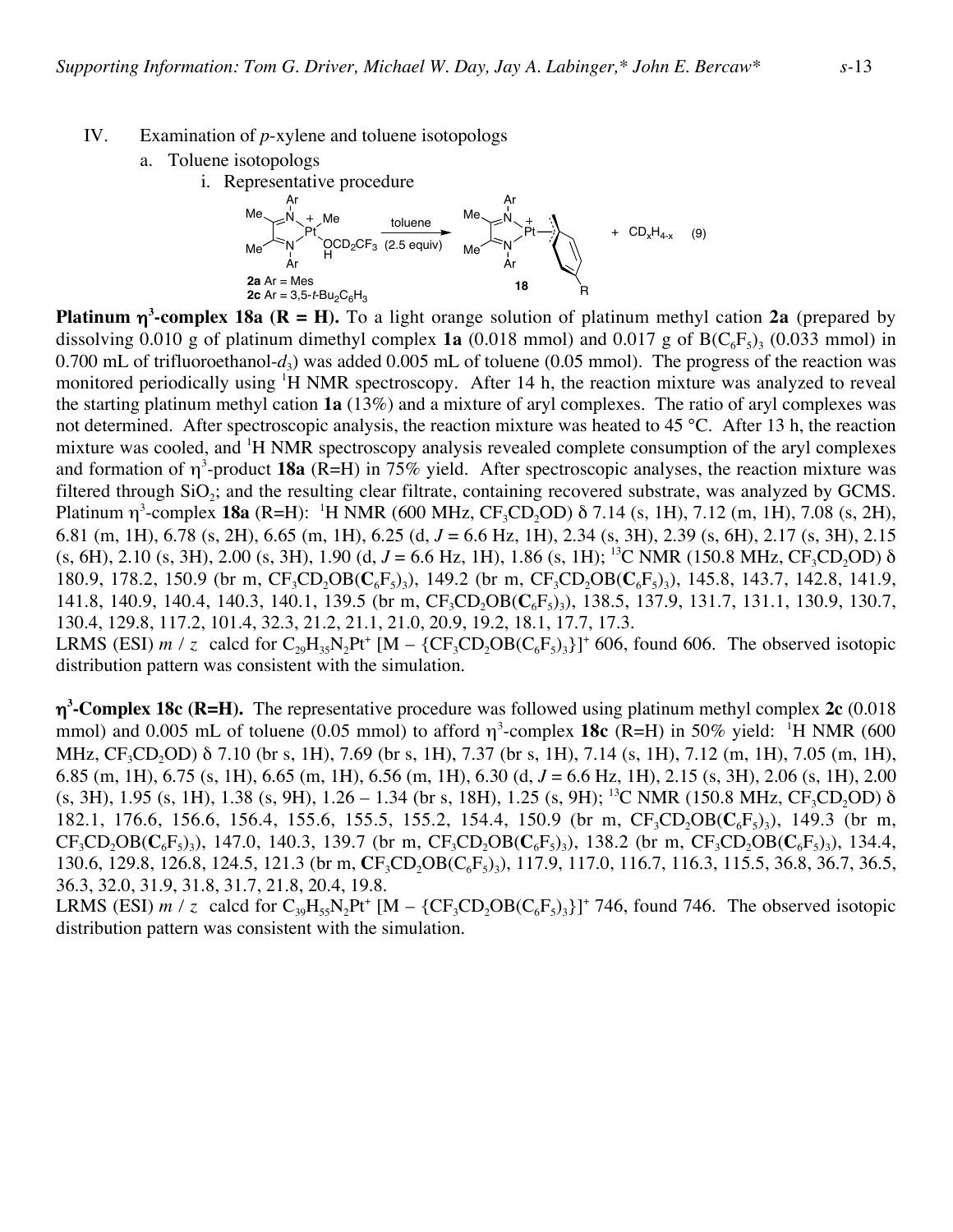ii. Composite data for toluene isotopolog study with  $Ar_2(NN)PtMe^+$  ( $Ar = 3,5-t-Bu_2C_6H_3$ )



#### Table s1. Toluene isotopolog study

| Entry | Substrate    | $CH_4$ : CDH <sub>3</sub>                              | MS analysis of recovered substrate <sup>b</sup> |                        |  |
|-------|--------------|--------------------------------------------------------|-------------------------------------------------|------------------------|--|
|       |              | :CD,H <sub>2</sub> :<br>CD <sub>3</sub> H <sup>a</sup> | $[M+1]^+$<br>$\mathbf{M} \mathbf{l}^+$          | $[M-1]^+$<br>$[M]^{+}$ |  |
|       | $CH_3C_6H_5$ | 66:32:2:0                                              | 0.50                                            | $\cdots$               |  |
| 2     | $CD_3C_6D_5$ | 9:43:38:10                                             | $\cdots$                                        | 0.20                   |  |
| 3     | $CH_3C_6D_5$ | 18:42:32:8                                             | $\cdots$                                        | 0.32                   |  |
| 4     | $CD_3C_6H_5$ | 68:32:0:0                                              | 0.84                                            | $\cdots$               |  |

<sup>a</sup> The reported ratio includes the methane isotopologs produced from the protonation of the starting platinum dimethyl complex as determined using <sup>1</sup>H NMR spectroscopy. <sup>b</sup> Ion ratios corrected by corresponding values for unexchanged starting substrate.

### iii. Summary of GCMS data from recovered substrate

### Table s2. GCMS data for toluene isotopologs

| Identity               | $M+$        | $M+1$       | $M-1$       | $(M+1)/M$ | $(M-1)/M$ |
|------------------------|-------------|-------------|-------------|-----------|-----------|
|                        | (abundance) | (abundance) | (abundance) |           |           |
| PhMe- $d_0(91)$        | 233889      | 158842      | 105         | 0.6791    | 0.0004    |
| PhMe- $d_{\rm s}$ (98) | 373776      | 43341       | 3363        | 0.1160    | 0.0090    |
| PhMe- $d_5(97)$        | 337567      | 26066       | 229590      | 0.0772    | 0.6801    |
| PhMe- $d_3(94)$        | 362117      | 336140      | 166721      | 0.9283    | 0.4604    |

#### Mes(NN)<sub>2</sub>PtMe (TFE-d<sub>3</sub>, silylated NMR tube)

| Identity         | M+          | $M+1$       | $M-1$       | $(M+1)/M$ | $ \Delta \text{ std} $ | $(M-1)/M$ | D stdl |
|------------------|-------------|-------------|-------------|-----------|------------------------|-----------|--------|
|                  | (abundance) | (abundance) | (abundance) |           |                        |           |        |
| PhMe- $d_0(91)$  | 183328      | 171653      | 235         | 0.9363    | 0.2572                 | 0.0013    | 0.0008 |
| PhMe- $d_8$ (98) | 863079      | 225054      | 219410      | 0.2607    | 0.1448                 | 0.2542    | 0.2452 |
| PhMe- $d_5(97)$  | 260212      | 304101      | 109644      | .1687     | 1.0914                 | 0.4214    | 0.2588 |
| PhMe- $d_3(94)$  | 291783      | 21789       | 319986      | 0.0747    | 0.8536                 | 1.0967    | 0.6363 |

#### $Ar_2(NN)PtMe$  (Ar = 3,5-t-Bu<sub>2</sub>C<sub>6</sub>H<sub>3</sub>, TFE-d<sub>3</sub>, silylated NMR tube)

|                  | M+          | $M+1$       | $M-1$       | $(M+1)/M$ | $\Delta$ std | $(M-1)/M$ | D stdl |
|------------------|-------------|-------------|-------------|-----------|--------------|-----------|--------|
| Identity         | (abundance) | (abundance) | (abundance) |           |              |           |        |
| PhMe- $d_0(91)$  | 183544      | 216869      | 594         | 1.1816    | 0.5024       | 0.0032    | 0.0028 |
| PhMe- $d_8$ (98) | 1390529     | 353055      | 296456      | 0.2539    | 0.1379       | 0.2132    | 0.2042 |
| PhMe- $d_5(97)$  | 142681      | 170372      | 50914       | 1.1941    | 1.1168       | 0.3568    | 0.3233 |
| PhMe- $d_3(94)$  | 261880      | 21345       | 288215      | 0.0815    | 0.8467       | 1.1005    | 0.6401 |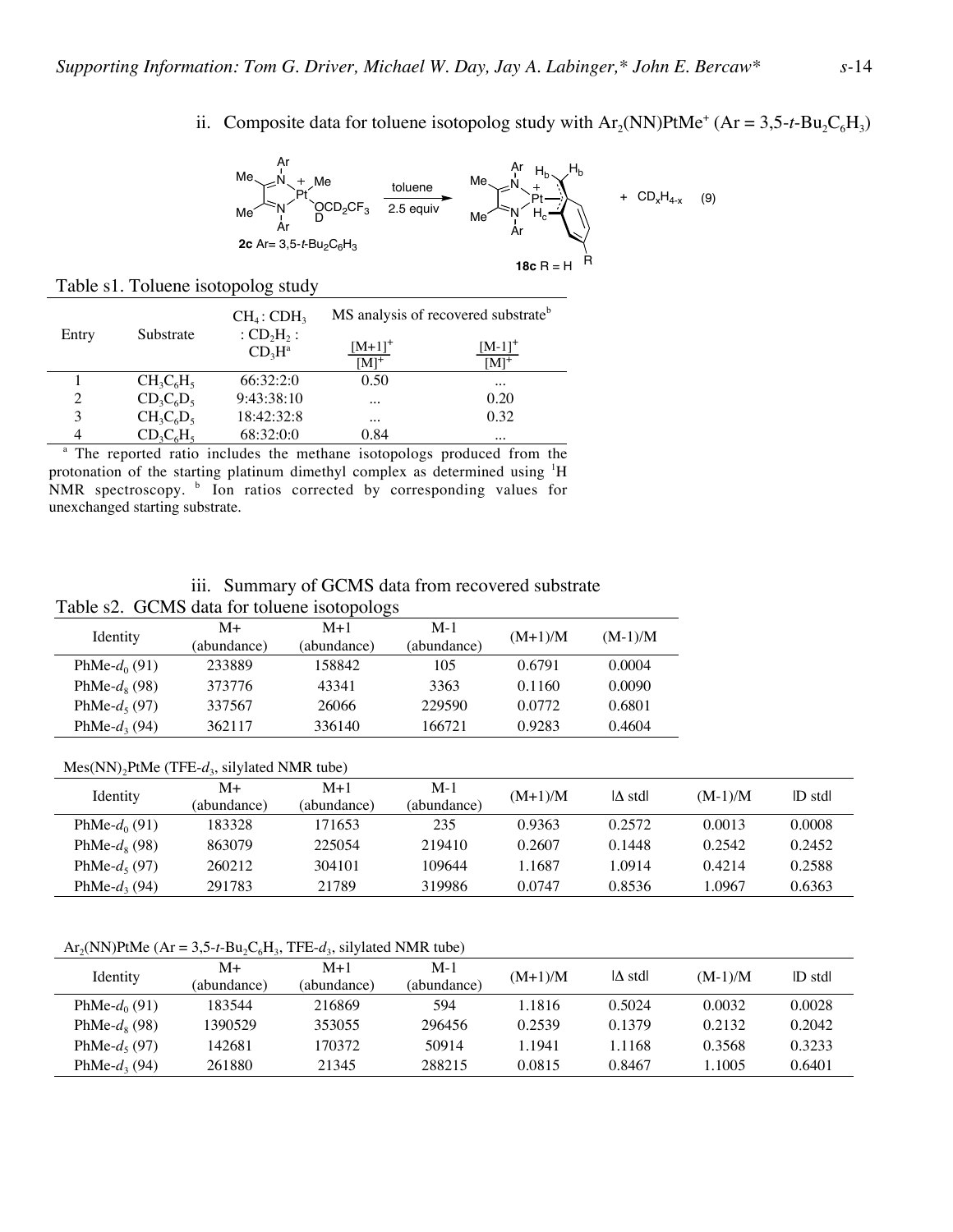b. *p*-xylene isotopologs



**Platinum** η**<sup>3</sup> -complex product 18a (R=Me)**. To a light orange solution of platinum methyl cation **2a** (prepared by dissolving 0.022 g of platinum dimethyl complex **1a** (0.040 mmol) and 0.049 g of  $B(C_6F_5)$ <sub>3</sub> (0.096 mmol) in 0.700 mL of trifluoroethanol- $d_3$ ) was added 0.012 mL of *p*-xylene (0.092 mmol). The progress of the reaction was monitored periodically using <sup>1</sup>H NMR spectroscopy. After 14 h, the reaction mixture heated to 45 °C. After 13 h, the reaction mixture was cooled and <sup>1</sup>H NMR spectroscopy analysis revealed complete consumption of the aryl complexes and formation of η<sup>3</sup> -product **18a** (R=Me) in 95% yield. After spectroscopic analyses, the reaction mixture was filtered through SiO<sub>2</sub> and the resulting clear filtrate, containing recovered substrate, was analyzed by GCMS. Platinum  $\eta^3$ -complex **18a** (R=Me): <sup>1</sup>H NMR (600 MHz, CF<sub>3</sub>CD<sub>2</sub>OD)  $\delta$  6.91 (s, 1H), 6.81 (s, 2H), 6.54 (s, 1H), 6.21 (d, *J* = 7.8 Hz, 2H), 5.96 (d, *J* = 7.8 Hz, 2H), 2.16 (br s, 6H), 1.96 (br s, 6H), 1.87 (s, 1H), 1.77 (s, 1H), 1.66 (s, 3H), 1.65 (s, 3H), 1.61 (s, 6H), 1.57 (s, 3H); <sup>13</sup>C NMR (150.8 MHz, CF<sub>3</sub>CD<sub>2</sub>OD) δ 180.5, 178.2, 150.9 (br m, CF<sub>3</sub>CD<sub>2</sub>OB( $C_6F_5$ )<sub>3</sub>), 149.3 (br m, CF<sub>3</sub>CD<sub>2</sub>OB( $C_6F_5$ )<sub>3</sub>), 145.9, 142.7, 140.3, 139.9, 139.6, 139.5 (br m, CF<sub>3</sub>CD<sub>2</sub>OB(C<sub>6</sub>F<sub>5</sub>)<sub>3</sub>), 139.5, 138.8, 138.4, 137.9 (br m, CF<sub>3</sub>CD<sub>2</sub>OB(C<sub>6</sub>F<sub>5</sub>)<sub>3</sub>), 136.9, 131.5, 131.4 (br s, 2C), 130.5, 126.4, 124.6, 123.7, 114.4, 102.3, 31.6, 22.2, 21.14, 21.10, 21.0, 19.9, 19.2, 19.1, 18.8, 18.2.

LRMS (ESI)  $m / z$  calcd for  $C_{30}H_{37}N_2Pt^+$  [M – {CF<sub>3</sub>CD<sub>2</sub>OB(C<sub>6</sub>F<sub>5</sub>)<sub>3</sub>}]<sup>+</sup> 620, found 620. The observed isotopic distribution pattern was consistent with the simulation.

For the characterization data for  $\eta^3$ -complex **18b** (R=Me) see ref 3.

| Identity            | M<br>(abundance) | $M+1$<br>(abundance) | $M-1$<br>(abundance) | $(M+1)/M$ | $(M-1)/M$ |
|---------------------|------------------|----------------------|----------------------|-----------|-----------|
| parent ion<br>(110) | 91642            | 8468                 | 29622                | 0.092     | 0.3232    |
| $[M-Me]^+$<br>(95)  | 102698           | 7567                 | 53617                | 0.0737    | 0.5221    |
| $p$ -xylene- $d_6$  |                  |                      |                      |           |           |
| Identity            | M<br>(abundance) | $M+1$<br>(abundance) | $M-1$<br>(abundance) | $(M+1)/M$ | $(M-1)/M$ |
| parent ion<br>(112) | 26734            | 3767                 | 5665                 | 0.1409    | 0.2119    |
| $[M-Me]^+$<br>(94)  | 28432            | 18933                | 898                  | 0.6659    | 0.0316    |

Table s3. GCMS data for *p*-xylene isotopologs

 $p$ -xylene- $d_4$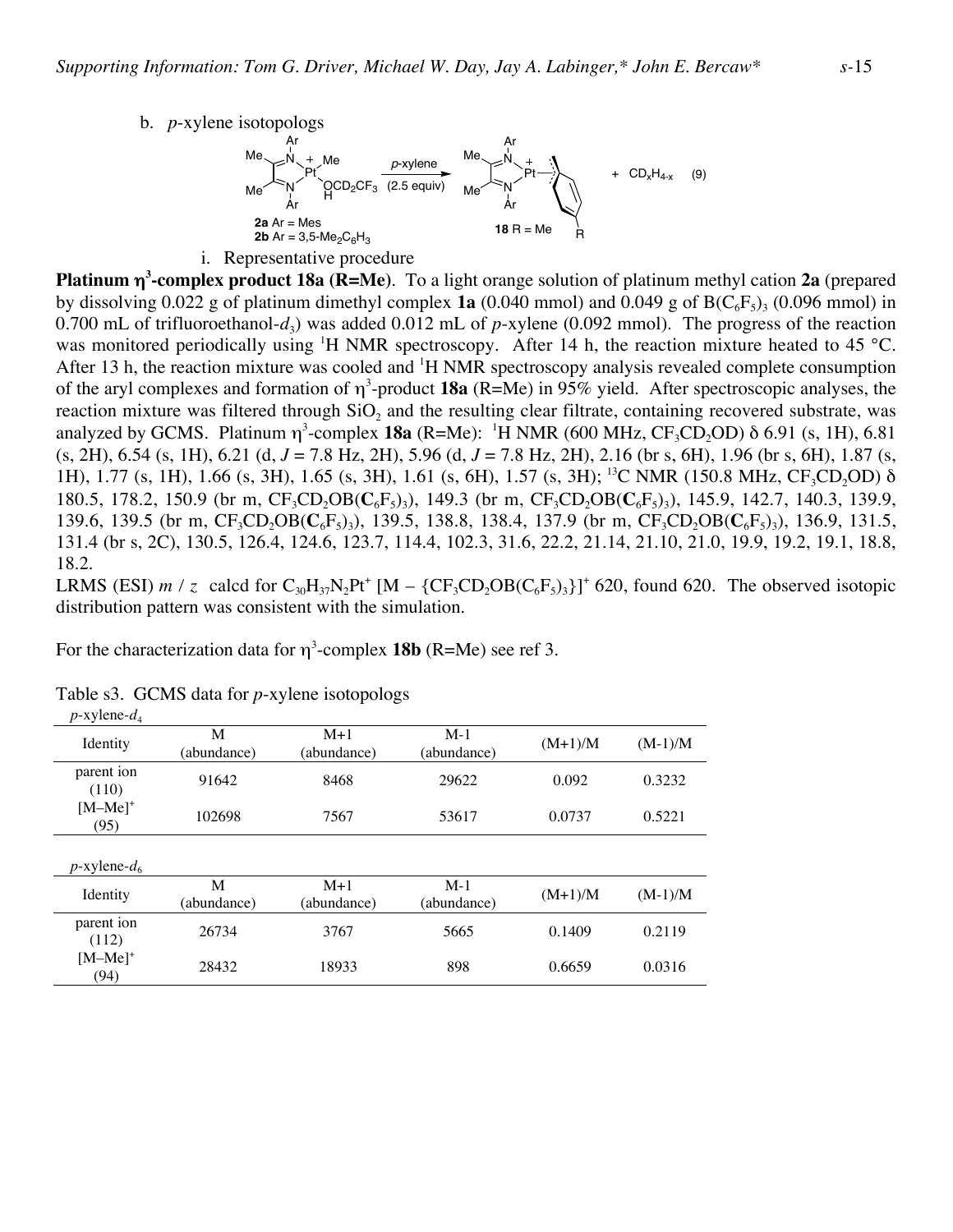|                     |                                                            | $Mes2(NN) PtMe + p-xylene-d4 (TFE-d3, silylated NMR tube)$                                    |                      |           |                        |           |                        |  |  |  |  |
|---------------------|------------------------------------------------------------|-----------------------------------------------------------------------------------------------|----------------------|-----------|------------------------|-----------|------------------------|--|--|--|--|
| Identity            | М<br>(abundance)                                           | $M+1$<br>(abundance)                                                                          | $M-1$<br>(abundance) | $(M+1)/M$ | $ \Delta \text{ std} $ | $(M-1)/M$ | $\Delta$ stdl          |  |  |  |  |
| parent ion<br>(110) | 86852                                                      | 8274                                                                                          | 39301                | 0.0953    | 0.0029                 | 0.4525    | 0.1293                 |  |  |  |  |
| $[M-Me]^+$<br>(95)  | 95861                                                      | 7417                                                                                          | 62468                | 0.0774    | 0.0037                 | 0.6517    | 0.1296                 |  |  |  |  |
|                     | $Mes2(NN) PtMe + p-xylene-d6 (TFE-d3, silylated NMR tube)$ |                                                                                               |                      |           |                        |           |                        |  |  |  |  |
| Identity            | M<br>(abundance)                                           | $M+1$<br>(abundance)                                                                          | $M-1$<br>(abundance) | $(M+1)/M$ | $ \Delta \text{ std} $ | $(M-1)/M$ | $ \Delta \text{ std} $ |  |  |  |  |
| parent ion<br>(112) | 92419                                                      | 46780                                                                                         | 22255                | 0.5062    | 0.3653                 | 0.2408    | 0.0289                 |  |  |  |  |
| $[M-Me]^+$<br>(94)  | 83050                                                      | 87932                                                                                         | 695                  | 1.0587    | 0.3929                 | 0.0084    | 0.0232                 |  |  |  |  |
|                     |                                                            | $Ar_2(NN)$ PtMe + p-xylene- $d_4$ (Ar = 3,5-dimethylbenzene, TFE- $d_3$ , silylated NMR tube) |                      |           |                        |           |                        |  |  |  |  |
| Identity            | M<br>(abundance)                                           | $M+1$<br>(abundance)                                                                          | $M-1$<br>(abundance) | $(M+1)/M$ | $ \Delta \text{ std} $ | $(M-1)/M$ | $ \Delta \text{ std} $ |  |  |  |  |
| parent ion<br>(110) | 74207                                                      | 11479                                                                                         | 48129                | 0.1547    | 0.0623                 | 0.6486    | 0.3253                 |  |  |  |  |
| $[M-Me]^+$<br>(95)  | 85722                                                      | 9636                                                                                          | 74290                | 0.1124    | 0.0387                 | 0.8666    | 0.3446                 |  |  |  |  |
|                     |                                                            | $Ar_2(NN)$ PtMe + p-xylene- $d_6$ (Ar = 3,5-dimethylbenzene, TFE- $d_3$ , silylated NMR tube) |                      |           |                        |           |                        |  |  |  |  |
| Identity            | M<br>(abundance)                                           | $M+1$<br>(abundance)                                                                          | $M-1$<br>(abundance) | $(M+1)/M$ | $ \Delta \text{ std} $ | $(M-1)/M$ | $ \Delta \text{ std} $ |  |  |  |  |
| parent ion<br>(112) | 126681                                                     | 61136                                                                                         | 6053                 | 0.4826    | 0.3417                 | 0.0478    | 0.1641                 |  |  |  |  |
| $[M-Me]^+$<br>(94)  | 118741                                                     | 124458                                                                                        | 3931                 | 1.0481    | 0.3822                 | 0.0331    | 0.0015                 |  |  |  |  |
|                     |                                                            |                                                                                               |                      |           |                        |           |                        |  |  |  |  |

- V. Examination of ethyl-substituted benzene isotopologs
	- a. Ethylbenzene isotopologs
		- i. Representative procedure

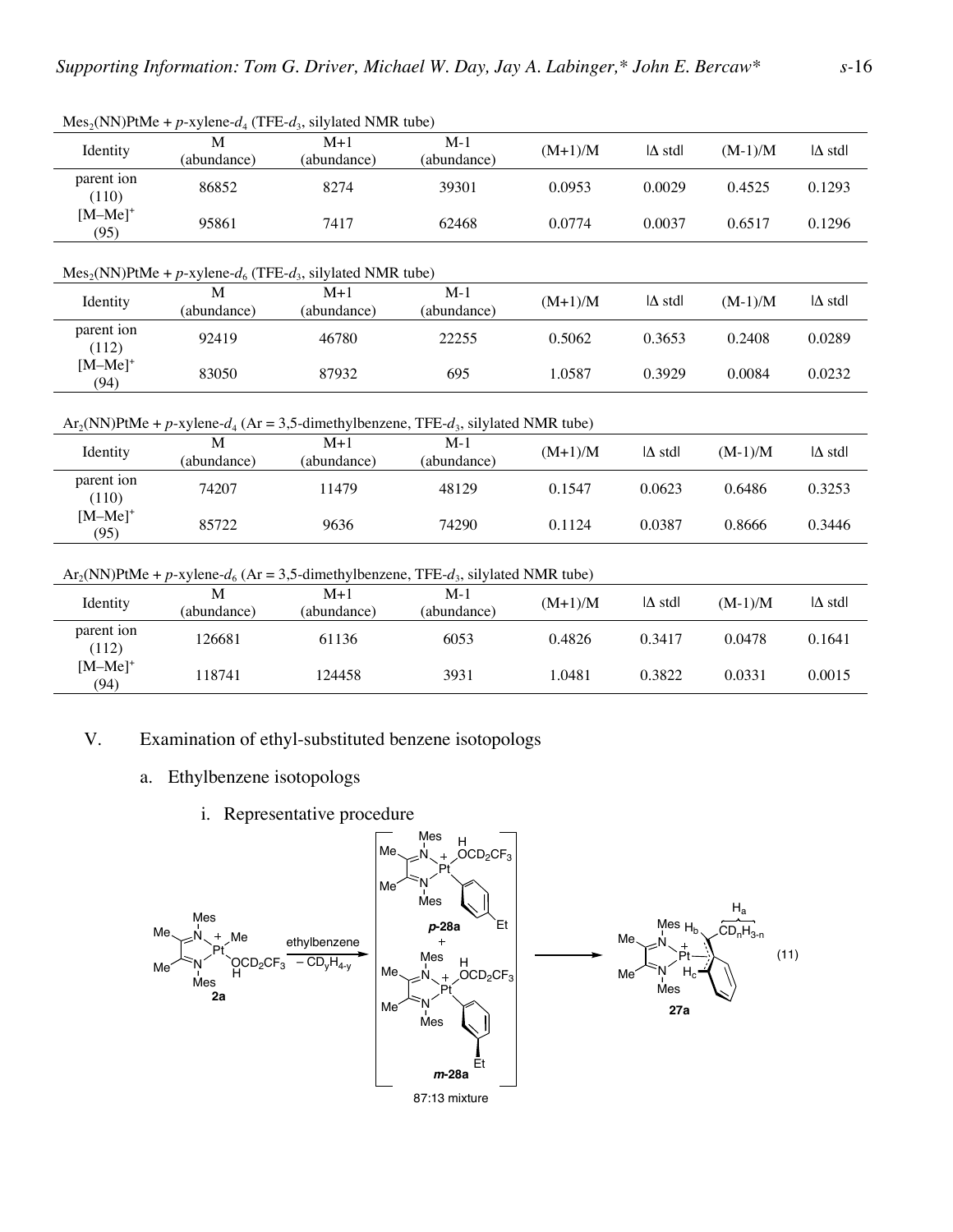## **Platinum** η**<sup>3</sup> -complex product 27a**. Representative procedure:

To a light orange solution of platinum methyl cation **2a** (prepared by dissolving 0.010 g of platinum dimethyl complex **1a** (0.018 mmol) and 0.017 g of  $B(C_6F_5)$ <sub>3</sub> (0.033 mmol) in 0.700 mL of trifluoroethanol- $d_3$ ) was added 0.056 mL of ethylbenzene (0.46 mmol). The progress of the reaction was monitored periodically using  $H$ NMR spectroscopy. After 14 h, the reaction mixture was analyzed to reveal the starting platinum methyl cation **1a** (13%) and a mixture of aryl complexes, **m-28a** and **p-28a**, and  $η^3$ -complex **27a** had been formed in 72% yield (65:35, **28a**:**27a**). The ratio of aryl complexes **28a** was determined to be 87:13 from analysis of the methyl triplet peaks at 1.06 and 1.04 ppm. After spectroscopic analysis, the reaction mixture was heated to 45 <sup>o</sup>C. After 13 h, the reaction mixture was cooled and <sup>1</sup>H NMR spectroscopy analysis revealed complete consumption of the aryl complexes and formation of  $\eta^3$ -product 27a. After spectroscopic analyses, the reaction mixture was filtered through  $SiO<sub>2</sub>$ ; and the resulting clear filtrate, containing recovered substrate, was analyzed by GCMS.

Selected <sup>1</sup>H NMR data for aryl complexes **28a** (major isomer): <sup>1</sup>H NMR (600 MHz,  $CF_3CD_2OD$ ) δ 7.10 (s, 1H), 7.08 (s, 1H), 7.05 (s, 1H), 7.02 (s, 1H), 6.50 – 6.76 (m, 4H), 2.36 (s, 6H), 2.33 (s, 3H), 2.14 (s, 6H), 2.10  $(s, 3H)$ , 2.04  $(s, 3H)$ , 1.84  $(s, 3H)$ , 1.06  $(t, J = 7.8 \text{ Hz}, 3H)$ , the expected dd of the benzylic protons were not distinguishable; minor isomer:  $1.04$  (t,  $J = 7.8$  Hz, 3H).

Platinum η<sup>3</sup>-complex **27a**: <sup>1</sup>H NMR (600 MHz, CF<sub>3</sub>CD<sub>2</sub>OD) δ 7.17 (m, 1H), 7.10 (m, 1H), 7.08 (s, 1H), 7.03 (d,  $J = 7.8$  Hz, 1H), 7.01 (s, 1H), 6.82 (m, 1H), 6.78 (s, 1H), 6.22 (m, 1H), 5.61 (d,  $J = 6.6$  Hz,  $J_{PH}$  broadening observed, 1H), 2.86 (q, *J* = 6.6 Hz, *J*<sub>PtH</sub> = 60 Hz, 1H), 2.39 (s, 3H), 2.34 (s, 3H), 2.22 (s, 3H), 2.15 (s, 3H), 1.97 (s, 3H), 1.92 (s, 3H), 1.90 (s, 3H), 1.47 (s, 3H), 0.35 (d,  $J = 6.6$  Hz, 3H). <sup>13</sup>C NMR (150 MHz, CF<sub>3</sub>CD<sub>2</sub>OD)  $\delta$ 180.7, 177.6, 150.9 (br m, CF<sub>3</sub>CD<sub>2</sub>OB( $C_6F_5$ )<sub>3</sub>), 149.3 (br m, CF<sub>3</sub>CD<sub>2</sub>OB( $C_6F_5$ )<sub>3</sub>), 144.4, 143.0, 140.5, 139.6, 137.9 (br m, CF<sub>3</sub>CD<sub>2</sub>OB(C<sub>6</sub>F<sub>5</sub>)<sub>3</sub>), 139.5 (br m, CF<sub>3</sub>CD<sub>2</sub>OB(C<sub>6</sub>F<sub>5</sub>)<sub>3</sub>), 137.1, 131.4, 131.1, 131.0, 130.9, 129.9, 129.8, 129.5, 129.4, 128.9, 127.1, 126.4, 124.6, 117.4 (br m,  $CF_3CD_2OB(C_6F_5)_3$ ), 116.3, 43.7, 21.2, 21.1, 21.0, 19.2, 19.1, 18.2, 17.7, 17.4, 17.0

LRMS (ESI)  $m / z$  calcd for  $C_{30}H_{38}N_2Pt^+$  [M –  $\{CF_3CD_2OB(C_6F_5)_3\}$  + H]<sup>+</sup> 621, found 621. The observed isotopic distribution pattern was consistent with the simulation.



**Platinum** η**<sup>3</sup> -complex 27c.** The representative procedure was followed using platinum methyl complex **2c** (0.018 mmol) and 0.006 mL of ethylbenzene (0.05 mmol) to afford  $\eta^3$ -complex 27c in 50% yield: <sup>1</sup>H NMR (600 MHz, CF<sub>3</sub>CD<sub>2</sub>OD) δ 7.72 (t,  $J = 1.8$  Hz, 1H), 7.37 (t,  $J = 1.8$  Hz, 1H), 7.35 (s, 1H), 7.05 (d,  $J = 7.8$  Hz, 1H), 7.03 (s, 1H), 6.89 (br s, 1H), 6.84 (m, 1H), 6.78 (br s, 1H), 6.36 (m, 1H), 6.16 (s, 1H), 5.75 (d, *J* = 6.6 Hz,  $J_{\text{PH}}$  broadening observed, 1H), 2.86 (q,  $J = 6.6$  Hz,  $J_{\text{PH}}$  broadening observed, 1H), 2.15 (s, 3H), 2.01 (s, 3H), 1.42 (s, 9H), 1.40 (br s, 9H), 1.36 (br s, 9H), 1.33 (s, 9H), 0.33 (d, *J* = 6.6 Hz, 3H); 13C NMR (150.8 MHz,  $CF_3CD_2OD$ ) δ 179.7, 177.5, 155.7, 155.4, 150.9 (br m,  $CF_3CD_2OB(C_6F_5)$ ), 149.3 (br m,  $CF_3CD_2OB(C_6F_5)$ ),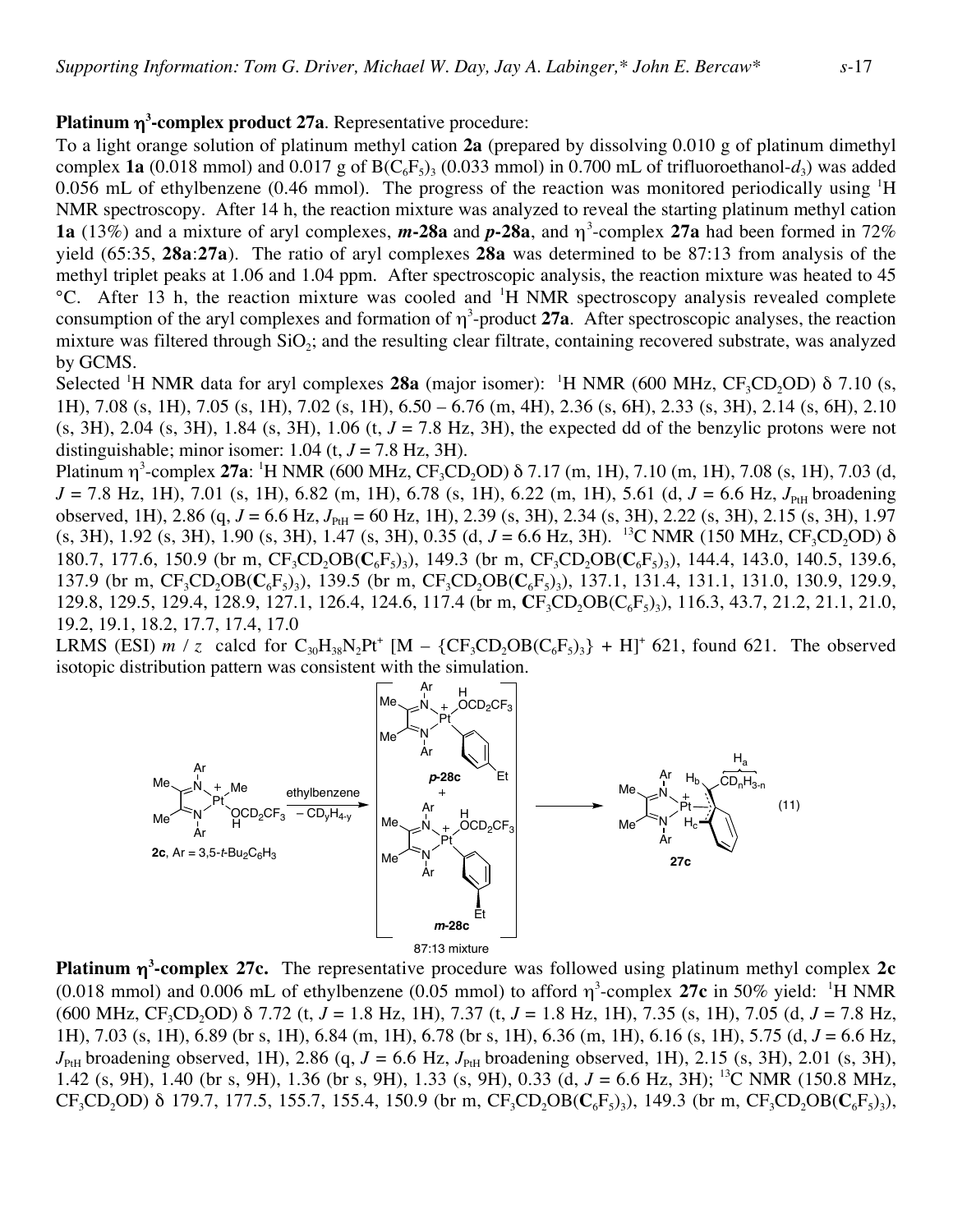147.9, 146.8, 139.8 (br m,  $CF_3CD_2OB(C_6F_5)$ ), 139.4, 138.2 (br m,  $CF_3CD_2OB(C_6F_5)$ ), 136.6, 130.9, 129.9, 129.5, 129.3, 127.1, 126.9, 124.1, 123.6, 121.1 (br m, **C**F<sub>3</sub>CD<sub>2</sub>OB(C<sub>6</sub>F<sub>5</sub>)<sub>3</sub>), 117.0, 116.8, 115.9, 115.1, 36.6, 32.03, 31.99, 31.95, 31.79, 31.75, 31.69, 30.2, 30.0, 19.9, 19.6, 12.9.

LRMS (ESI)  $m / z$  calcd for  $C_{40}H_{58}N_2Pt^+$  [M –  $\{CF_3CD_2OB(C_6F_5)_3\}$  + H]<sup>+</sup> 761, found 761. The observed isotopic distribution pattern was consistent with the simulation.

> ii. Composite data for 1,4-diethylbenzene isotopolog study with  $Ar_2(NN)PtMe^+$  (Ar = 3,5-t- $Bu_2C_6H_3)$



Table s4. Ethylbenzene isotopolog study

| Entry       |                  | $CH_4$ : CDH <sub>3</sub> : |                                   | MS analysis of recovered substrate <sup>b</sup> |                                |                             |         | $%$ Deuterium in 27 $c$ |          |  |
|-------------|------------------|-----------------------------|-----------------------------------|-------------------------------------------------|--------------------------------|-----------------------------|---------|-------------------------|----------|--|
|             | Substrate        | $CD_2H_2:CD_3H^a$           | $[M+1]^{+}$<br>$[M]$ <sup>+</sup> | $[M-1]^{+}$<br>$[M]$ <sup>+</sup>               | $[(M+1)-Me]^{+}$<br>$[M-Me]^+$ | $[(M-1)-Me]+$<br>$[M-Me]^+$ | $H_{a}$ | H <sub>b</sub>          | $H_c$    |  |
|             | $CH_3CH_2C_6H_5$ | 66:34:0:0                   | 0.71                              | $\cdots$                                        | 0.63                           | $\cdots$                    | 38      | 0                       | 31       |  |
| 2           | $CD_3CD_2C_6D_5$ | 19:48:28:5                  | $\cdots$                          | 0.19                                            | $\cdots$                       | 0.16                        | >95     | >95                     | >95      |  |
| 3           | $CH_3CH_2C_6D_5$ | 18:47:30:5                  | $\cdots$                          | 0.44                                            | $\cdots$                       | 0.60                        | 60      | 0                       | 49       |  |
| 4           | $CH_3CD_2C_6H_5$ | 67:33:0:0                   | 0.89                              | $\cdots$                                        | 0.71                           | $\cdots$                    | 37      | >95                     | 44       |  |
| $5^{\circ}$ | $CH_3CD_2C_6H_5$ | 100:0:0:0                   | < 0.01                            | $\cdots$                                        | < 0.01                         | $\cdots$                    | 0       | >95                     | $\Omega$ |  |
| 6           | $CD_3CH_2C_6H_5$ | 67:33:0:0                   | 0.81                              | $\cdots$                                        | 1.10                           | $\cdots$                    | 37      | $\theta$                | 77       |  |

<sup>a</sup> The reported ratio includes the methane isotopologs produced from the protonation of the starting platinum dimethyl complex as determined using <sup>1</sup>H NMR spectroscopy. <sup>b</sup> Ion ratios corrected by corresponding values for unexchanged starting substrate. <sup>c</sup>  $CF<sub>3</sub>CH<sub>2</sub>OH$  employed as solvent.

### iii. Summary of GCMS data from recovered substrate

|  | Table s5. GCMS data for ethylbenzene isotopologs |  |
|--|--------------------------------------------------|--|
|  |                                                  |  |

| $EtPh-d0$ std      |             |             |             |           |           |  |
|--------------------|-------------|-------------|-------------|-----------|-----------|--|
| Identity           | M           | $M+1$       | $M-1$       | $(M+1)/M$ | $(M-1)/M$ |  |
|                    | (abundance) | (abundance) | (abundance) |           |           |  |
| parent ion $(106)$ | 117033      | 10522       | 18463       | 0.0899    | 0.1578    |  |
| $[MA-Me]^+(91)$    | 352879      | 27658       | 10802       | 0.0784    | 0.0306    |  |
|                    |             |             |             |           |           |  |
| $EtPh-d_{10}$ std  |             |             |             |           |           |  |
|                    | M           | $M+1$       | $M-1$       | $(M+1)/M$ | $(M-1)/M$ |  |
| Identity           | (abundance) | (abundance) | (abundance) |           |           |  |
| parent ion $(116)$ | 218921      | 18666       | 25590       | 0.0853    | 0.1169    |  |
| $[M-Me]^+(98)$     | 713889      | 53652       | 53462       | 0.0752    | 0.0749    |  |
|                    |             |             |             |           |           |  |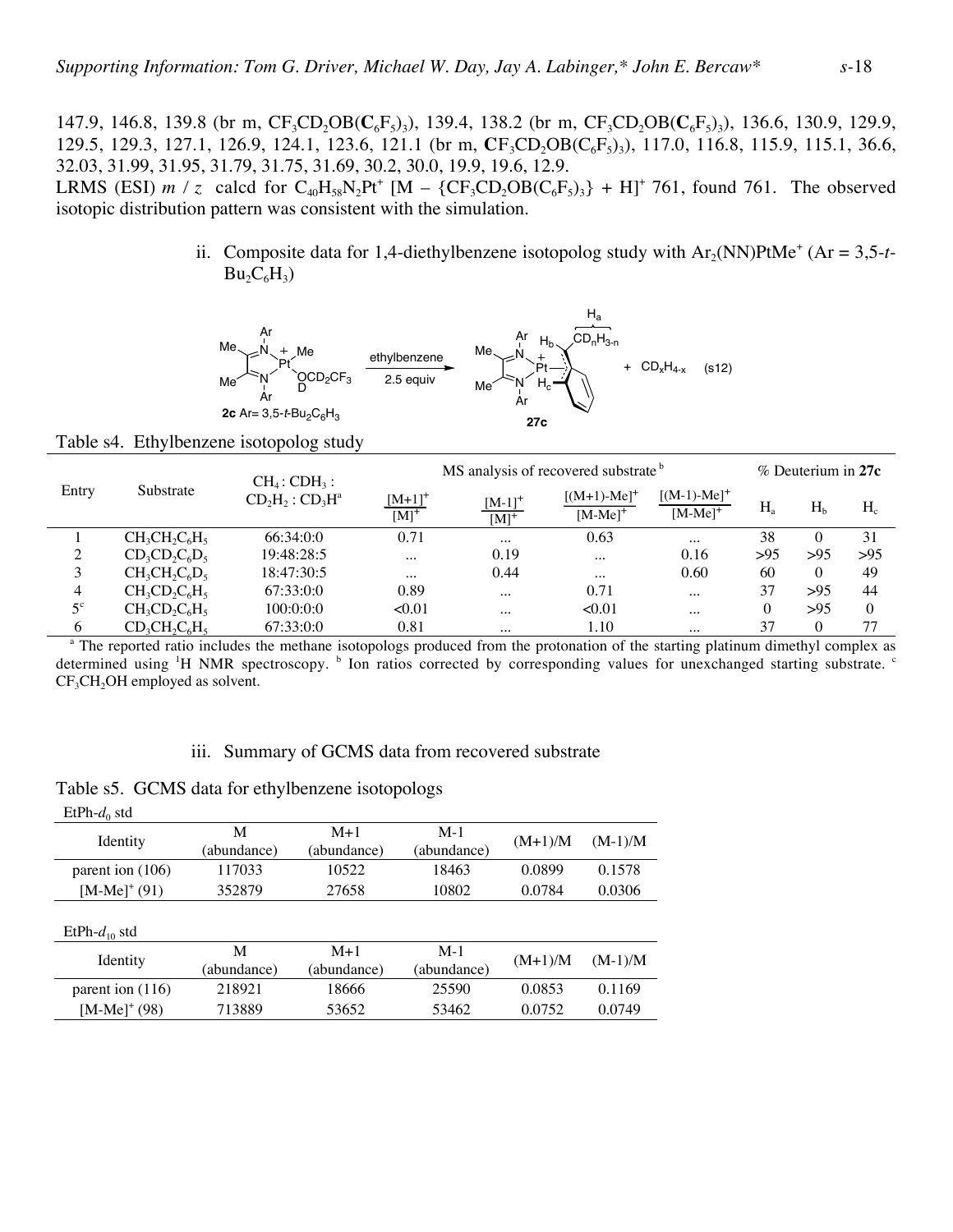| $EtPh-d5$ std            |                  |                      |                      |           |           |
|--------------------------|------------------|----------------------|----------------------|-----------|-----------|
| Identity                 | M<br>(abundance) | $M+1$<br>(abundance) | $M-1$<br>(abundance) | $(M+1)/M$ | $(M-1)/M$ |
| parent ion (111)         | 62633            | 9851                 | 7635                 | 0.1573    | 0.1219    |
| [M-Me] <sup>+</sup> (96) | 188828           | 22460                | 11773                | 0.1189    | 0.0623    |
| $EtPh-\alpha-d$ , std    |                  |                      |                      |           |           |
| Identity                 | M<br>(abundance) | $M+1$<br>(abundance) | $M-1$<br>(abundance) | $(M+1)/M$ | $(M-1)/M$ |
| parent ion (108)         | 73196            | 6522                 | 7245                 | 0.0891    | 0.0990    |
| $[MA-Me]^+(93)$          | 219883           | 17339                | 9047                 | 0.0789    | 0.0411    |
| $EtPh-\beta-d3 std$      |                  |                      |                      |           |           |
| Identity                 | M<br>(abundance) | $M+1$<br>(abundance) | $M-1$<br>(abundance) | $(M+1)/M$ | $(M-1)/M$ |
| parent ion (109)         | 48377            | 7073                 | 10803                | 0.1462    | 0.2233    |
| [M-Me]+ (91)             | 149560           | 25200                | 50                   | 0.1685    | 0.0003    |
|                          |                  |                      |                      |           |           |

 $Mes_2(NN)$ PtMe EtPh- $d_0$  (TFE- $d_3$ , silylated NMR tube)

| Identity                                                       | M           | $M+1$       | $M-1$       |           | $\Delta$ stdl          |           | $ \Delta \text{ std} $ |  |
|----------------------------------------------------------------|-------------|-------------|-------------|-----------|------------------------|-----------|------------------------|--|
|                                                                | (abundance) | (abundance) | (abundance) | $(M+1)/M$ |                        | $(M-1)/M$ |                        |  |
| parent ion (106)                                               | 88198       | 26051       | 15474       | 0.2954    | 0.2055                 | 0.1754    | 0.0177                 |  |
| $[MA-Me]^+(91)$                                                | 245509      | 68158       | 38          | 0.2776    | 0.1992                 | 0.0002    | 0.0305                 |  |
|                                                                |             |             |             |           |                        |           |                        |  |
| $Mes2(NN) PtMe EtPh-d_0 (TFE-d_0)$                             |             |             |             |           |                        |           |                        |  |
| Identity                                                       | M           | $M+1$       | $M-1$       | $(M+1)/M$ | $ \Delta \text{ std} $ | $(M-1)/M$ | $ \Delta \text{ std} $ |  |
|                                                                | (abundance) | (abundance) | (abundance) |           |                        |           |                        |  |
| parent ion (106)                                               | 35390       | 2868        | 5604        | 0.0810    | 0.0089                 | 0.1583    | 0.0006                 |  |
| $[MA-Me]^+(91)$                                                | 102949      | 7939        | 2739        | 0.0771    | 0.0013                 | 0.0266    | 0.0040                 |  |
|                                                                |             |             |             |           |                        |           |                        |  |
| $Mes2(NN) PtMe EtPh-d_{10} (TFE-d_3, silylated NMR tube)$      |             |             |             |           |                        |           |                        |  |
| Identity                                                       | M           | $M+1$       | $M-1$       | $(M+1)/M$ | $\Delta$ stdl          | $(M-1)/M$ | $\Delta$ stdl          |  |
|                                                                | (abundance) | (abundance) | (abundance) |           |                        |           |                        |  |
| parent ion (116)                                               | 104456      | 9057        | 35823       | 0.0867    | 0.0014                 | 0.3429    | 0.2261                 |  |
| $[M-Me]^+(98)$                                                 | 325784      | 24270       | 95368       | 0.0745    | 0.0007                 | 0.2927    | 0.2178                 |  |
|                                                                |             |             |             |           |                        |           |                        |  |
| $Mes2(NN) PtMe EtPh-d_5 (TFE-d_3, silylated NMR tube)$         |             |             |             |           |                        |           |                        |  |
|                                                                | M           | $M+1$       | $M-1$       |           |                        |           |                        |  |
| Identity                                                       | (abundance) | (abundance) | (abundance) | $(M+1)/M$ | $\Delta$ stdl          | $(M-1)/M$ | $\Delta$ stdl          |  |
| parent ion (111)                                               | 158680      | 25146       | 54633       | 0.1585    | 0.0012                 | 0.3443    | 0.2224                 |  |
| $[M-Me]^+(96)$                                                 | 448128      | 49018       | 132723      | 0.1094    | 0.0096                 | 0.2962    | 0.2338                 |  |
|                                                                |             |             |             |           |                        |           |                        |  |
| Mes <sub>2</sub> (NN)PtMe EtPh- $\alpha$ - $d_2$ (TFE- $d_0$ ) |             |             |             |           |                        |           |                        |  |
| Identity                                                       | M           | $M+1$       | $M-1$       | $(M+1)/M$ | $\Delta$ stdl          | $(M-1)/M$ | $\Delta$ stdl          |  |
|                                                                | (abundance) | (abundance) | (abundance) |           |                        |           |                        |  |
| parent ion (108)                                               | 77768       | 7216        | 7847        | 0.0928    | 0.0037                 | 0.1009    | 0.0019                 |  |
| $[M-Me]^+(93)$                                                 | 227205      | 17068       | 7510        | 0.0751    | 0.0037                 | 0.0331    | 0.0081                 |  |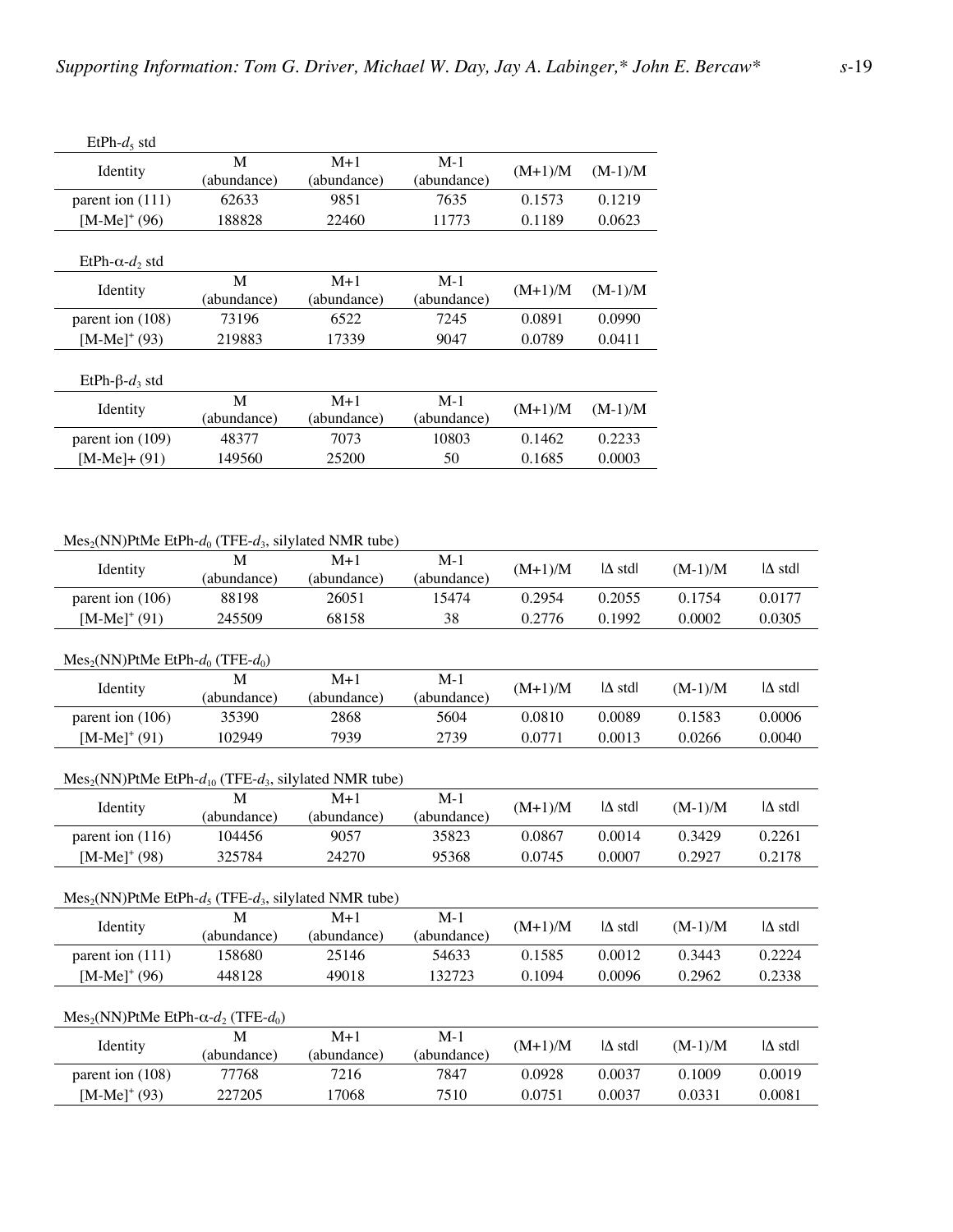| $Mes_2(NN) PtMe EtPh-α-d_2 (TFE-d_3)$                                                                                                                                     |                                                                                                                             |                      |                      |           |                        |           |                        |  |  |  |
|---------------------------------------------------------------------------------------------------------------------------------------------------------------------------|-----------------------------------------------------------------------------------------------------------------------------|----------------------|----------------------|-----------|------------------------|-----------|------------------------|--|--|--|
| Identity                                                                                                                                                                  | (abundance)                                                                                                                 | $M+1$<br>(abundance) | $M-1$<br>(abundance) | $(M+1)/M$ | $\Delta$ stdl          | $(M-1)/M$ | $ \Delta \text{ std} $ |  |  |  |
| parent ion (108)                                                                                                                                                          | 97866                                                                                                                       | 29768                | 11740                | 0.3042    | 0.2151                 | 0.1200    | 0.0210                 |  |  |  |
| $[{\rm M-Me}]^+(93)$                                                                                                                                                      | 286828                                                                                                                      | 83438                | 11743                | 0.2909    | 0.2120                 | 0.0409    | 0.0002                 |  |  |  |
| $Mes2(NN) PtMe EtPh-b-d3 (TFE-d3)$                                                                                                                                        |                                                                                                                             |                      |                      |           |                        |           |                        |  |  |  |
| Identity                                                                                                                                                                  | M<br>(abundance)                                                                                                            | $M+1$<br>(abundance) | $M-1$<br>(abundance) | $(M+1)/M$ | $\Delta$ stdl          | $(M-1)/M$ | $ \Delta \text{ std} $ |  |  |  |
| parent ion (109)                                                                                                                                                          | 15261                                                                                                                       | 4606                 | 3419                 | 0.3018    | 0.1556                 | 0.2240    | 0.0007                 |  |  |  |
| $[M-Me]^+(91)$                                                                                                                                                            | 39824                                                                                                                       | 13417                | 18                   | 0.3369    | 0.1684                 | 0.0005    | 0.0001                 |  |  |  |
| $Ar_2(NN)$ PtMe EtPh- $d_0$ (Ar = 3,5-t-Bu <sub>2</sub> C <sub>6</sub> H <sub>3</sub> , TFE- $d_3$ , silylated NMR tube)<br>$M+1$<br>$M-1$                                |                                                                                                                             |                      |                      |           |                        |           |                        |  |  |  |
| Identity                                                                                                                                                                  | (abundance)                                                                                                                 | (abundance)          | (abundance)          | $(M+1)/M$ | $\Delta$ stdl          | $(M-1)/M$ | $\Delta$ stdl          |  |  |  |
| parent ion (106)                                                                                                                                                          | 15647                                                                                                                       | 12550                | 4020                 | 0.8021    | 0.7122                 | 0.2569    | 0.0992                 |  |  |  |
| $[M-Me]^+(91)$                                                                                                                                                            | 58575                                                                                                                       | 41435                | 436                  | 0.7074    | 0.6290                 | 0.0074    | 0.0232                 |  |  |  |
|                                                                                                                                                                           | $Ar_2(NN)$ PtMe EtPh- $d_{10}$ (Ar = 3,5-t-Bu <sub>2</sub> C <sub>6</sub> H <sub>3</sub> , TFE- $d_3$ , silylated NMR tube) |                      |                      |           |                        |           |                        |  |  |  |
| Identity                                                                                                                                                                  | M<br>(abundance)                                                                                                            | $M+1$<br>(abundance) | $M-1$<br>(abundance) | $(M+1)/M$ | $\Delta$ std           | $(M-1)/M$ | $ \Delta \text{ std} $ |  |  |  |
| parent ion (116)                                                                                                                                                          | 60029                                                                                                                       | 5065                 | 18485                | 0.0844    | 0.0009                 | 0.3079    | 0.1910                 |  |  |  |
| $[M-Me]^+(98)$                                                                                                                                                            | 189682                                                                                                                      | 13959                | 44960                | 0.0736    | 0.0016                 | 0.2370    | 0.1621                 |  |  |  |
| $\frac{\text{Ar}_2(NN) \text{PtMe} \text{ EtPh-}d_5 (\text{Ar} = 3.5 \text{-} t \text{-} \text{Bu}_2\text{C}_6\text{H}_3, \text{TFE-}d_3, \text{silylated NMR tube})}{M}$ |                                                                                                                             |                      |                      |           |                        |           |                        |  |  |  |
| Identity                                                                                                                                                                  | (abundance)                                                                                                                 | (abundance)          | $M-1$<br>(abundance) | $(M+1)/M$ | $\Delta$ stdl          | $(M-1)/M$ | $ \Delta \text{ std} $ |  |  |  |
| parent ion (111)                                                                                                                                                          | 17586                                                                                                                       | 9161                 | 9819                 | 0.5209    | 0.3636                 | 0.5583    | 0.4364                 |  |  |  |
| $[M-Me]+(96)$                                                                                                                                                             | 61025                                                                                                                       | 7738                 | 40304                | 0.1268    | 0.0079                 | 0.6605    | 0.5981                 |  |  |  |
| $Ar_2(NN)$ PtMe EtPh- $\alpha$ - $d_2$ (Ar = 3,5-t-Bu <sub>2</sub> C <sub>6</sub> H <sub>3</sub> , TFE- $d_3$ , silylated NMR tube)                                       |                                                                                                                             |                      |                      |           |                        |           |                        |  |  |  |
| Identity                                                                                                                                                                  | M<br>(abundance)                                                                                                            | $M+1$<br>(abundance) | $M-1$<br>(abundance) | $(M+1)/M$ | $\Delta$ stdl          | $(M-1)/M$ | $ \Delta \text{ std} $ |  |  |  |
| parent ion (108)                                                                                                                                                          | 22572                                                                                                                       | 22170                | 4436                 | 0.9822    | 0.8931                 | 0.1965    | 0.0268                 |  |  |  |
| $[M-Me] + (93)$                                                                                                                                                           | 94286                                                                                                                       | 74074                | 5987                 | 0.7856    | 0.7068                 | 0.0635    | 0.0632                 |  |  |  |
| $Ar_2(NN)$ PtMe EtPh- $\alpha$ - $d_2$ (Ar = 3,5-t-Bu <sub>2</sub> C <sub>6</sub> H <sub>3</sub> , TFE- $d_0$ )                                                           |                                                                                                                             | $M+1$                | $M-1$                |           |                        |           |                        |  |  |  |
| Identity                                                                                                                                                                  | (abundance)                                                                                                                 | (abundance)          | (abundance)          | $(M+1)/M$ | $ \Delta \text{ std} $ | $(M-1)/M$ | $ \Delta \text{ std} $ |  |  |  |
| parent ion (108)                                                                                                                                                          | 84558                                                                                                                       | 8215                 | 8289                 | 0.0972    | 0.0080                 | 0.0980    | 0.0010                 |  |  |  |
| $[M-Me]+ (93)$                                                                                                                                                            | 247392                                                                                                                      | 20114                | 2306                 | 0.0813    | 0.0024                 | 0.0093    | 0.0318                 |  |  |  |
| $Ar_2(NN)$ PtMe EtPh- $\beta$ - $d_3$ (Ar = 3,5-t-Bu <sub>2</sub> C <sub>6</sub> H <sub>3</sub> , TFE- $d_3$ , silylated NMR tube)                                        |                                                                                                                             |                      |                      |           |                        |           |                        |  |  |  |
| Identity                                                                                                                                                                  | M<br>(abundance)                                                                                                            | $M+1$<br>(abundance) | $M-1$<br>(abundance) | $(M+1)/M$ | $\Delta$ stdl          | $(M-1)/M$ | $ \Delta \text{ std} $ |  |  |  |
| parent ion (109)                                                                                                                                                          | 55464                                                                                                                       | 44679                | 21382                | 0.8055    | 0.6593                 | 0.3855    | 0.1622                 |  |  |  |
| $[M-Me]+(91)$                                                                                                                                                             | 107477                                                                                                                      | 134923               | 4484                 | 1.2554    | 1.0869                 | 0.0417    | 0.0414                 |  |  |  |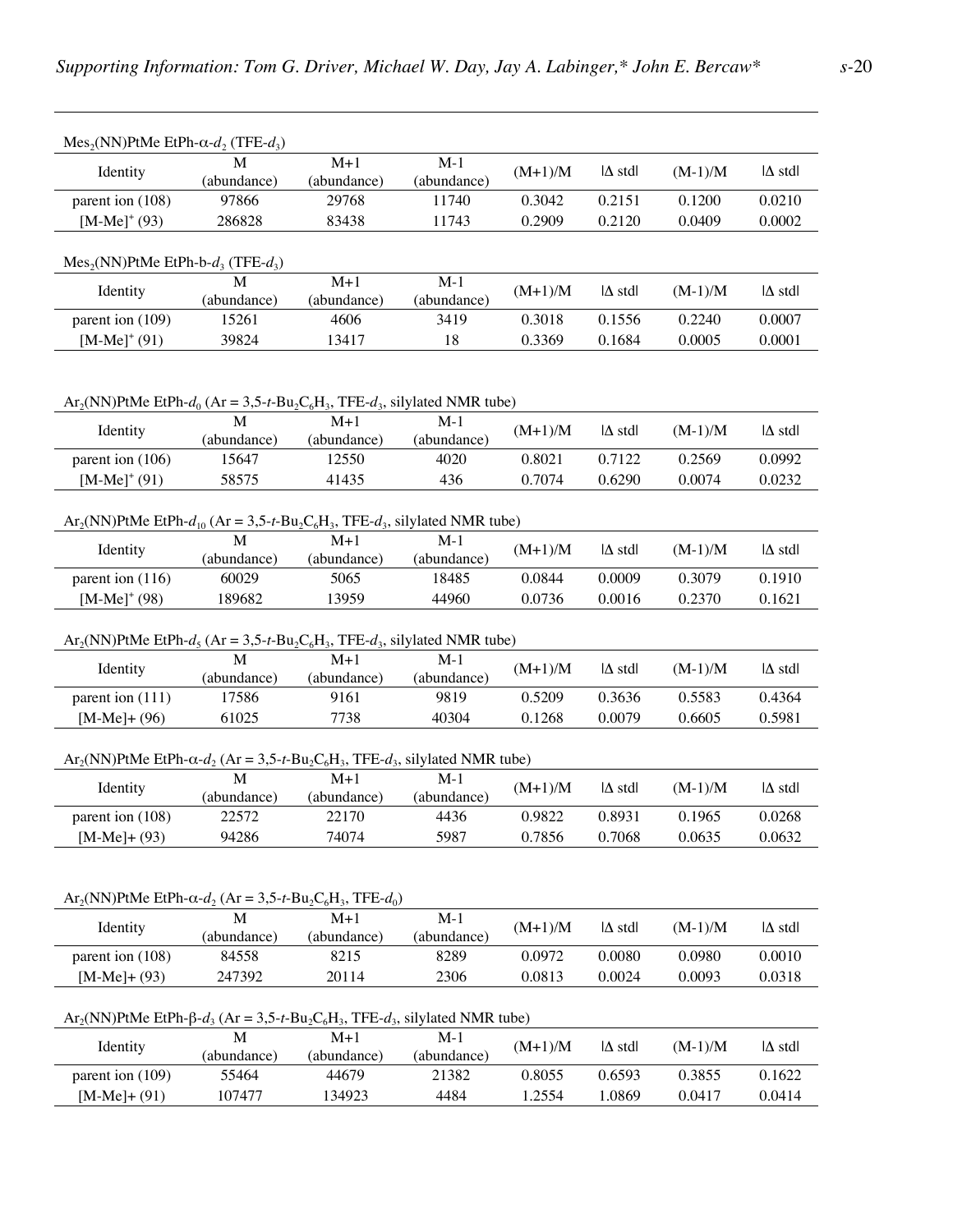### b. 1,4-Diethylbenzene isotopologs

Table s6. 1,4-Diethylbenzene isotopolog study

i. Composite data for 1,4-diethylbenzene isotopolog study with  $Ar_2(NN)PtMe^+$  (Ar = 3,5-t- $Bu_2C_6H_3)$ 



|       |                         | $CH_4$ : CDH <sub>3</sub>                       |                        | Recovered substrate % isotope change |                             |                             |    | $%$ Deuterium in <b>9c</b> |       |  |
|-------|-------------------------|-------------------------------------------------|------------------------|--------------------------------------|-----------------------------|-----------------------------|----|----------------------------|-------|--|
| Entry | Substrate               | : $CD_2H_2$ :<br>CD <sub>3</sub> H <sup>a</sup> | $[M+1]^+$<br>$[M]^{+}$ | $\frac{[M-1]^+}{[M]^+}$              | $[(M+1)-Me]+$<br>$[M-Me]^+$ | $[(M-1)-Me]+$<br>$[M-Me]^+$ | Н. | H <sub>b</sub>             | $H_c$ |  |
|       | $(CH_3CH_2)$ , $C_6H_4$ | 61:35:4:0                                       | 0.98                   | $\cdots$                             | 1.14                        | $\cdots$                    |    |                            | 19    |  |
| ↑     | $(CD_3CD_2)_2C_6H_4$    | 61:35:4:0                                       | 1.62                   | $\cdots$                             | 2.30                        | $\cdots$                    | 82 | >95                        | 94    |  |
|       | $(CH_3CH_2)$ , $C_6D_4$ | 29:45:23:3                                      | $\cdots$               | 0.25                                 | $\cdots$                    | 0.66                        | 63 |                            | 49    |  |

<sup>a</sup> The reported ratio includes the methane isotopologs produced from the protonation of the starting platinum dimethyl complex as determined by <sup>1</sup>H NMR spectroscopy.  $^b$  Ion ratios corrected by corresponding values for unexchanged starting substrate.  $^c$ CF<sub>3</sub>CH<sub>2</sub>OH was employed as the solvent.

## ii. Summary of recovered substrate isotopolog isotope exchange

Table s7. GCMS data for 1,4-diethylbenzene isotopologs

| $(M-1)/M+$                           |
|--------------------------------------|
|                                      |
| 0.0017                               |
| 0.0012                               |
|                                      |
| $(M-1)/M+$                           |
| 0.0657                               |
| 0.0362                               |
| $(M-1)/M+$                           |
|                                      |
| 0.2982                               |
| 0.2839                               |
|                                      |
| $ \Delta \text{ std} $<br>$(M-1)/M+$ |
|                                      |
| 0.0090<br>0.0107                     |
|                                      |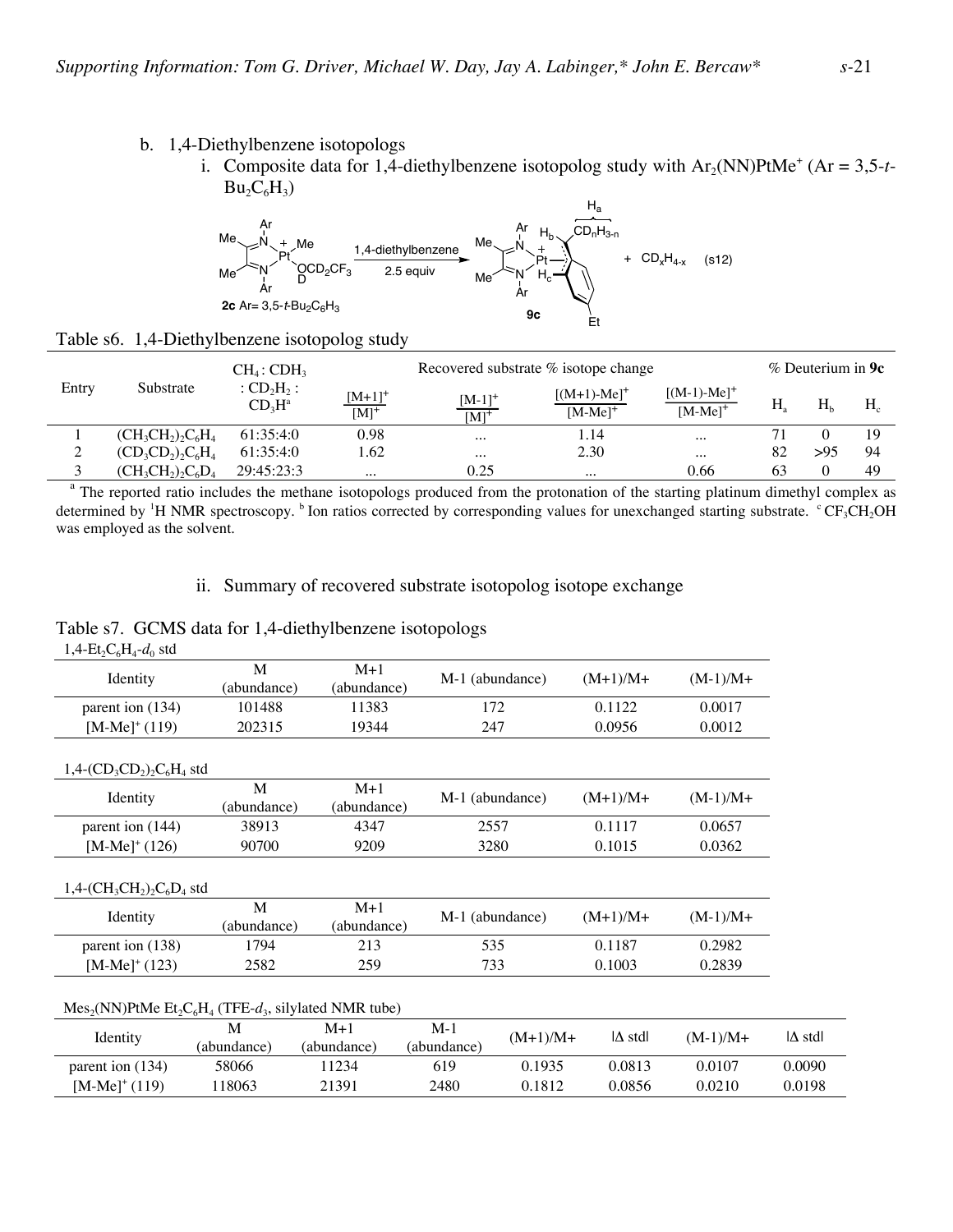|                                                                                                                                                                                                       | IVICS <sub>2</sub> (IVIV) THE $E_2C_6\Pi_4$ (IFE- $u_0$ )<br>M | $M+1$                    | $M-1$                |                      |                                  |                      |                         |  |  |  |
|-------------------------------------------------------------------------------------------------------------------------------------------------------------------------------------------------------|----------------------------------------------------------------|--------------------------|----------------------|----------------------|----------------------------------|----------------------|-------------------------|--|--|--|
| Identity                                                                                                                                                                                              | (abundance)                                                    | (abundance)              | (abundance)          | $(M+1)/M+$           | $ \Delta \text{ std} $           | $(M-1)/M+$           | $ \Delta \text{ std} $  |  |  |  |
| parent ion (134)                                                                                                                                                                                      | 7198                                                           | 817                      | 146                  | 0.1135               | 0.0013                           | 0.0203               | 0.0186                  |  |  |  |
| $[M-Me]^+(119)$                                                                                                                                                                                       | 14431                                                          | 1450                     | 308                  | 0.1005               | 0.0049                           | 0.0213               | 0.0201                  |  |  |  |
| $Mes2(NN) PtMe 1,4-(CD3CD2)2C6H4 (TFE-d3, silylated NMR tube)$                                                                                                                                        |                                                                |                          |                      |                      |                                  |                      |                         |  |  |  |
| Identity                                                                                                                                                                                              | (abundance)                                                    | $M+1$<br>(abundance)     | $M-1$<br>(abundance) | $(M+1)/M+$           | $ \Delta \text{ std} $           | $(M-1)/M+$           | $ \Delta \text{ std} $  |  |  |  |
| parent ion (144)                                                                                                                                                                                      | 158657                                                         | 43305                    | 14366                | 0.2729               | 0.1612                           | 0.0905               | 0.0248                  |  |  |  |
| $[M-Me]^+(126)$                                                                                                                                                                                       | 321527                                                         | 92256                    | 17169                | 0.2869               | 0.1854                           | 0.0534               | 0.0172                  |  |  |  |
| $Mes2(NN) PtMe 1,4-(CH3CH2)2C6D4 (TFE-d3, silylated NMR tube)$                                                                                                                                        |                                                                |                          |                      |                      |                                  |                      |                         |  |  |  |
| Identity                                                                                                                                                                                              | M<br>(abundance)                                               | $M+1$<br>(abundance)     | $M-1$<br>(abundance) | $(M+1)/M+$           | $ \Delta \text{ std} $           | $(M-1)/M+$           | $ \Delta \text{ std} $  |  |  |  |
| parent ion (138)                                                                                                                                                                                      | 1092                                                           | 208                      | 533                  | 0.1905               | 0.0717                           | 0.4881               | 0.1899                  |  |  |  |
| $[M-Me]^+(123)$                                                                                                                                                                                       | 1812                                                           | 278                      | 888                  | 0.1534               | 0.0531                           | 0.4902               | 0.2063                  |  |  |  |
| Identity<br>parent ion (134)                                                                                                                                                                          | (abundance)<br>2365                                            | (abundance)<br>2595      | (abundance)<br>111   | $(M+1)/M+$<br>1.0973 | $ \Delta \text{ std} $<br>0.9851 | $(M-1)/M+$<br>0.0469 | $\Delta$ stdl<br>0.0452 |  |  |  |
|                                                                                                                                                                                                       | M                                                              | $M+1$                    | $M-1$                |                      |                                  |                      |                         |  |  |  |
|                                                                                                                                                                                                       |                                                                |                          |                      |                      |                                  |                      |                         |  |  |  |
| $[M-Me]^+(119)$                                                                                                                                                                                       | 7921                                                           | 9781                     | 2979                 | 1.2348               | 1.1392                           | 0.3761               | 0.3749                  |  |  |  |
| $Ar_2(NN)$ PtMe 1,4- $(CD_3CD_2)_2C_6H_4$ (Ar =3,5-t-Bu <sub>2</sub> C <sub>6</sub> H <sub>3</sub> , TFE-d <sub>3</sub> , silylated NMR tube)                                                         |                                                                |                          |                      |                      |                                  |                      |                         |  |  |  |
| Identity                                                                                                                                                                                              | M<br>(abundance)                                               | $M+1$<br>(abundance)     | $M-1$<br>(abundance) | $(M+1)/M+$           | $ \Delta \text{ std} $           | $(M-1)/M+$           | $ \Delta \text{ std} $  |  |  |  |
| parent ion (144)                                                                                                                                                                                      | 5210                                                           | 9042                     | 1501                 | 1.7355               | 1.6238                           | 0.2881               | 0.2224                  |  |  |  |
| $[M-Me]^+(126)$                                                                                                                                                                                       | 6882                                                           | 16550                    | 3090                 | 2.4048               | 2.3033                           | 0.4490               | 0.4128                  |  |  |  |
| $Ar_2(NN)$ PtMe 1,4-(CH <sub>3</sub> CH <sub>2</sub> ) <sub>2</sub> C <sub>6</sub> D <sub>4</sub> (Ar =3,5-t-Bu <sub>2</sub> C <sub>6</sub> H <sub>3</sub> , TFE-d <sub>3</sub> , silylated NMR tube) |                                                                |                          |                      |                      |                                  |                      |                         |  |  |  |
| Identity                                                                                                                                                                                              | M<br>(abundance)                                               | $M+1$<br>(abundance)     | $M-1$<br>(abundance) | $(M+1)/M+$           | $ \Delta \text{ std} $           | $(M-1)/M+$           | $ \Delta \text{ std} $  |  |  |  |
| parent ion (138)                                                                                                                                                                                      | 414                                                            | 215                      | 225                  | 0.5193               | 0.4006                           | 0.5435               | 0.2453                  |  |  |  |
| $[M-Me]^+(123)$                                                                                                                                                                                       | 574                                                            | 316                      | 540                  | 0.5505               | 0.4502                           | 0.9408               | 0.6569                  |  |  |  |
|                                                                                                                                                                                                       | c. 1,3,5-Triethylbenzene isotopologs                           | Denvesentetive nuoseluve |                      |                      |                                  |                      |                         |  |  |  |

#### $M_{\text{ee}}$  (NN)PtM<sub>e</sub> Et C H (TFE  $d$ )

i. Representative procedure



**Platinum** η**<sup>3</sup> -complex 33a.** Representative procedure: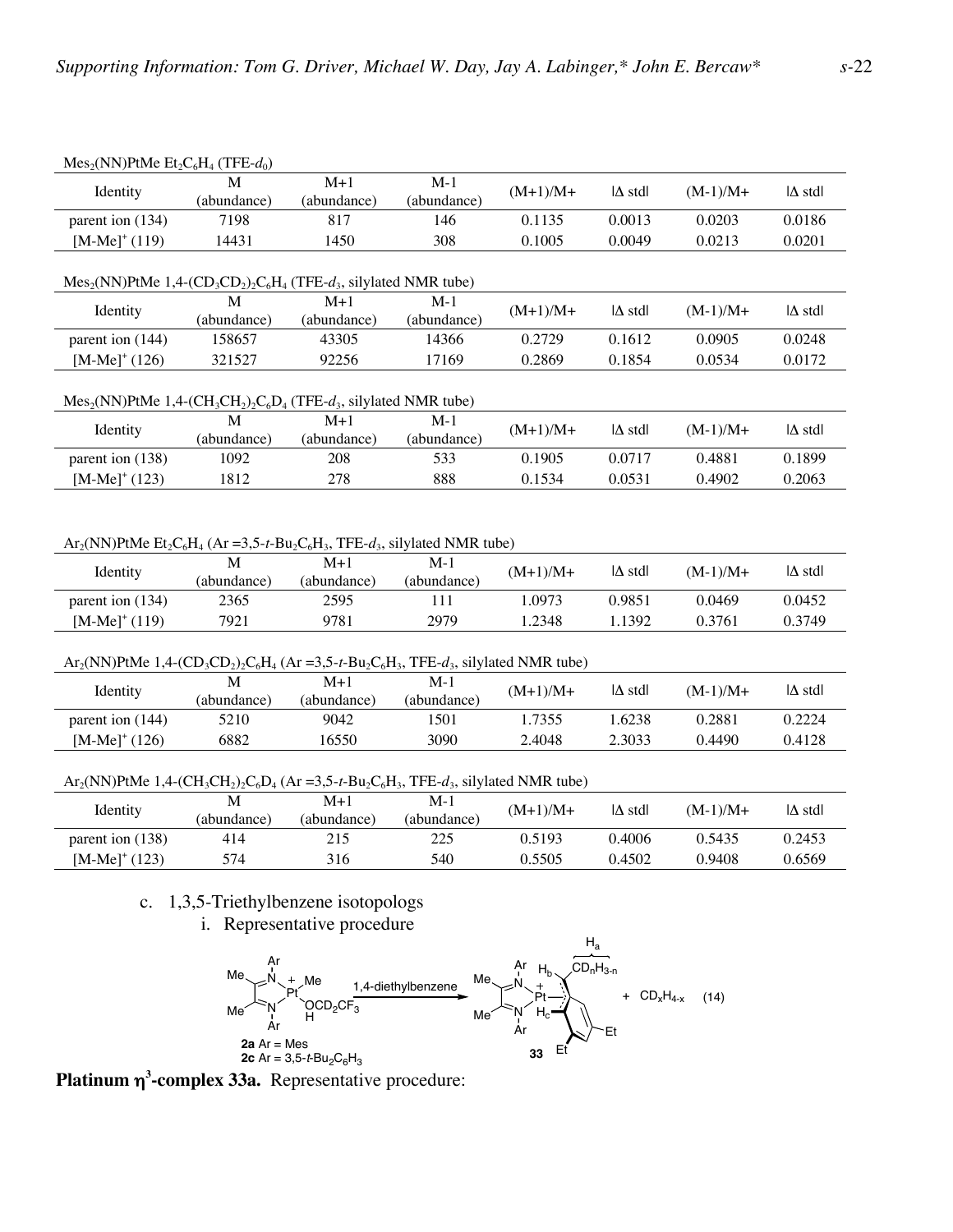To a light orange solution of platinum methyl cation **2a** (0.700 mL of a solution containing 0.039 g of platinum dimethyl complex **1a** (0.071 mmol) and 0.075 g of  $B(C_6F_5)$ <sub>3</sub> (0.146 mmol) in trifluoroethanol- $d_3$ ) was added 0.018 mL of 1,3,5-triethylbenzene (0.096 mmol). The progress of the reaction was monitored periodically using <sup>1</sup>H NMR spectroscopy. After 14 h, the reaction mixture heated to 45 °C. After 13 h, the reaction mixture was cooled, and <sup>1</sup>H NMR spectroscopy analysis revealed formation of η<sup>3</sup>-product **33a** in 94% yield. After spectroscopic analyses, the reaction mixture was filtered through  $SiO<sub>2</sub>$ ; and the resulting clear filtrate, containing recovered substrate, was analyzed by GCMS. Platinum  $\eta^3$ -complex 33a: <sup>1</sup>H NMR (600 MHz,  $CF_3CD_2OD$ ) δ 7.13 (s, 1H), 7.07 (s, 1H), 7.05 (s, 1H), 6.96 (s, 1H), 6.75 (s, 1H), 6.54 (s, 1H), 5.46 (s,  $J_{\text{PH}}$ broadening observed,  $J_{\text{PH}}$  = 44 Hz at 300 MHz, 1H), 2.73 (q,  $J = 6.6$  Hz, 1H), 2.42 – 2.52 (m, 2H), 2.35 (br s, 6H), 2.33 (s, 3H), 2.07 (s, 3H), 1.99 (s, 3H), 1.94 – 2.01 (m, 1H), 1.83 (s, 3H), 1.80 – 1.86 (m, 1H), 1.77 (s, 3H), 1.53 (s, 3H), 1.10 (t, *J* = 7.2 Hz, 3H), 0.86 (t, *J* = 7.2 Hz, 3H), 0.26 (d, *J* = 6.6 Hz, 3H); 13C NMR (150.8 MHz, CF<sub>3</sub>CD<sub>2</sub>OD) δ 179.8, 178.4, 158.8, 156.2, 150.9 (br m, CF<sub>3</sub>CD<sub>2</sub>OB(C<sub>6</sub>F<sub>5</sub>)<sub>3</sub>), 149.3 (br m,  $CF_3CD_2OB(C_6F_5)$ <sub>3</sub>), 146.7, 144.6, 143.9, 140.5, 140.1, 139.6 (br m,  $CF_3CD_2OB(C_6F_5)$ <sub>3</sub>), 137.9 (br m, CF<sub>3</sub>CD<sub>2</sub>OB(C<sub>6</sub>F<sub>5</sub>)<sub>2</sub>), 131.5, 131.4, 131.2, 131.1, 130.0, 129.6, 129.1, 128.5, 124.6, 118.7, 108.9, 43.6, 30.5, 39.6, 21.2, 21,1, 19.2, 18.9, 18.0, 17.7, 17.5, 17.4, 15.1, 14.6, 12.6. LRMS (ESI)  $m / z$  calcd for  $C_{34}H_{46}N_2Pt^+$  [M – [CF<sub>3</sub>CD<sub>2</sub>OB(C<sub>6</sub>F<sub>5</sub>)<sub>3</sub>] + H]<sup>+</sup> 677, found 677. The observed

isotopic distribution pattern was consistent with the simulation.

**Platinum** η**<sup>3</sup> -complex 33c.** The representative procedure was followed using platinum methyl complex **2c** (0.019 mmol) and 0.018 mL of 1,3,5-triethylbenzene (0.096 mmol) to afford  $\eta^3$ -complex 33c in 92% yield: <sup>1</sup>H NMR (600 MHz, CF<sub>3</sub>CD<sub>2</sub>OD) δ 7.58 (t, *J* = 1.8 Hz, 1H), 7.53 (t, *J* = 1.8 Hz, 1H), 7.36 (s, 1H), 7.00 (d, *J* = 1.2 Hz, 1H), 6.79 (s, 1H), 6.73 (t,  $J = 1.8$  Hz, 1H), 6.67 (s, 1H), 6.06 (t,  $J = 1.8$  Hz, 1H), 5.58 (s,  $J_{PH}$  broadening observed, 1H), 2.72 (q, *J* = 6.6 Hz, 1H), 2.52 – 2.56 (m, 2H), 1.94 (s, 3H), 1.82 – 1.86 (m, 1H), 1.77 (s, 3H), 1.72 – 1.78 (m, 1H), 1.40 (s, 9H), 1.39 – 1.42 (br s, 9H), 1.35 – 1.38 (br s, 9H), 1.33 (s, 9H), 1.14 (t, *J* = 7.2 Hz, 3H), 0.85 (t,  $J = 7.8$  Hz, 3H), 0.25 (d,  $J = 6.6$  Hz, 3H); <sup>13</sup>C NMR (150.8 MHz, CF<sub>3</sub>CD<sub>2</sub>OD) δ 179.0, 178.9, 158.9, 157.7, 156.1, 155.8, 155.5, 155.4, 155.3, 150.9 (br m, CF<sub>3</sub>CD<sub>2</sub>OB(C<sub>6</sub>F<sub>5</sub>)<sub>3</sub>), 149.3, 149.3 (br m,  $CF_3CD_2OB(C_6F_5)$ <sub>3</sub>), 148.8, 146.7, 139.8 (br m,  $CF_3CD_2OB(C_6F_5)$ <sub>3</sub>), 138.1, 126.9, 126.0, 124.3, 124.0, 121.3 (br m, **C**F<sub>3</sub>CD<sub>2</sub>OB(C<sub>6</sub>F<sub>5</sub>)<sub>3</sub>), 119.5, 116.9, 115.3, 114.8, 43.0, 37.0, 36.7, 32.0, 31.93, 31.90, 31.7, 30.5, 30.1, 29.6, 20.1, 19.8, 15.2, 14.7, 13.1, 13.0.

LRMS (ESI) *m* / *z* calcd for  $C_{44}H_{66}N_{2}Pt^{+}$  [M –  $\{CF_{3}CD_{2}OB(C_{6}F_{5})_{3}\}$  + H]<sup>+</sup> 817, found 817. The observed isotopic distribution pattern was consistent with the simulation.

ii. Summary of recovered substrate isotopolog isotope exchange

Table s8. GCMS data for 1,3,5-triethylbenzene isotopologs  $1,3,5-(CH<sub>2</sub>CH<sub>2</sub>)<sub>2</sub>CH<sub>2</sub>$  std

| $1, 3, 3 - 1 \text{CI} (12 \text{CI} (11) 12 \text{CI} (112 \text{ SU})$ |                  |                      |                      |           |           |  |
|--------------------------------------------------------------------------|------------------|----------------------|----------------------|-----------|-----------|--|
| Identity                                                                 | M<br>(abundance) | $M+1$<br>(abundance) | $M-1$<br>(abundance) | $(M+1)/M$ | $(M-1)/M$ |  |
|                                                                          |                  |                      |                      |           |           |  |
| parent ion (162)                                                         | 5721             | 999                  | 836                  | 0.1746    | 0.1461    |  |
| $[M-Me]^+(147)$                                                          | 7694             | 820                  | 394                  | 0.1066    | 0.0512    |  |
| $1,3,5-(CD_3CD_2)$ <sub>3</sub> C <sub>6</sub> H <sub>3</sub> std        |                  |                      |                      |           |           |  |
| Identity                                                                 | M<br>(abundance) | $M+1$<br>(abundance) | $M-1$<br>(abundance) | $(M+1)/M$ | $(M-1)/M$ |  |
| parent ion (177)                                                         | 11030            | 2700                 | 2183                 | 0.2448    | 0.1979    |  |
| $[M-Me]^+(159)$                                                          | 19576            | 4744                 | 3269                 | 0.2423    | 0.1670    |  |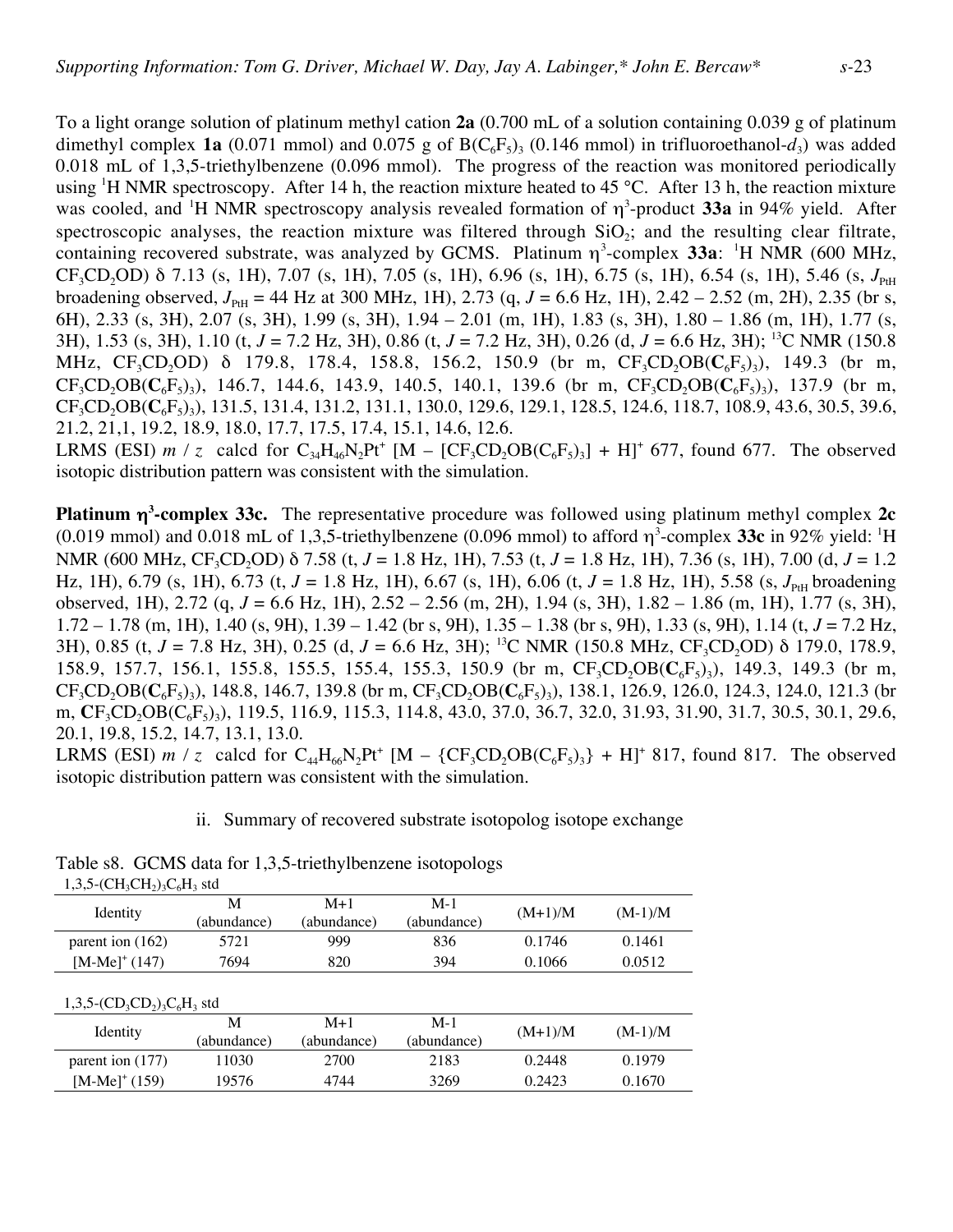#### $1,3,5$ -(CH<sub>3</sub>CH<sub>2</sub>)<sub>3</sub>C<sub>6</sub>D<sub>3</sub> std

| Identity                  | (abundance) | M+1<br>(abundance) | $M-1$<br>(abundance) | $(M+1)/M$ | $(M-1)/M$ |
|---------------------------|-------------|--------------------|----------------------|-----------|-----------|
| parent ion $(165)$        | 750         | 87                 | 528                  | 0.2493    | 0.7040    |
| [M-Me] <sup>+</sup> (150) | 816         |                    | 108                  | 0.0000    | 0.1324    |

#### $Mes<sub>2</sub>(NN) PtMe + 1,3,5-(CD<sub>3</sub>CD<sub>2</sub>)<sub>3</sub>C<sub>6</sub>H<sub>3</sub> (TFE-*d*<sub>3</sub>, silylated NMR tube)$

| Identity         | (abundance) | $M+1$<br>(abundance) | $M-1$<br>(abundance) | $(M+1)/M$ | $ \Delta \text{ std} $ | $(M-1)/M$ | $\Delta$ stdl |
|------------------|-------------|----------------------|----------------------|-----------|------------------------|-----------|---------------|
| parent ion (177) | 1878        | 2908                 | 2404                 | 0.2448    | 0.0702                 | 0.2024    | 0.0563        |
| $[M-Me]^+(159)$  | 21069       | 5109                 | 3521                 | 0.2425    | ገ 1359                 | 0.1671    | 0.1159        |

#### $Mes<sub>2</sub>(NN) PtMe + 1,3,5-(CH<sub>3</sub>CH<sub>2</sub>)<sub>3</sub>C<sub>6</sub>D<sub>3</sub> (TFE- $d_3$ , silylated NMR tube)$

| Identity           | M<br>(abundance) | M+1<br>(abundance) | M-1<br>(abundance) | $(M+1)/M$ | $ \Delta \text{ std} $ | $(M-1)/M$ | $\Delta$ stdl |
|--------------------|------------------|--------------------|--------------------|-----------|------------------------|-----------|---------------|
| parent ion $(165)$ | 1024             |                    |                    | 0.1143    | 0.1351                 | 0.3623    | 0.3417        |
| $[M-Me]^+(150)$    | 382              | . 60               | 339                | 0.1158    | 158                    | 0.2453    | 0.1129        |

#### $Ar_2(NN)PtMe + 1,3,5-(CH_3CH_2)_3C_6H_3$  (Ar= 3,5-t-Bu<sub>3</sub>C<sub>6</sub>H<sub>3</sub>, TFE- $d_3$ , silylated NMR tube)

| Identity                                                                                                                                                                                                  | M           | $M+1$       | $M-1$       | $(M+1)/M$ | $ \Delta \text{ std} $ | $(M-1)/M$ | $\Delta$ std |
|-----------------------------------------------------------------------------------------------------------------------------------------------------------------------------------------------------------|-------------|-------------|-------------|-----------|------------------------|-----------|--------------|
|                                                                                                                                                                                                           | (abundance) | (abundance) | (abundance) |           |                        |           |              |
| parent ion $(162)$                                                                                                                                                                                        | 10034       | 9856        | 363         | 0.9823    | 0.8076                 | 0.0362    | 0.1100       |
| $[M-Me]^+(147)$                                                                                                                                                                                           | 17713       | 17434       | 397         | 0.9842    | 0.8777                 | 0.0224    | 0.0288       |
|                                                                                                                                                                                                           |             |             |             |           |                        |           |              |
| $Ar_2(NN)$ PtMe + 1,3,5-(CD <sub>3</sub> CD <sub>2</sub> ) <sub>3</sub> C <sub>6</sub> H <sub>3</sub> (Ar= 3,5-t-Bu <sub>3</sub> C <sub>6</sub> H <sub>3</sub> , TFE-d <sub>3</sub> , silylated NMR tube) |             |             |             |           |                        |           |              |
| Identity                                                                                                                                                                                                  | M           | $M+1$       | $M-1$       | $(M+1)/M$ | $ \Delta \text{ std} $ | $(M-1)/M$ | $\Delta$ std |
|                                                                                                                                                                                                           | (abundance) | (abundance) | (abundance) |           |                        |           |              |
| parent ion $(177)$                                                                                                                                                                                        | 18668       | 14571       | 4301        | 0.7805    | 0.6059                 | 0.2304    | 0.0843       |
| $[M-Me]^+(159)$                                                                                                                                                                                           | 35249       | 26329       | 4919        | 0.7469    | 0.6404                 | 0.1396    | 0.0883       |
|                                                                                                                                                                                                           |             |             |             |           |                        |           |              |
| $Ar_2(NN)$ PtMe + 1,3,5-(CH <sub>3</sub> CH <sub>2</sub> ) <sub>3</sub> C <sub>6</sub> D <sub>3</sub> (Ar= 3,5-t-Bu <sub>3</sub> C <sub>6</sub> H <sub>3</sub> , TFE-d <sub>3</sub> , silylated NMR tube) |             |             |             |           |                        |           |              |
|                                                                                                                                                                                                           | M           | $M+1$       | $M-1$       | $(M+1)/M$ | $ \Delta \text{ std} $ | $(M-1)/M$ | $\Delta$ std |
| Identity                                                                                                                                                                                                  | (abundance) | (abundance) | (abundance) |           |                        |           |              |
| parent ion $(165)$                                                                                                                                                                                        | 455         | 50          | 212         | 0.1099    | 0.1349                 | 0.4659    | 0.2381       |
| $[M-Me]^+(150)$                                                                                                                                                                                           | 611         | 40          | 51          | 0.0655    | 0.1769                 | 0.0835    | 0.0489       |

### VI. Kinetic experiments

### a. Representative procedure

A stock solution of the platinum methyl cation, **2a**, was generated by diluting a mixture of 0.025 g of platinum dimethyl complex **1a** (0.046 mmol) and 0.050 g of  $B(C_6F_5)$ <sub>3</sub> (0.094 mmol) to 5.00 mL with trifluoroethanol- $d_3$ . Upon dissolution, 0.700 mL of the resulting 0.009 M solution of the platinum methyl cation **2a** was placed in a 1 mL volumetric flask and 0.025 mL of benzene (0.28 mmol) was added. The resulting mixture was diluted to 1.00 mL with trifluoroethanol- $d_3$  and vigorously agitated. Upon homogeneity, 0.700 mL of the resulting light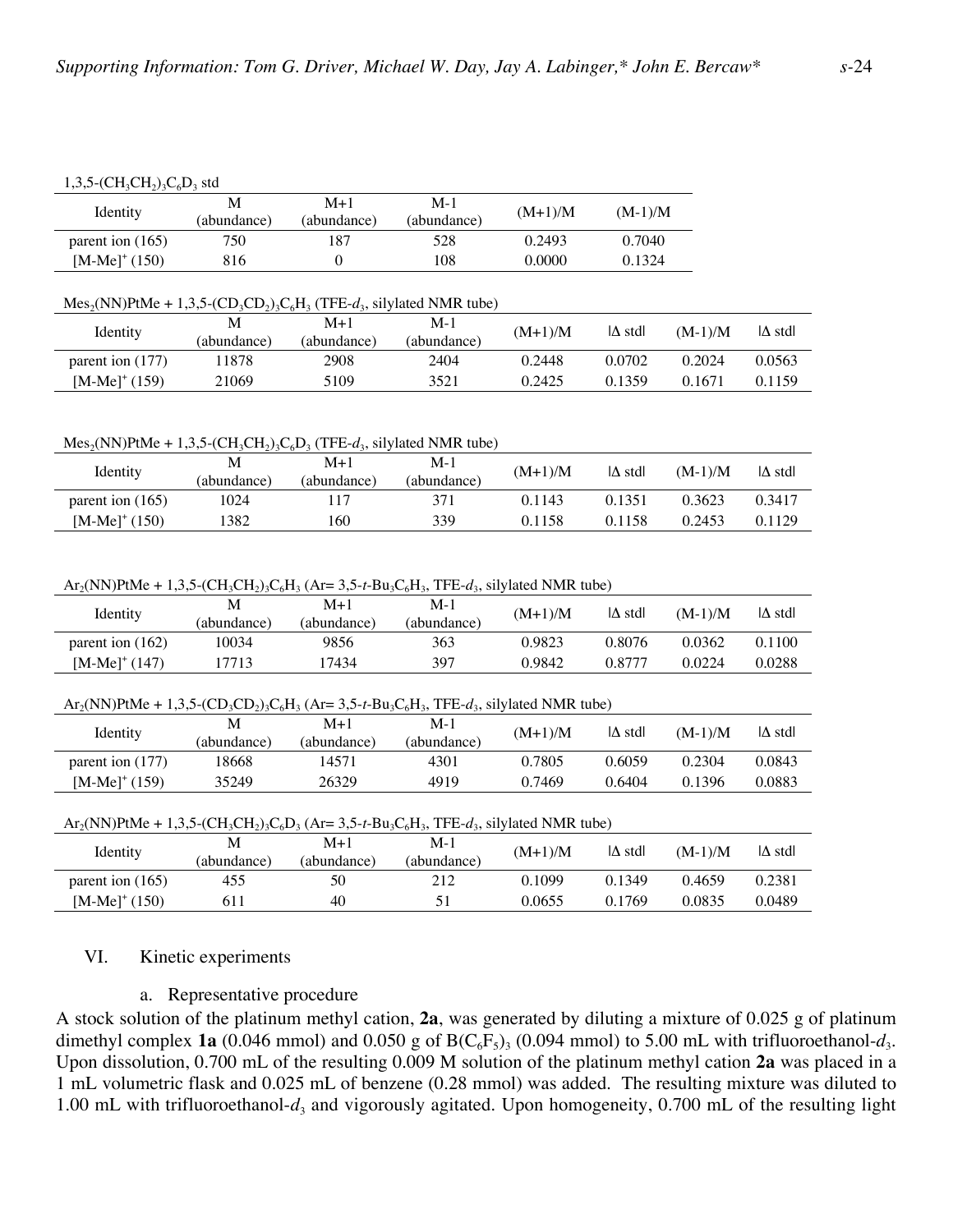orange solution was transferred to a J. Young NMR tube, and the mixture was cooled to –10 °C to prevent further reaction. The sample was inserted into the NMR probe, which had come to an equilibrium temperature of 20 °C. After briefly shimming on the sample, an array of spectra was acquired over 14 h. After completion of the run, the intensity data for relating the concentrations of reagent 1 and product 2 were obtained from the NMR spectra and were fit to the first-order exponential equations

$$
[1] = Ae^{-k_{obs}t}, \text{ and} [2] = A(1 - e^{-k_{obs}t}).
$$

A. The 1,4-distribution range due to lower solubility. Second-order rate constants were obtained from a plot of  $k_{obs}$  vs  $[C_6H_6]$  over the concentration range 0.28 to 1.2 M. The 1,4-diethylbenzene and 1,3,5-triethylbenzene reactions were treated analogously, though not over such

b. Summary of kinetic data

|       | 1 401 07 1 D 011 011 0 500 0 11 41 0 |               |                 |                   |                                                            |              |                                            |
|-------|--------------------------------------|---------------|-----------------|-------------------|------------------------------------------------------------|--------------|--------------------------------------------|
| Entry | $LnPtMe+$                            | Substrate     | $T (^{\circ}C)$ | [substrate] $(M)$ | $k_{\rm obs}$ ( $\times$ 10 <sup>4</sup> s <sup>-1</sup> ) | $R^2$ -value | Error in equation<br>fit $(x 10^4 s^{-1})$ |
|       | 2a                                   | $C_6H_6$      | 20              | 0.280             | 1.56                                                       | 0.99963      | 0.01                                       |
| ◠     | 2a                                   | $C_6H_6$      | 20              | 0.414             | 2.12                                                       | 0.99985      | 0.01                                       |
|       | 2a                                   | $C_6H_6$      | 20              | 0.560             | 2.78                                                       | 0.99954      | 0.02                                       |
|       | 2a                                   | $C_6H_6$      | 20              | 0.635             | 3.06                                                       | 0.9985       | 0.04                                       |
|       | 2a                                   | $\rm{C_6H_6}$ | 20              | 1.12              | 4.98                                                       | 0.9995       | 0.04                                       |
|       |                                      |               |                 |                   |                                                            |              |                                            |

Table s9. Benzene substrate



Figure s1. Determination of  $k$ , for the reaction of  $2a$  with benzene

| Entry | $LnPtMe+$ | Substrate            | $\rm ^{\circ}C)$ | [substrate]<br>(M) | $k_{\rm obs}$ ( $\times$ 10 <sup>4</sup> s <sup>-1</sup> ) | $R^2$ -value | Error in equation<br>fit $(x 10^4 s^{-1})$ |
|-------|-----------|----------------------|------------------|--------------------|------------------------------------------------------------|--------------|--------------------------------------------|
|       | 2a        | $(CH_3CH_2)_2C_6H_4$ | 20               | 0.276              | 0.653                                                      | 0.9995       | 0.005                                      |
| ◠     | 2a        | $(CH_3CH_2)_2C_6H_4$ | 20               | 0.398              | 0.987                                                      | 0.99962      | 0.007                                      |
| ζ     | 2a        | $(CH_3CH_2)_2C_6H_4$ | 20               | 0.514              | 1.21                                                       | 0.999        | 0.01                                       |
| 4     | 2a        | $(CH_3CH_2)_2C_6H_4$ | 20               | 0.578              | 1.41                                                       | 0.9975       | 0.03                                       |
|       | 2a        | $(CH_3CH_2)_2C_6H_4$ | 25               | 0.332              | 1.24                                                       | 0.99969      | 0.09                                       |
| 6     | 2a        | $(CH_3CH_2)_2C_6D_4$ | 25               | 0.330              | 1.31                                                       | 0.99954      | 0.02                                       |
|       | 2a        | $(CD_3CD_2)_2C_6H_4$ | 25               | 0.352              | 1.25                                                       | 0.99997      | 0.03                                       |

Table s10. 1,4-Diethylbenzene substrate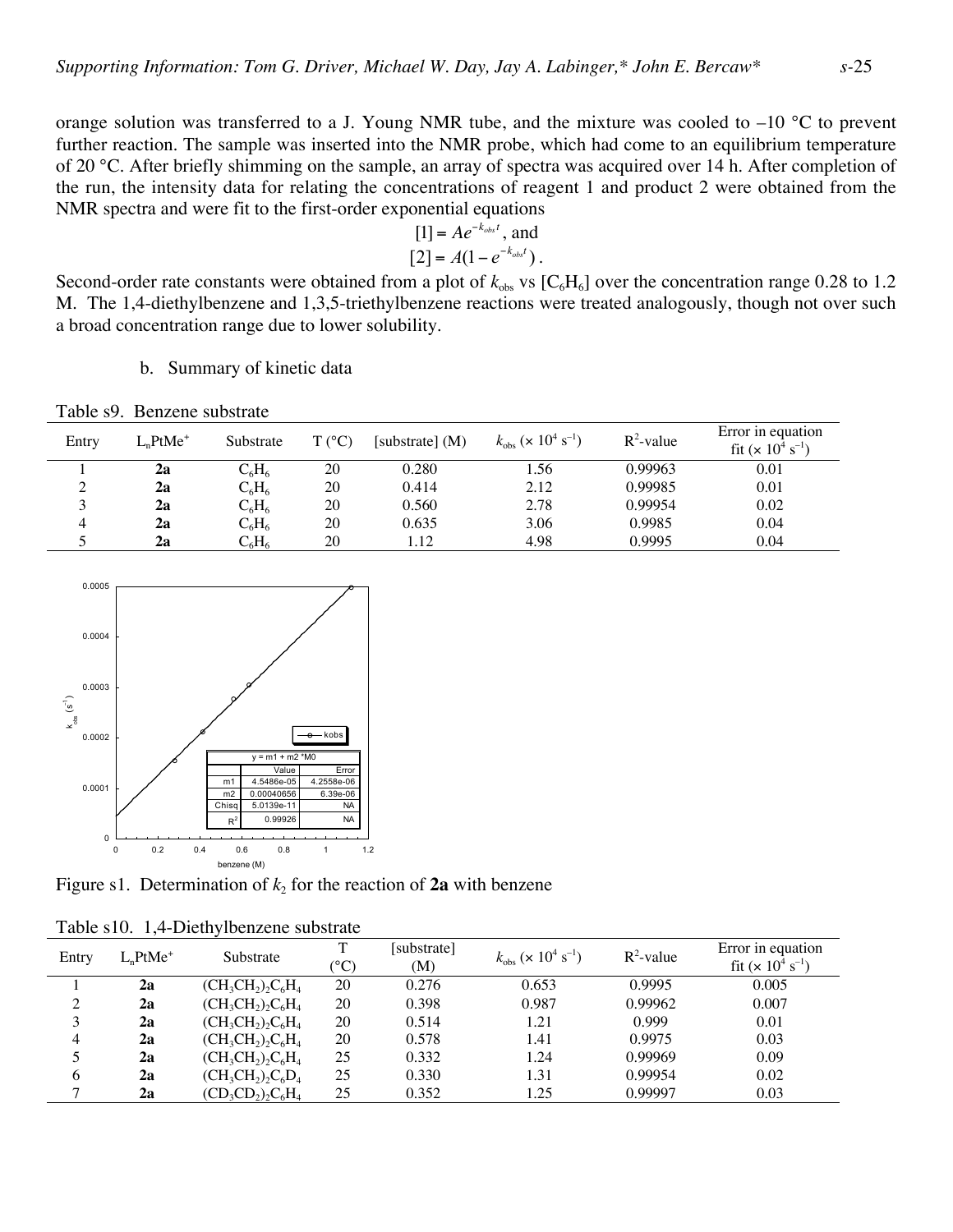

Figure s2. Determination of  $k_2$  for the reaction of  $2a$  with 1,4-diethylbenzene

| Entry | $LnPtMe+$ | Substrate            | m<br>$\rm ^{\circ}C)$ | [substrate]<br>(M) | $k_{\rm obs}$ ( $\times$ 10 <sup>4</sup> s <sup>-1</sup> ) | $R^2$ -value | Error in equation<br>fit $(x 10^4 s^{-1})$ |
|-------|-----------|----------------------|-----------------------|--------------------|------------------------------------------------------------|--------------|--------------------------------------------|
|       | 2a        | $(CH_3CH_2)_3C_6H_3$ | 20                    | 0.106              | 0.147                                                      | 0.99744      | 0.006                                      |
| ◠     | 2a        | $(CH_3CH_2)_3C_6H_3$ | 20                    | 0.186              | 0.260                                                      | 0.99848      | 0.008                                      |
| 3     | 2a        | $(CH_3CH_2)_3C_6H_3$ | 20                    | 0.249              | 0.345                                                      | 0.99955      | 0.005                                      |
| 4     | 2a        | $(CH_3CH_2)_3C_6H_3$ | 20                    | 0.323              | 0.439                                                      | 0.99959      | 0.004                                      |
|       | 2a        | $(CH_3CH_2)_3C_6H_3$ | 40                    | 0.271              | 3.10                                                       | 0.99958      | 0.03                                       |
| 6     | 2a        | $(CH_3CH_2)_3C_6D_3$ | 40                    | 0.268              | 2.96                                                       | 0.9994       | 0.04                                       |
| ┑     | 2a        | $(CD_3CD_2)_3C_6H_3$ | 40                    | 0.268              | 1.00                                                       | 0.99995      | 0.01                                       |



Figure s3. Determination of  $k_2$  for the reaction of  $2a$  with 1,3,5-triethylbenzene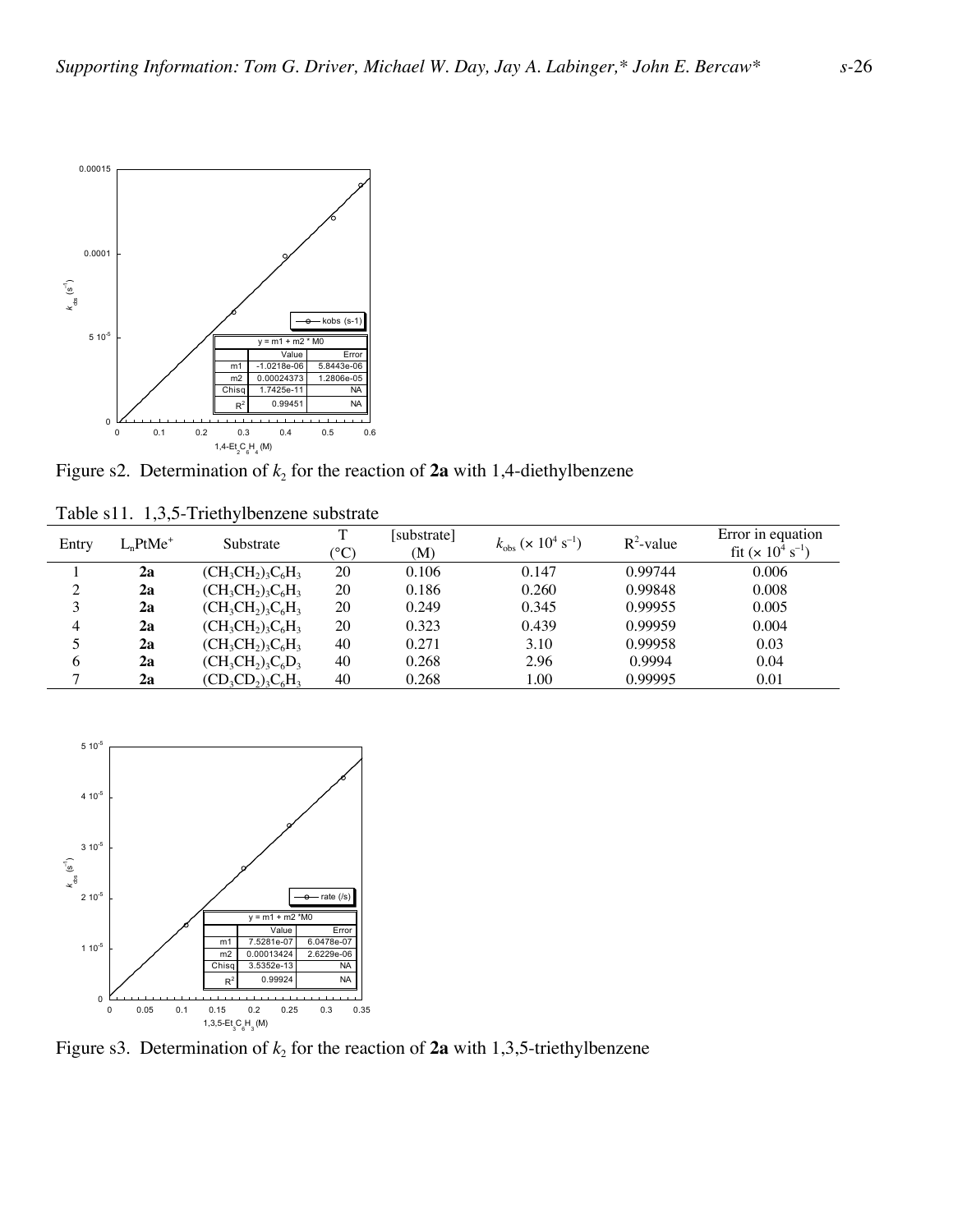## VII. References

- (1) Zhong, H. A.; Labinger, J. A.; Bercaw, J. E. *J. Am. Chem. Soc.* **2002**, *124*, 1378-1399.
- (2) Heyduk, A. F.; Labinger, J. A.; Bercaw, J. E. *J. Am. Chem. Soc.* **2003**, *125*, 6366-6367.
- (3) Heyduk, A. F.; Driver, T. G.; Labinger, J. A.; Bercaw, J. E. *J. Am. Chem. Soc.* **2004**, *126*, 15034- 15035.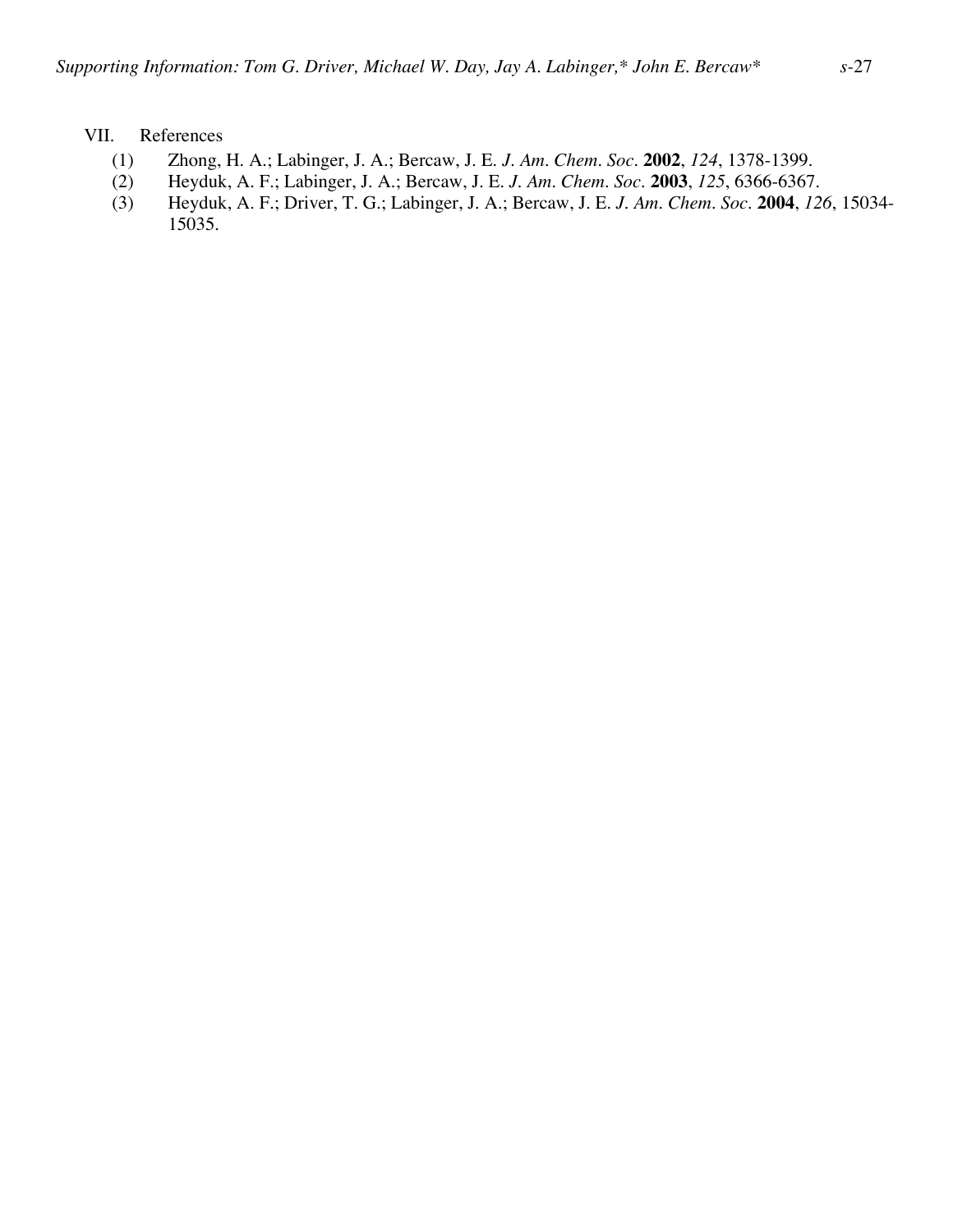## VIII. Crystallographic data for **13a**

**General Details of X-Ray Data Collection and Reduction.** X-ray diffraction data were collected on a Siemens 3-circle platform diffractometer equipped with a CCD detector. Measurements were carried out at 100 K using Mo K $\alpha$  ( $\lambda$  = 0.71073 Å) radiation, which was wavelength selected with a single crystal graphite monochromator. Four sets of data were collected using  $\omega$  scans and a –0.3° scan width. The data frames were integrated to *hkl*/intensity and final unit cells were calculated by using the SAINT program v.6.45 from Bruker AXS. The structures were solved and refined with the Bruker SMART v5.054 suite of programs developed by G. M. Sheldrick and Bruker AXS, 2000.

| <b>Table s12.</b> Crystal data and structure refinement for <b>15a</b> (CCDC 248006). |                                                              |  |  |  |  |  |  |
|---------------------------------------------------------------------------------------|--------------------------------------------------------------|--|--|--|--|--|--|
| Empirical formula                                                                     | $C_{46}H_{28}BF_{20}N_2$ OPt                                 |  |  |  |  |  |  |
| Formula weight                                                                        | 1210.60                                                      |  |  |  |  |  |  |
| <b>Crystallization Solvent</b>                                                        | Trifluoroethanol                                             |  |  |  |  |  |  |
| Crystal Habit                                                                         | Fragment                                                     |  |  |  |  |  |  |
| Crystal size                                                                          | $0.37 \times 0.31 \times 0.18$ mm <sup>3</sup>               |  |  |  |  |  |  |
| Crystal color                                                                         | Orange                                                       |  |  |  |  |  |  |
| <b>Data Collection</b>                                                                |                                                              |  |  |  |  |  |  |
| Type of diffractometer                                                                | Bruker SMART 1000                                            |  |  |  |  |  |  |
| Wavelength                                                                            | $0.71073$ Å MoK $\alpha$                                     |  |  |  |  |  |  |
| Data Collection Temperature                                                           | 100(2) K                                                     |  |  |  |  |  |  |
| $\theta$ range for 29686 reflections used                                             |                                                              |  |  |  |  |  |  |
| in lattice determination                                                              | 2.17 to $44.98^{\circ}$                                      |  |  |  |  |  |  |
| Unit cell dimensions                                                                  | $a = 11.8621(3)$ Å                                           |  |  |  |  |  |  |
|                                                                                       | $b = 18.2176(4)$ Å<br>$\beta = 98.5320(10)$ °                |  |  |  |  |  |  |
|                                                                                       | $c = 20.7937(5)$ Å                                           |  |  |  |  |  |  |
| Volume                                                                                | 4443.77(18) $\AA$ <sup>3</sup>                               |  |  |  |  |  |  |
| Ζ                                                                                     | 4                                                            |  |  |  |  |  |  |
| Crystal system                                                                        | Monoclinic                                                   |  |  |  |  |  |  |
| Space group                                                                           | P2 <sub>1</sub> /n                                           |  |  |  |  |  |  |
| Density (calculated)                                                                  | 1.810 $Mg/m^3$                                               |  |  |  |  |  |  |
| F(000)                                                                                | 2356                                                         |  |  |  |  |  |  |
| Data collection program                                                               | Bruker SMART v5.054                                          |  |  |  |  |  |  |
| $\theta$ range for data collection                                                    | 1.87 to $48.91^{\circ}$                                      |  |  |  |  |  |  |
| Completeness to $\theta = 48.91^{\circ}$                                              | $89.2\%$                                                     |  |  |  |  |  |  |
| Index ranges                                                                          | $-20 \le h \le 24$ , $-38 \le k \le 31$ , $-43 \le l \le 40$ |  |  |  |  |  |  |
| Data collection scan type                                                             | ω scans at 2 $\phi$ settings each of 2θ=-28° and -73°        |  |  |  |  |  |  |
| Data reduction program                                                                | Bruker SAINT v6.45                                           |  |  |  |  |  |  |
| Reflections collected                                                                 | 91169                                                        |  |  |  |  |  |  |
| Independent reflections                                                               | 39590 [ $R_{int} = 0.0461$ ]                                 |  |  |  |  |  |  |
| Absorption coefficient                                                                | $3.281$ mm <sup>-1</sup>                                     |  |  |  |  |  |  |
| Absorption correction                                                                 | Integration and multi-scan                                   |  |  |  |  |  |  |
| Max. and min. transmission                                                            | 0.60991 and 0.35867                                          |  |  |  |  |  |  |

**Table s12.** Crystal data and structure refinement for **13a** (CCDC 248006).